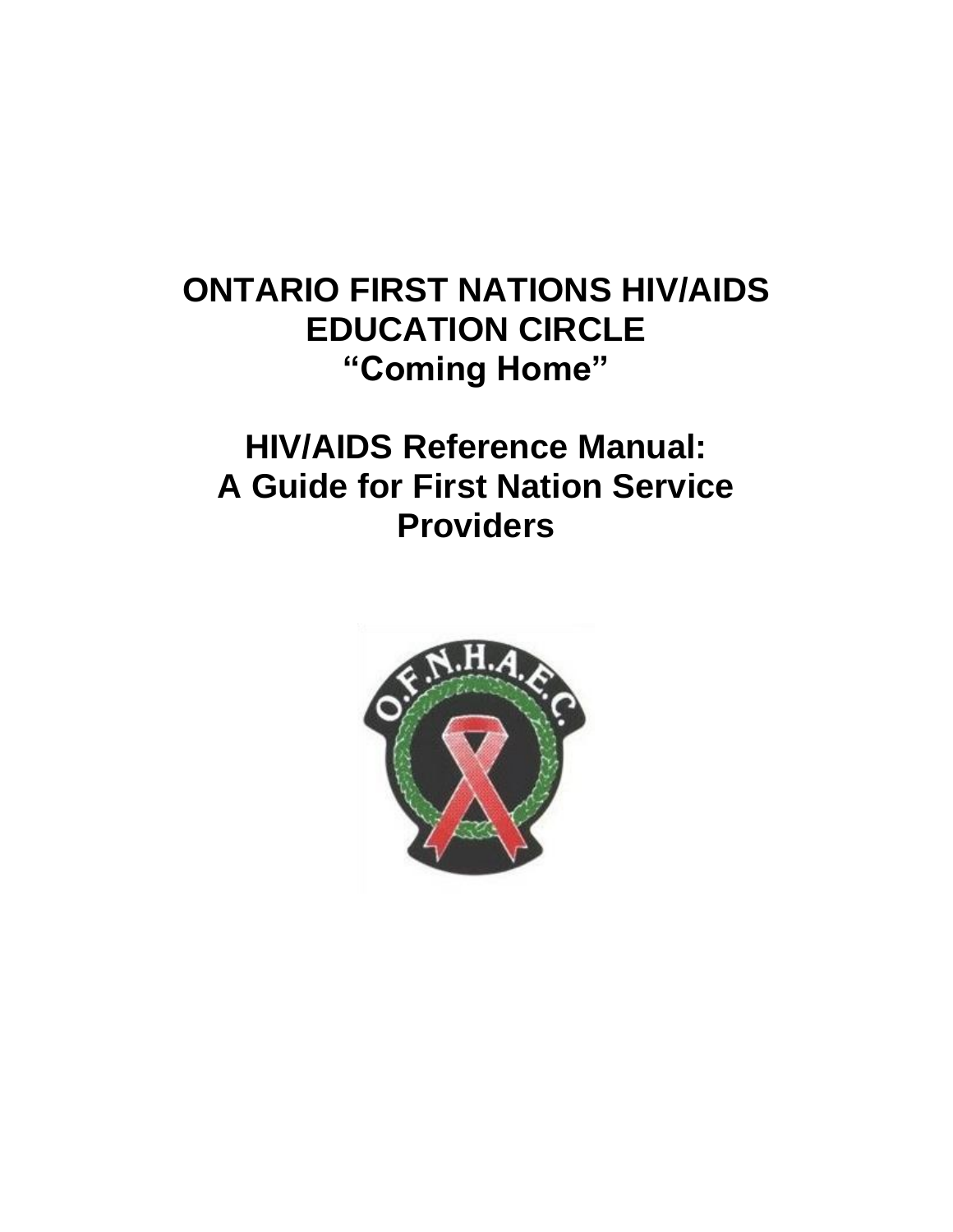**This Reference Manual is made possible through project funding from Health Canada, First Nations Inuit Health Branch.**

# **Disclaimer**

**Through the production of this manual, the Ontario First Nations HIV/AIDS Education Circle strives to improve HIV/AIDS related services provided to First Nations people. However, all information contained herein is Ontario specific, and is meant as supportive information only. The manual is not meant to be a comprehensive care guide for people living with HIV/AIDS, nor a substitute for medical care and attention.**

**Dedicated to Gabe Kakeway.**

**A Husband, a Father, a Friend and an Educator, who taught us that the best way to create change was to create a Circle. He had a vision – to bring our skills, knowledge, beliefs and spirit into one Circle, so we can be the change that we strive for in our communities.**

> **For this we are most grateful. Chi Miigwech**

> > **November 2010**

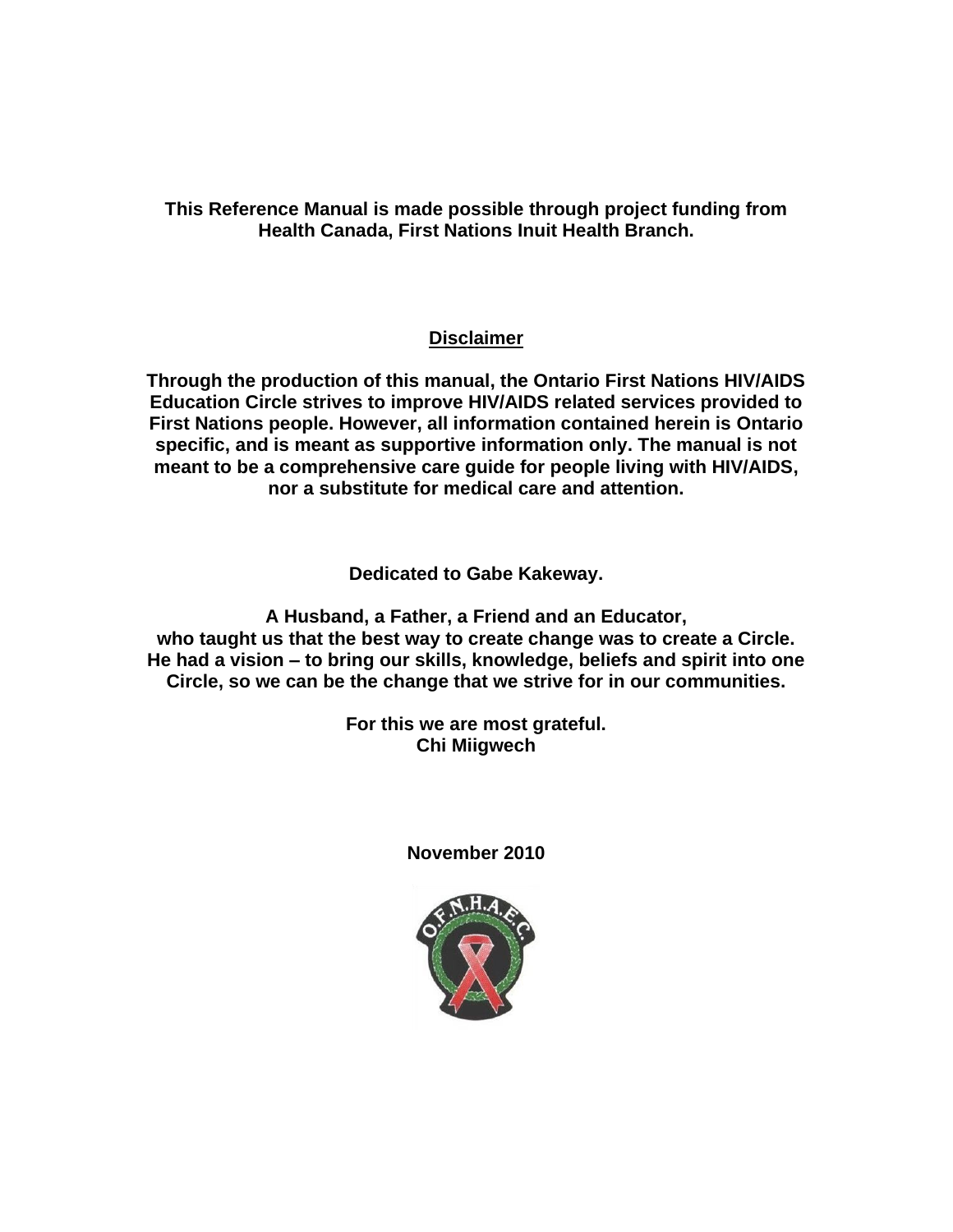## **Ontario First Nations HIV/AIDS Education Circle**

Funded by Health Canada, First Nations and Inuit Health Branch, the Ontario First Nations HIV/AIDS Education Circle (hereafter referred to as the Circle) is comprised of ten members; a representative from each First Nation Provincial Territorial Organization, people living with HIV/AIDS, an Elder and a Youth.

The Circle Members are:

Elly Antone, Association of Iroquois and Allied Indians Jody Cotter, Union of Ontario Indians Gwen Medicine, Nishnawbe Aski Nation Ida Copenace, Kenora Health Access Centre Lyndia Jones, Independent First Nations Doris Peltier, Canadian Aboriginal AIDS Network Christina Ashawasgai Rene Boucher, First Nations Person Living with HIV/AIDS Trevor Stratton, Canadian Aboriginal AIDS Network Youth and Elder Representative (invited)

The goal of the Circle is to support each other on collaborative efforts designed to enhance the level of HIV/AIDS awareness, prevention and education among First Nation communities. The strength of the Circle is grounded in its diverse levels of skills and knowledge, and its guiding principles that direct and support the Circle in its efforts to address the diverse needs of Ontario's First Nation communities.

#### **Vision and Guiding Principles**

The Ontario First Nations HIV/AIDS Education Circle envisions a future whereby our Nation communities, families and individuals are free from the negative effects of HIV/AIDS.

The guiding principles are:

Both First Nation healing traditions and modern technologies contribute to the concepts and practices of holistic health. First Nations consider the holisitic perspective does not only include the well being of the individual but also the social, emotional, physical and mental well being of the entire community.

Self-determination is fundamental, thus First Nations people must be involved in all aspects of health care delivery, including research, planning and development, implementation and evaluation. Commitment is required for full involvement of First Nations peoples at all levels in decision making.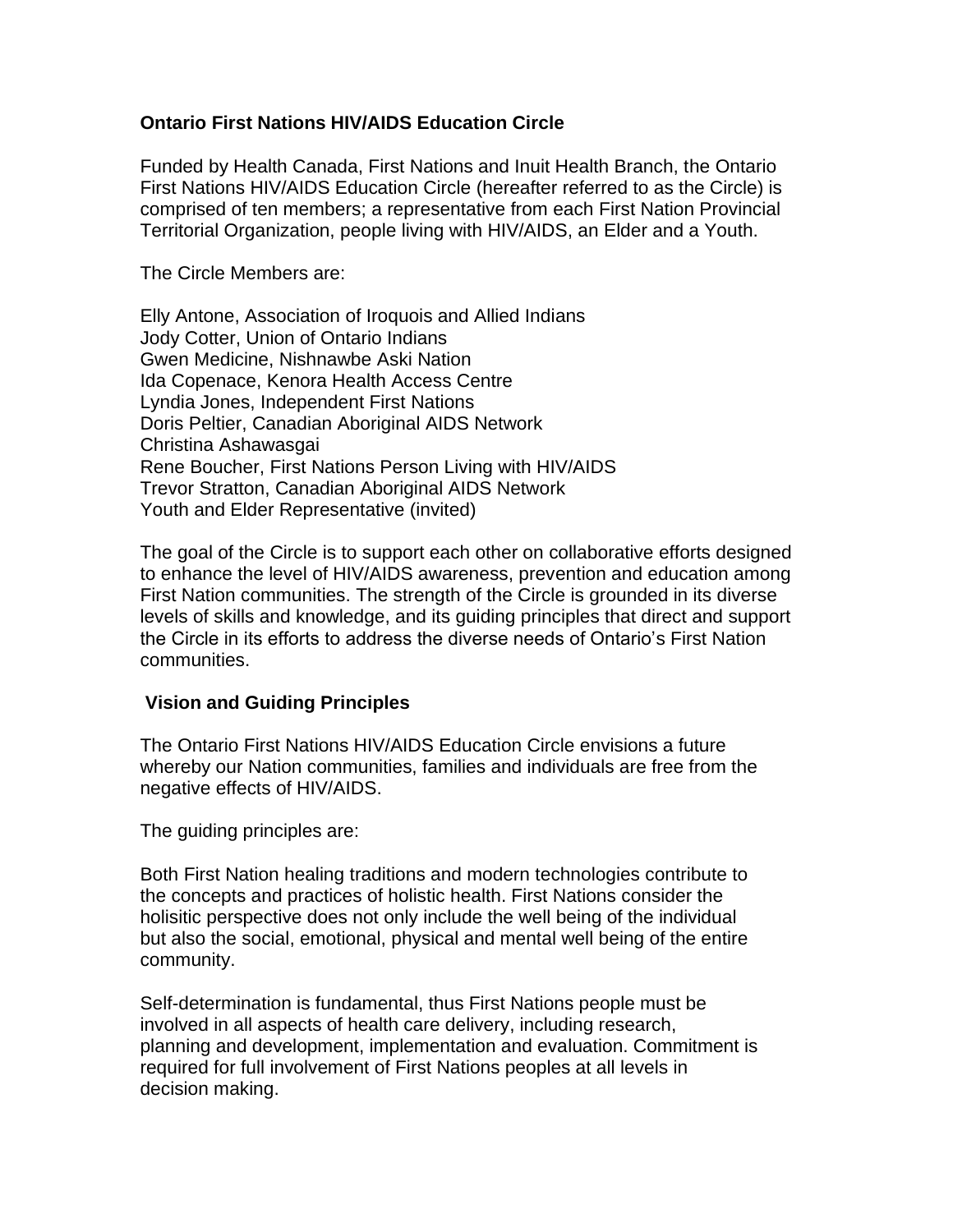It is the right of First Nations peoples to choose to be different and to choose different models of health care. First Nations as First Nations are not a cultural or homogenous group. Similarly, diverse geography, history, access, and a range of issues also influence their health needs. Health programs must be tailored to meet the needs of each community as identified by that community.

The social, economic and environmental contexts in which First Nations peoples live have significant impact on their health issues. Many First Nation communities in Ontario experience higher levels of poverty and unemployment, lower education status, inadequate or unaffordable housing, food insecurity and loss of identity and culture. These and other factors negatively impact the health of First Nations peoples. Improvement in these areas will contribute to significant gains in First Nation health status.

Health services must be provided in a culturally secure environment and manner. A Health/Provincial hospital polices and practices need to accommodate legitimate cultural rights, views and values and expectations of First Nations peoples.

A coordinated and collaborative intersect oral approach is required. Service delivery needs to be coordinated within the health care systems, such as between primary and secondary services.

Improved, guaranteed funding and willingness and commitment are central to all health plans for First Nations peoples. Access to all health services must be based on need, and an equitable allocation of resources based on need is required to enable equality of health outcomes.

## **Background**

In May 2008, the Circle conducted an environmental scan of the HIV/AIDS programs and services being provided to the First Nation communities across Ontario. Among the various findings, the report noted that First Nation service providers were not knowledgeable on which frontline service provider was responsible for servicing the specific needs of their community members living with HIV/AIDS. They were also uncertain about their specific role in service provision. Lack of awareness on service provider roles and responsibilities increases the possibility that the needs of First Nation people living with HIV/AIDS, and their family and caregivers, may go unmet. Furthermore, the report identified that frontline workers also require training in the areas of testing and counseling.

These findings have directed the Circle to commission the development of this manual and improve accessibility and quality of services and programs, such as testing and counseling, needed by First Nation people living with HIV/AIDS.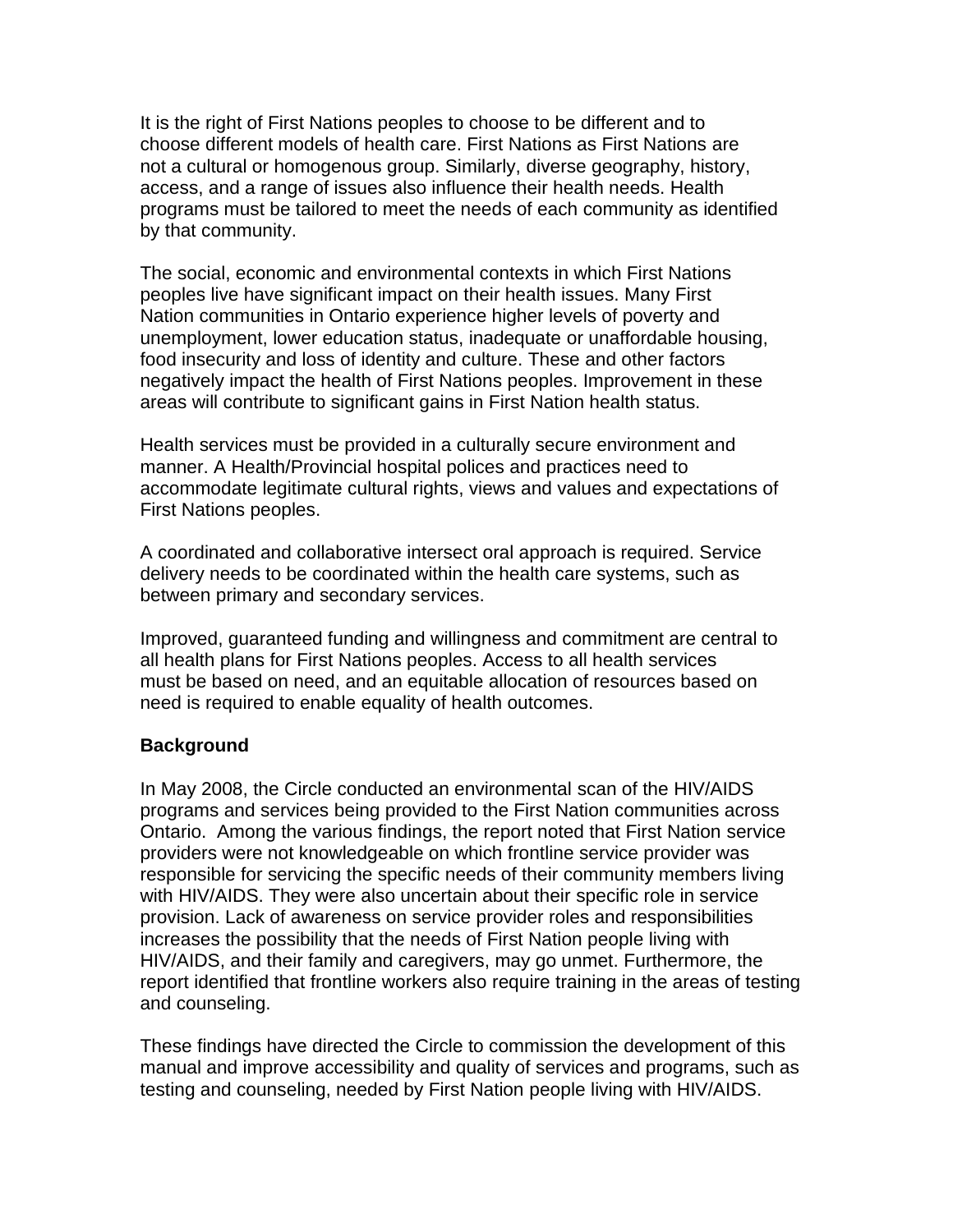## **Purpose**

The HIV/AIDS Reference Manual (hereinafter referred to as the Manual) is a learning and resource tool for First Nation service providers. Regardless of the field of service (ie. Health, education, social, etc.), each service provider has a role in addressing the holistic needs of First Nation members living with HIV and/or AIDS.

The information contained in the manual is Ontario specific, and is not intended to provide comprehensive health or medical information. If you require medical information, please consult a regulated health care professional.

## **Preface**

According to the Public Health Agency of Canada (PHAC), Aboriginal people are overrepresented in the HIV epidemic in Canada.<sup>1</sup> Between 1979 and December 31, 2008, there have been 21,300 AIDS cases reported to the Centre for Communicable Diseases and Infection Control (CCDIC), of which 16,824 (79%) included information on ethnicity. Of these 16,824 cases, 690 were reported to be Aboriginal peoples (4.1%).Yet, according to Census Canada (2006), Aboriginal people only make up 3.8% of the population.

In 2008, PHAC surveillance data demonstrated that Aboriginal people make up a growing percentage of positive HIV test reports and reported AIDS cases, with injecting drug use being a key mode of transmission in the Aboriginal community, especially for women (Aboriginal female cases attributed to IDU: 65.8%, compared to 54.4% for Aboriginal male cases). Aboriginal women also make up a larger portion of positive HIV test reports. For all Aboriginal positive HIV test results between 1998 and 2008, women made up 48.8%, compared to only 20.6% of all non-Aboriginal positive test results being women. In addition, the age that Aboriginal people are testing HIV positive tends to be lower than for other ethnic groups. Between 1998 and 2008, almost a third (32.6%) of positive test results among Aboriginal people were youth aged 15-29, compared to 20.5% among other ethnic groups.

Clearly, HIV and AIDS is still a growing concern for Aboriginal people, especially for women and youth. The First Nation communities need to not only focus their efforts on HIV prevention, but also to support people living with HIV/AIDS to live longer, healthier lives.

<sup>1</sup> PHAC uses the term Aboriginal to represent First Nations, Métis and Inuit. The figures provided in the Preface are derived fro the HIV/AIDS *EPI Update*, PHAC, July 2010. "HIV/AIDS Among Aboriginal People in Canada".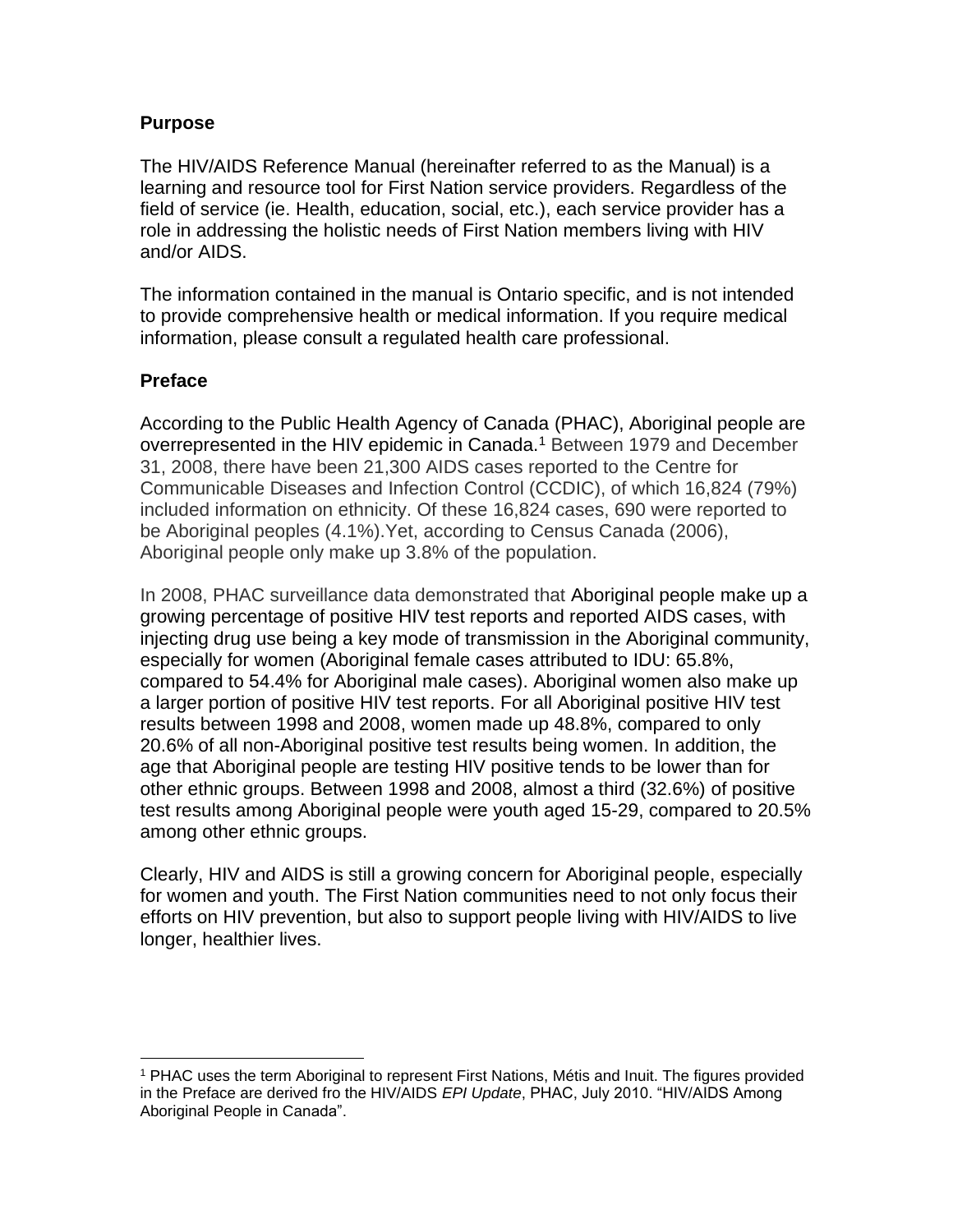# **The Healing Continuum of Care**

The continuum of care wheel demonstrates the holistic nature of First Nation health and healing, addressing the physical, mental, emotional and spiritual needs of human beings, representing all stages of the lifecycle, and a full spectrum of programmes and services. The goal when using the wheel for HIV/AIDS service delivery is to improve the health of people living with HIV/AIDS by strengthening all promotion, prevention and supportive services, while promoting the stability of services. Training is a key element of achieving this goal.

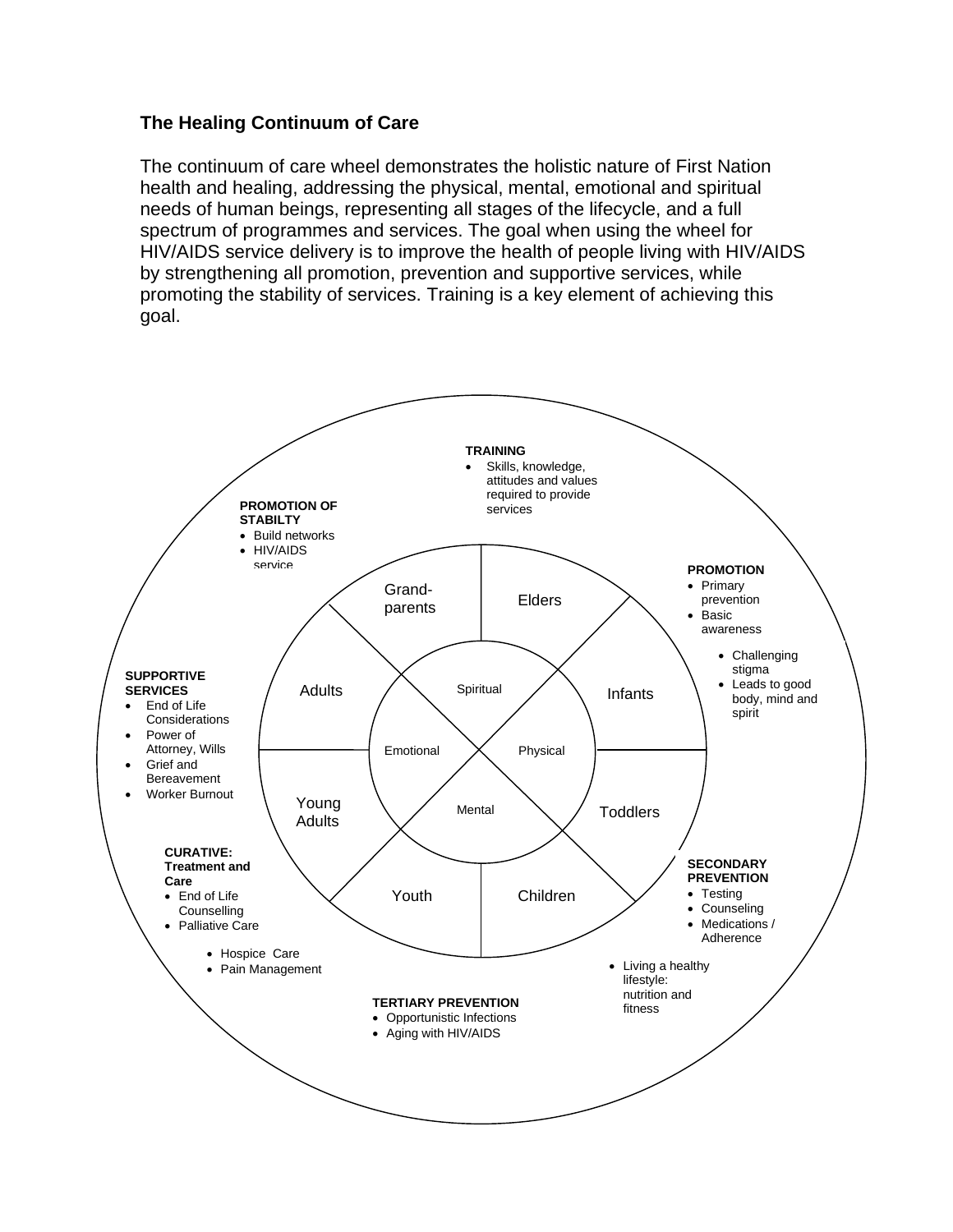For the purpose of this manual, the continuum of care wheel will be used to present HIV/AIDS information and to suggest the roles and responsibilities of frontline workers in providing programmes and services to people living with HIV/AIDS.

## **A Holistic Approach to HIV Education and Prevention**

Like all things, HIV does not exist in isolation; there are many social issues that may exist in the First Nation community that make individuals more susceptible to HIV infection. This is why a holistic approach to HIV education and prevention is necessary. For example, in mainstream society violence is incidental but in First Nation communities it is a systemic problem that has resulted from collective and intergenerational trauma brought on by state interventions such as residential school and the child welfare system. According to the Ontario Native Women's Association, 80% of Aboriginal women in Ontario have experienced family violence which is eight times the amount experienced by all other Canadian women. In addition, a study by the Alliance of Five Research Centres found that in their sample, 75% of the Aboriginal women under the age of 18 had experienced sexual abuse.

These statistics suggest that sexual violence is occurring in First Nation communities, which suggests that many women do not have control over their sexual health and may be coerced into sexual acts or drug use that puts them at a higher risk of becoming infected with HIV. To further emphasize the connection between violence, substance abuse, and HIV, one study conducted in northern Ontario with Aboriginal women found that experiences of residential school and other state interventions put them at a higher risk of entering abusive relationships and the women linked their abuse experienced as children with their present substance abuse problems, low self esteem, and vulnerability to remaining in and being exploited in abusive relationships.

Poor socio-economic conditions often place Aboriginal women on the streets of Canada's cities. Women living on the streets, homeless, risk being either forced into sex work, or trade sex simply as a means for survival. Sex trade and/or sex is a harsh environment with high risk factors for HIV infection and harsh outcomes - sexual violence, sex work-related rapes, heavy drug injection practice, and unprotected sex.

Incarceration is another HIV exposure risk factor for Aboriginal people. While Aboriginal people comprise 2.7 percent of the adult Canadian population, approximately 18.5 percent of offenders now serving federal sentences are of Aboriginal ancestry. Aboriginal women are even more overrepresented than Aboriginal men in the criminal justice system, representing 30 percent of women in federal prisons. Both men and women in prison have a higher risk of exposure to HIV because of injection drug use, needle sharing and risky sexual behaviour. Although the harsh realities of street life and incarceration may seem removed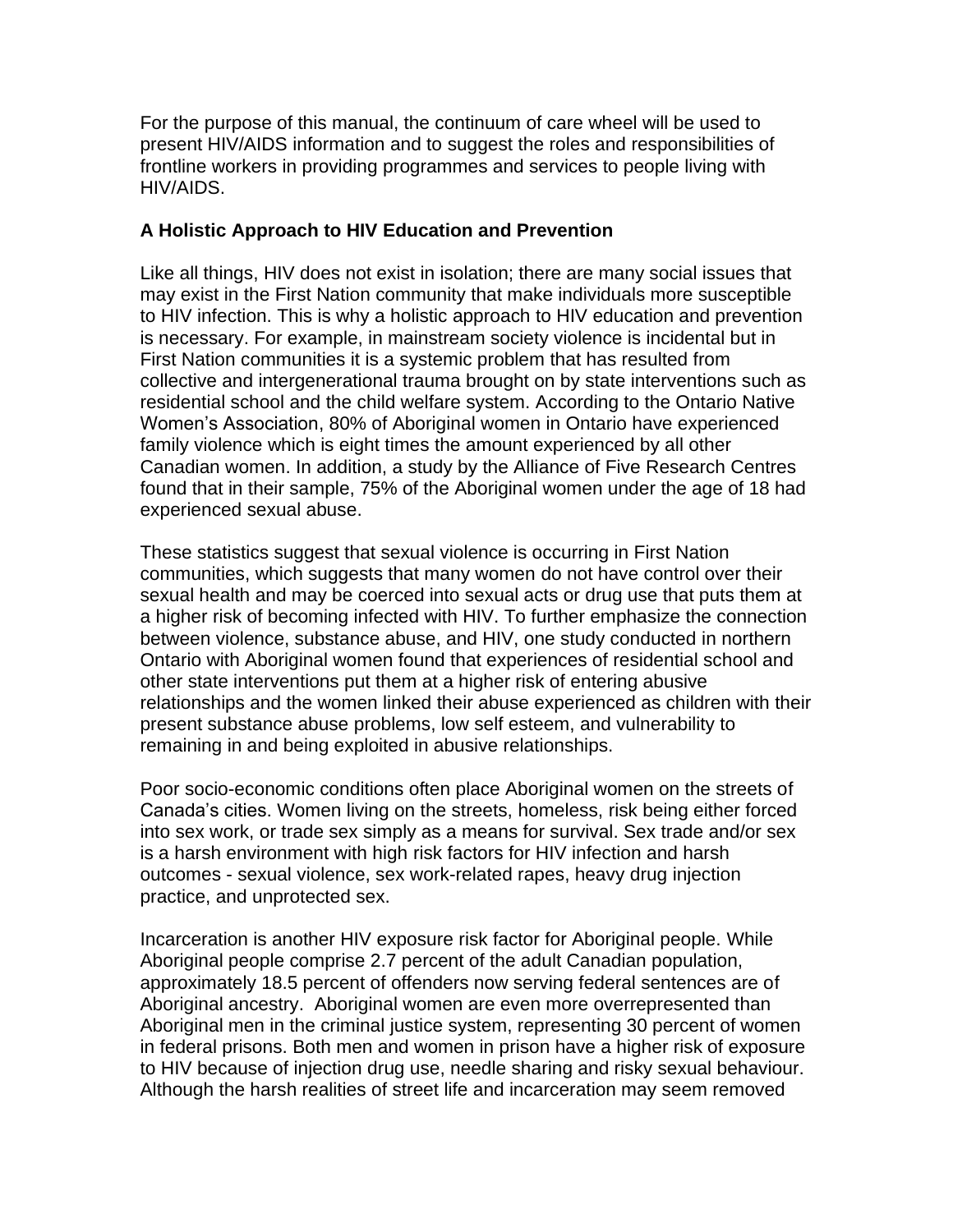from the First Nation communities, Aboriginal people often return to their home communities and may unknowingly place others at risk for exposure to HIV through behaviours such as unprotected sex and sharing of needles.

Aboriginal youth are also particularly vulnerable to HIV infection. According to the Canadian Aboriginal AIDS Network, many Aboriginal youth are sexually active before the age of 15, when they do not have the knowledge, the means, or the maturity to practice safer sex. At this stage in the life cycle, youth tend to experiment – to engage in high risk behaviours such as using drugs and alcohol, and when these substances are abused, these behaviours can lead to unplanned or non-consensual sex, often unprotected. Youth are also vulnerable given their tendency to think that they are "invincible" – that nothing bad can happen to them. This misconception can also lead to unsafe sex and drug injection practices.

Although the above-mentioned experiences primarily focus on Aboriginal women and youth, men are also vulnerable to HIV exposure for reasons such as alcohol and substance abuse as a coping strategy to deal with past trauma.

The following is a summary of social issues in communities that are directly and indirectly linked to increased risk of HIV transmission:

- Substance abuse (alcohol, injected and non-prescription drugs, solvents)
- Sexual violence
- Other forms of violence
- Poverty and lack of economic independence (unemployment and low levels of education attainment)
- Lack of access to services
- Fear of accessing services because of lack of reassurance of confidentiality

From this information, it is evident that it is just as important to raise awareness about preventative methods as it is to help women and men access counseling for some of the trauma they are dealing with, to help them find other coping mechanisms rather than substance abuse, and to help women in poverty access economic programming and support so they do not have to rely on abusive partners.

It is difficult to reach these individuals and provide them with the support they need. As previously explained, in a First Nation community, it may be a family member or friend who is providing the counseling. There have been breaches of confidentiality reported in studies where clients have faced stigma in the community for accessing the services and for revealing information to frontline workers that was supposed to remain private but did not. It is crucial for frontline workers to build trust and to ensure confidentiality despite the relationship one may have with the client outside of the service.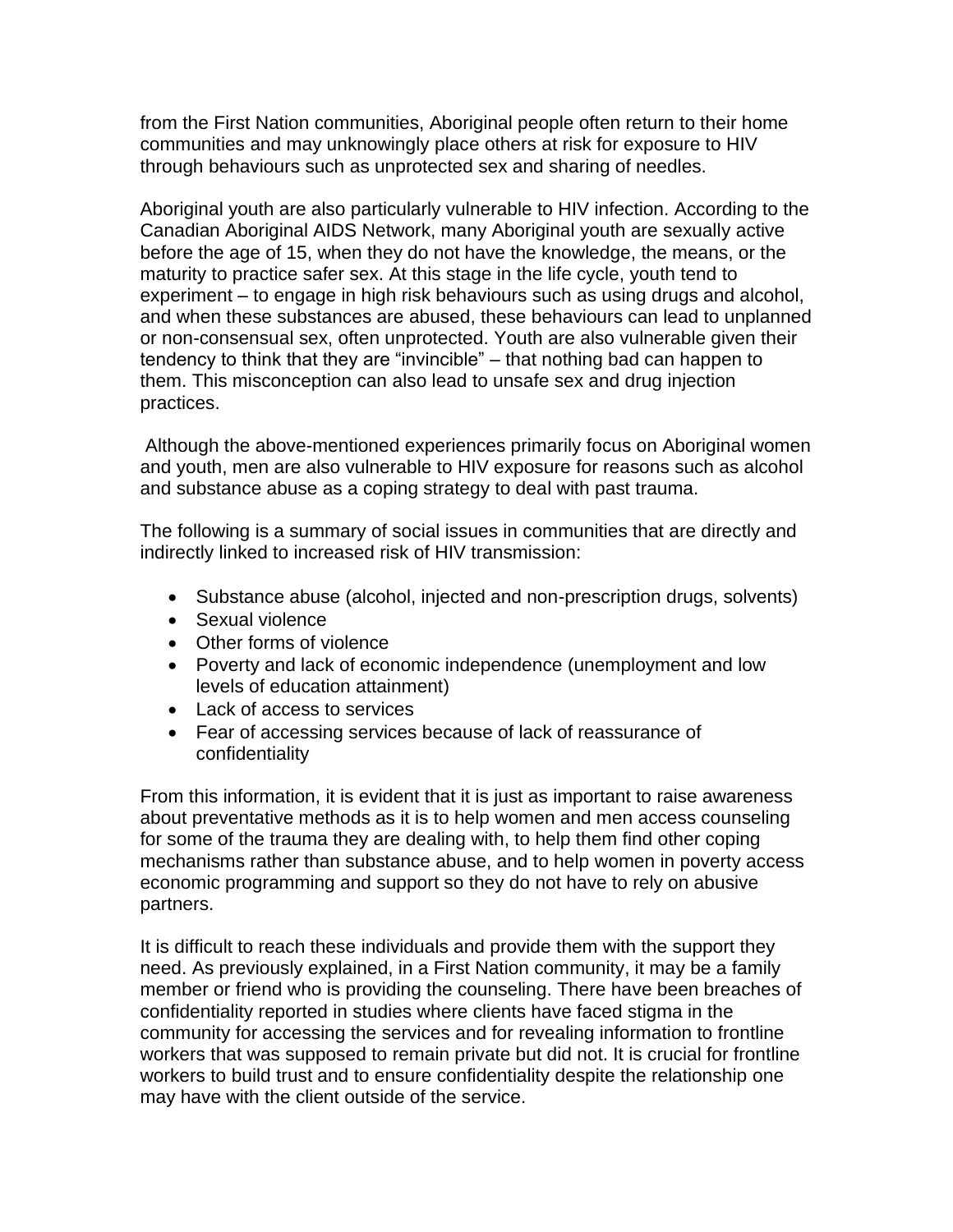Finally, some of Ontario's First Nation communities have developed protocols – a set of guidelines – that outline how the First Nation will provide services to First Nations people living with HIV/AIDS. To determine whether your community has developed a Protocol, you may have to conduct a search, asking several longterm staff. If not, perhaps you can take a leadership role and begin developing a Protocol and lead your community into the future.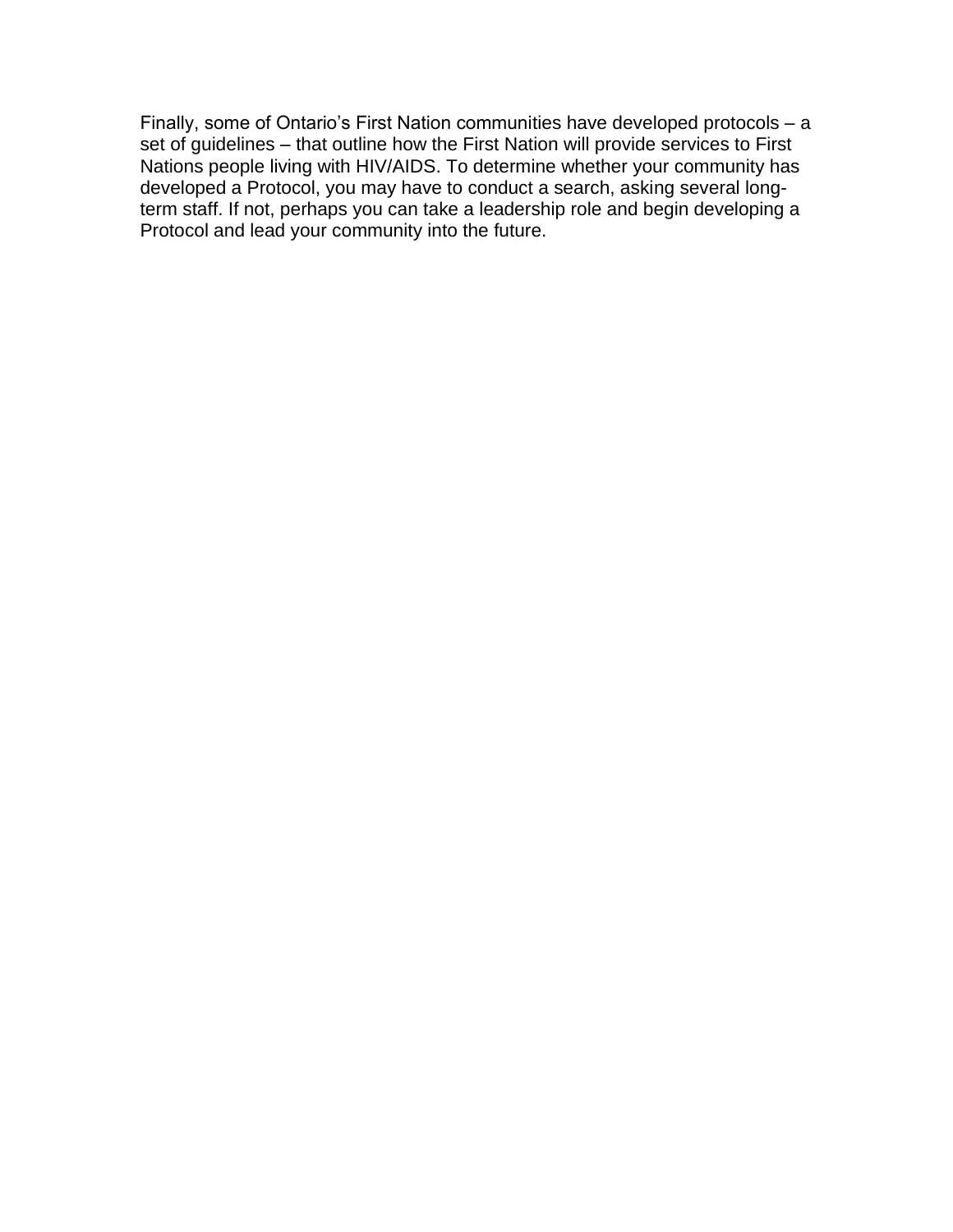## **HEALTH PROMOTION**

Health promotion is the process of empowering people to make healthy lifestyle choices that will maintain their good health and well-being. These strategies are referred to as primary health prevention and are directed at keeping people from becoming infected with HIV. This section will include basic knowledge about HIV/AIDS that can be used for educational initiatives, as well as breaking down myths and stigma that surround the topic, suggestions for prevention, and other social issues that must be addressed to fully tackle the rising prevalence of HIV.

## **Basic HIV/AIDS Community Awareness**

According to the National Aboriginal Health Organization (NAHO), Aboriginal people are disproportionally affected by HIV/AIDS in comparison to the rest of the Canadian population. For example, even though the Aboriginal population in Canada only represents 3.3% of the total population, Aboriginal people account for 16.4% of AIDS cases and 7.5% of HIV infections. This overrepresentation may be attributed to issues such as poverty, poor access to health care, substance abuse, discrimination and violence. This reality sheds light on the need for education and awareness raising initiatives in Aboriginal communities. Although educating First Nation communities with basic knowledge about HIV/AIDS is not enough of a preventative measure, it is a good starting point.

## What is HIV?

HIV is an acronym that stands for *Human Immunodeficiency Virus*. It is a virus that attacks and weakens the body's immune system leaving the body more vulnerable to opportunistic infections which are those illnesses that a healthy body would normally be able to fight off such as pneumonia or the flu. Once a person has been living with HIV for an uncertain amount of time, their immune system will be weakened to the point that they will be diagnosed with AIDS. By "uncertain amount of time" it is meant that people can live up to and beyond twenty years with HIV before developing AIDS. This depends on nutrition, availability of medication, age, prior health status and many more factors.

AIDS is an acronym for *Acquired Immune Deficiency Syndrome*. Once an HIV positive individual progresses to the AIDS stage, medical intervention is usually needed to help them fight off opportunistic infections. AIDS is usually diagnosed when the T4 white blood cell count (a vital component of the immune system) is very low or after acquiring an AIDS indicator illness.

## How is it transmitted?

HIV is transmitted by way of body fluids such as blood, vaginal secretions, and semen. Although HIV can be transmitted by saliva, it is almost impossible because it would require gallons of saliva to infect another person. The most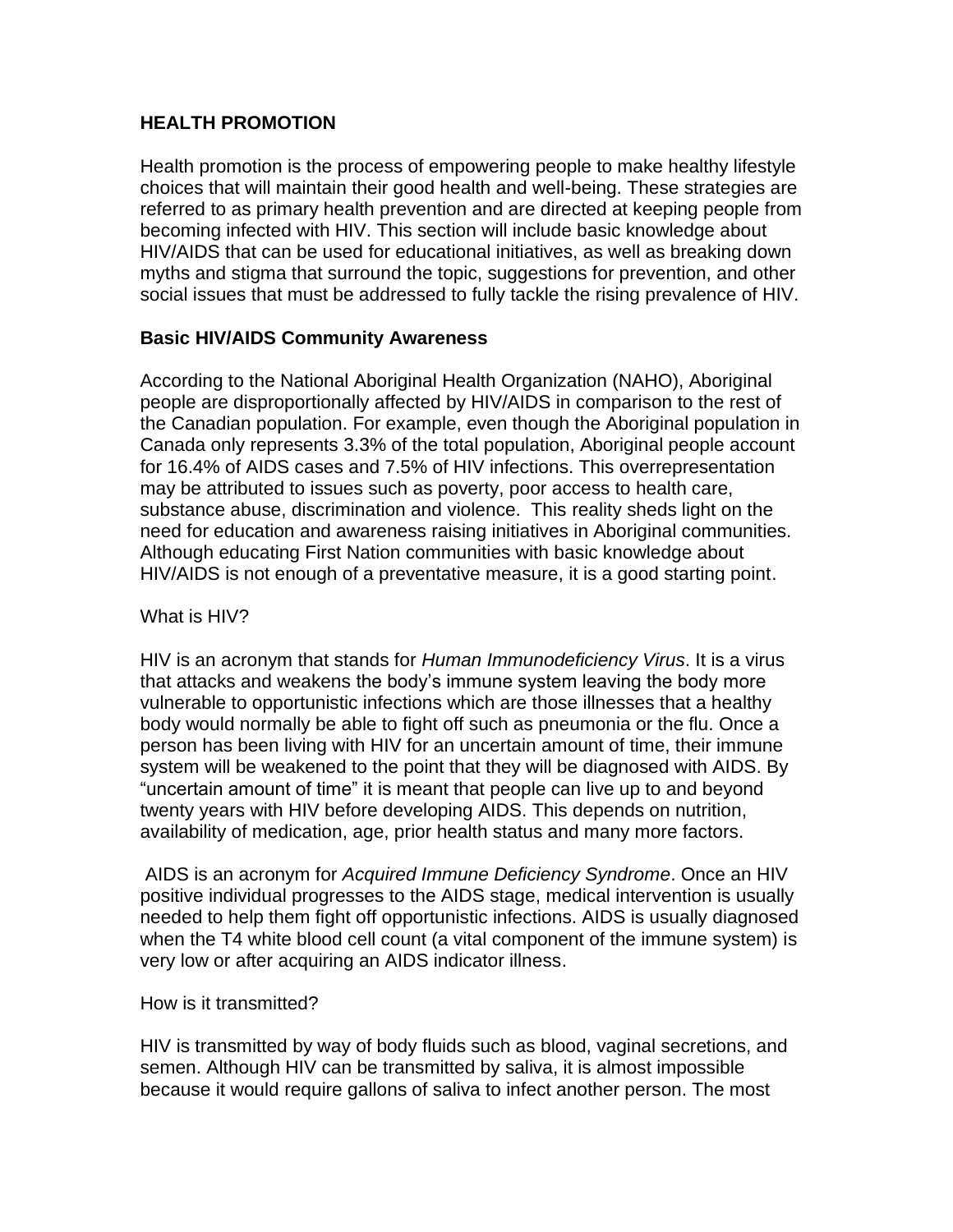common ways to transmit the virus are by unprotected sexual contact (vaginal, anal, or oral intercourse), sharing needles and therefore passing trace amounts of infected blood between people, and by mother to child transmission  $(MTCT)^2$ . A pregnant woman can infect her child during the pregnancy, during child birth and by breastfeeding. Since 1992, HIV transmission through contaminated blood transfusions has become extremely rare in Canada.

What are the symptoms?

There are usually no physical symptoms experienced during the earlier stages of HIV infection which is why it is so important to encourage testing. Potential symptoms include:

- Frequent experience of flu like symptoms
- Fever
- Unexplained weight loss
- Diarrhea
- Fatigue
- Pneumonia
- Swollen lymph nodes

Whether symptoms are present or not, it is important to always encourage HIV testing.

## Preventative Measures

HIV is preventable<sup>3</sup>. There are preventative measures that can be taken to decrease the risk of contracting HIV and subsequently passing it on to others. These measures include:

- Practicing safer sex with the use of a latex condom (or other material if the individual has an allergy)
- Using lubrication during sex to prevent tearing of vaginal or anal tissues
- Not sharing needles for any purposes (drug use, tattooing etc.)
- Using needle exchange programs
- Receiving HIV testing and encouraging sexual partners and/or peers to be tested as well
- Speaking openly about safer sex with partners
- If a woman is pregnant, she should be encouraged to get tested. If the test is positive, encourage her to meet with a health service provider (ie. Community Nurse, Community Health Representative) to explore ways of reducing the risk of infecting the child.

<sup>&</sup>lt;sup>2</sup> It is as important to educate community about how the virus cannot be transmitted. See "Challenging HIV Stigma and Breaking the Myths" section.

<sup>&</sup>lt;sup>3</sup> There are situations where the choice to take preventative measures does not exist. For example, when women are sexually abused, they will not likely have control of their lives to make the choice to use condoms.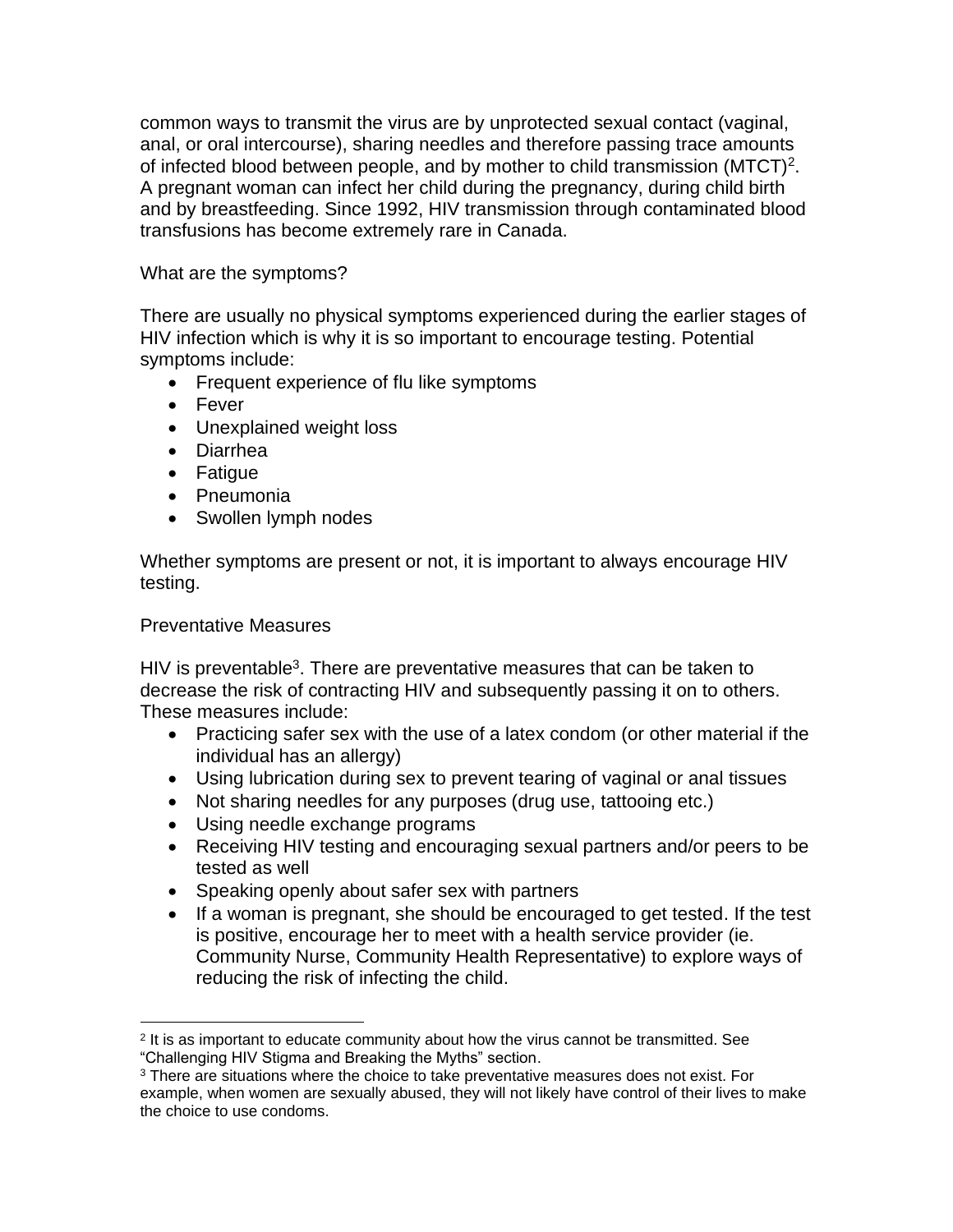# **Challenging HIV Stigma and Breaking the Myths**

HIV is capable of being transmitted to anyone yet there remains a lot of stigma attached to the virus and many myths about it being a disease that only affects the two spirited community or deviant risk takers. There are many more misconceptions about the transmission of HIV. For example in one study conducted in First Nation communities in Northern Ontario, one focus group member explained that "There are a lot of kids at my school [who] don't think it's possible that it could happen in our community—that it only happens in big cities and that it doesn't happen here". (Varcoe and Dick, 2008). In contrast other focus group members in the study believed that HIV/AIDS was a problem that only existed in First Nation communities. These myths about transmission have devastating effects such as convincing individuals that they are immune to HIV and shaming people living with HIV because of the belief that it was bad behavior that resulted in them being infected. This is how HIV came to be thought of as an immoral disease instead of a virus like any other. Some of the following consequences could result from this:

- Higher rates of HIV transmission because of a false belief in immunity (I'm not two spirited, I'm not a drug user, I don't live in an urban centre)
- Those living with HIV keeping it a secret because of fear of being shamed in the community which could result in them infecting other people
- Community members being unwilling to attend HIV educational workshops because of the belief in immunity and the belief that HIV is an immoral disease.
- Community banishment punishing a First Nation member living with HIV/AIDS by forcing them to leave their community. Banishment is a result of HIV/AIDS stigma – punishing an individual for their HIV/AIDS status, treating them like a criminal – keeping shame and fear of HIV status alive in the communities. The result of this action is significant – limiting access to health and supportive services, but also negatively impacting the emotional, mental and spiritual aspects of all those affected.

The stigma that people living with HIV experience is further compounded by myths about ways the virus can be transmitted. For example HIV cannot be transmitted by kissing or hugging but despite this individuals continue to believe that it is dangerous to touch those living with HIV. In educational workshops it is not only important to explain how HIV can be transmitted but also how it CANNOT be transmitted:

- By kissing
- By hugging
- By using the same utensils and other everyday objects people use such as phones
- By using the same toilet seat
- By sharing food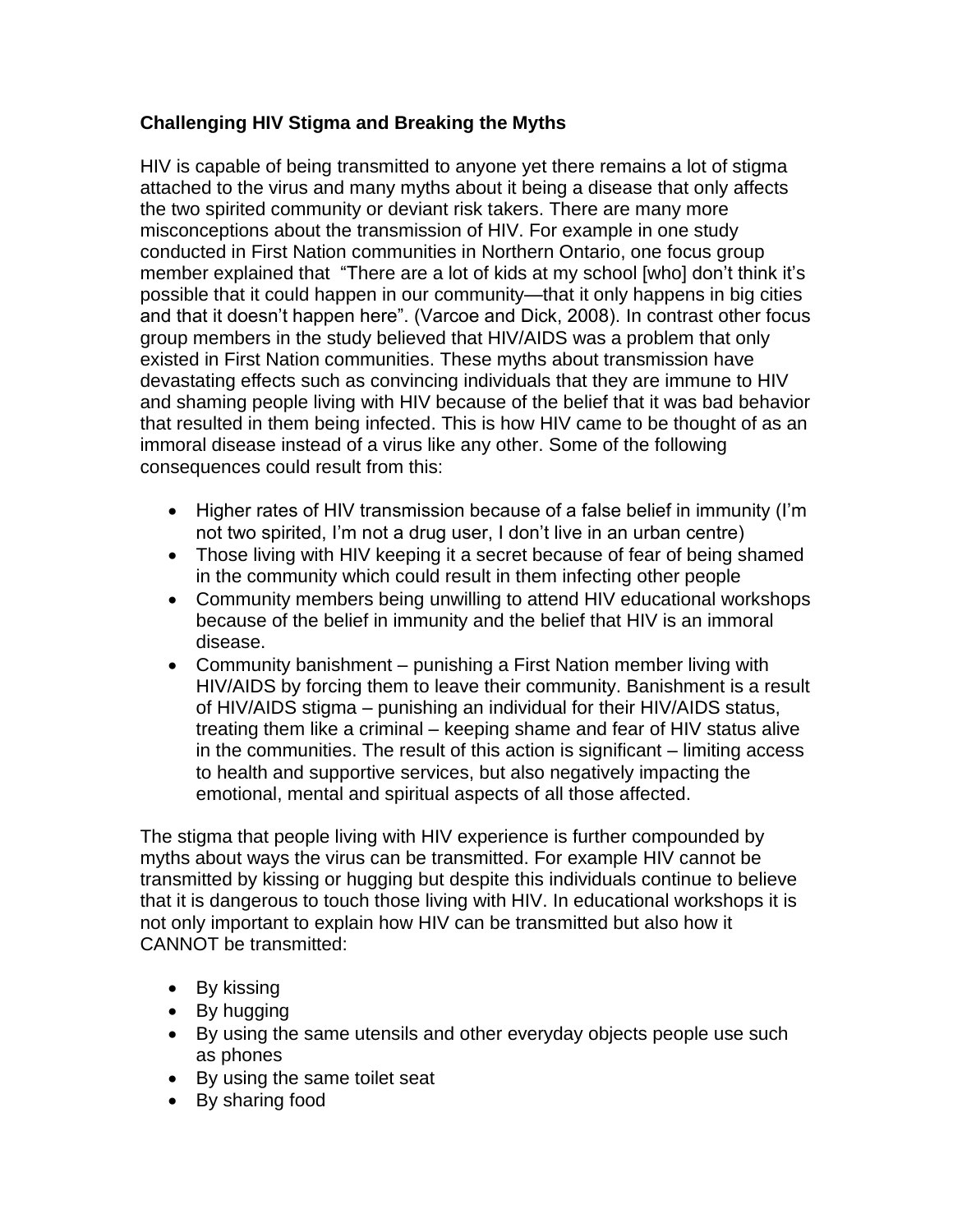Creating activities for educational workshops to expose these myths and to transform beliefs about HIV being an immoral disease would be very beneficial to generate open dialogue in the community, to promote testing and to help community members that do test positive to access the services they need without discomfort and shame.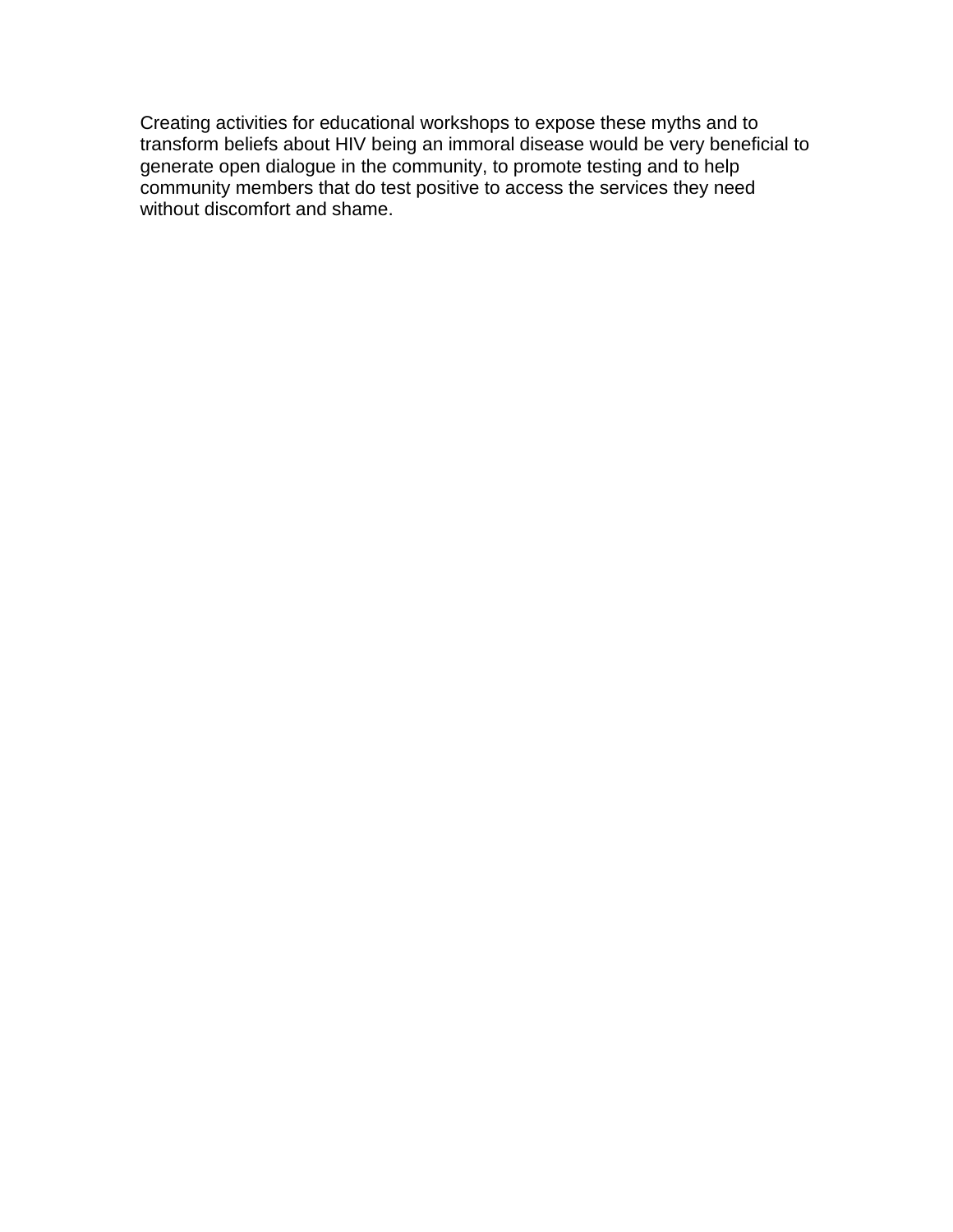# **HEALTH PROMOTION: Roles of a First Nation Frontline Worker**

## Awareness:

- Raise awareness in the community. Host regular health promotion workshops that include HIV/AIDS information. Provide the needed resources so that community members have what they need to make healthy choices.
- Share information on healthy nutritional and fitness choices that can boost immune systems which can decrease the chances of transmission in collaboration with other preventative methods
- Find an awareness raising method that is culturally appropriate and fits within the cultural and social context of the First Nation community. For example the mainstream *Abstinence, Be faithful, Condoms* (ABC) method creates the misconception that everyone is in control of their lives and making rational choices when there may be substance abuse and violence issues in the First Nation community that make the ABC approach unsuitable.
- Use peer to peer education approaches: youth to youth, women to women, etc.
- Create and sustain on-going social marketing campaigns geared towards reducing the stigma and break down the myths about HIV/AIDS. Involve the youth.

# Pre/Post Test Counseling

- Offer pretest counseling to prepare individuals to deal with a potential positive result but also to get a grasp of what is making community members vulnerable to HIV. Confidentiality is absolutely vital since this process can be very embarrassing and private.
- Post test counseling is also important for those who test negative because it is a chance to remind them of preventative strategies that are appropriate for them and to suggest a second test since HIV can take up to 12 weeks to appear after the initial transmission. *Counseling for those who test positive will be discussed later.*

Preventative Measures

- Encourage those who are injection drug users to seek help and in the meantime seek out needle exchange programs
- Make condoms and other protection available in a confidential and non embarrassing way.
	- Put iars of condoms in the bathrooms of health clinics or community centres so that individuals can take them.
	- Put condoms in health promotion kits that include other items that are less stigmatizing.
	- Needle exchange programs are usually only available in large urban centres so it may be difficult to refer individuals to safer practices for injection drug use and just as difficult to broach the topic and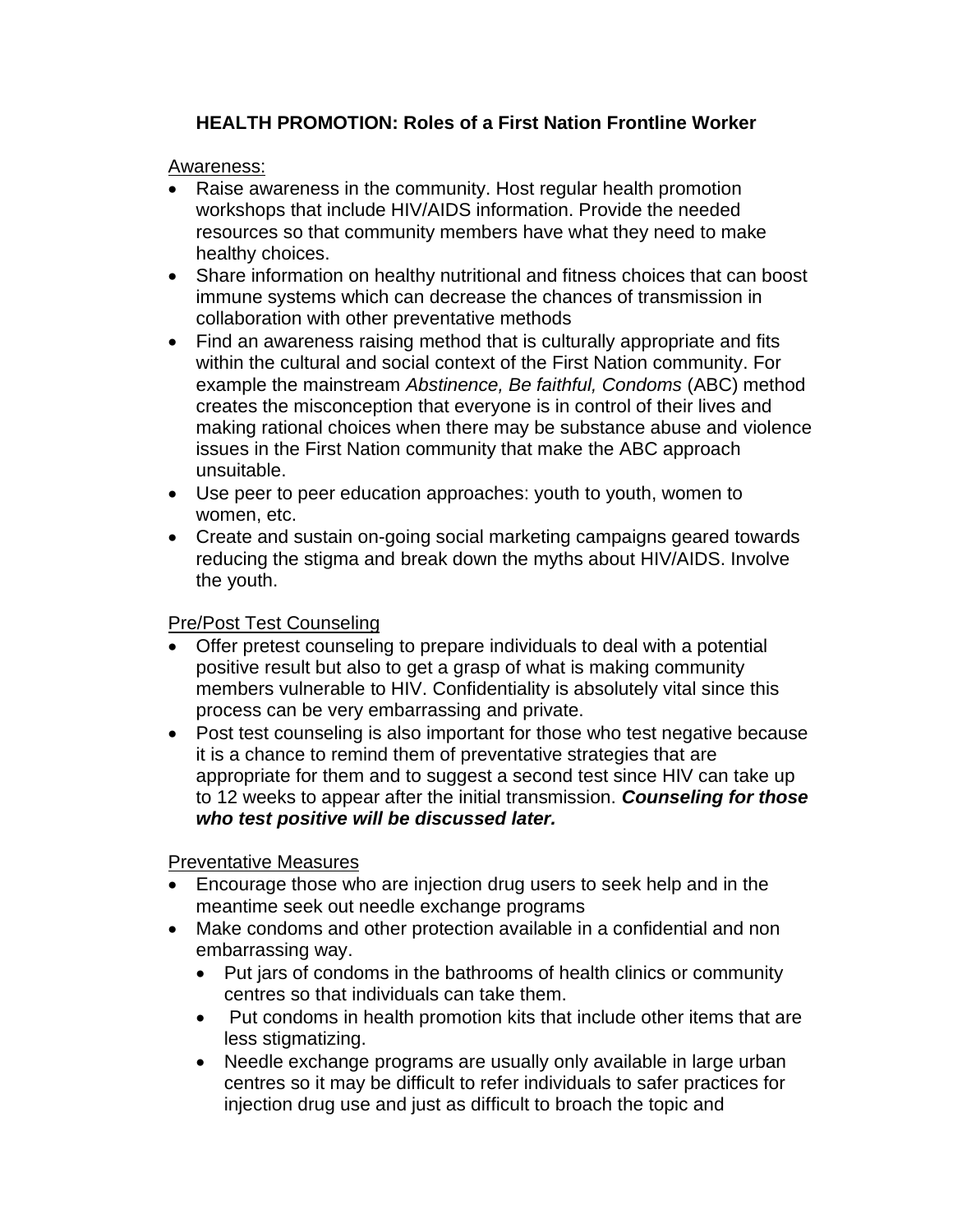encourage them to seek help. Nonetheless, proactive communities have taken action to secure funds and implemented successful programs.

In order to discuss such difficult subjects with community members it is important to gain their trust and provide them with a safe and confidential environment. Confidentiality is especially crucial in First Nation communities where clients could be friends, family members, or neighbours. When a community is small and ties are close, the fear among clients that their information will not remain confidential is increased

#### **Health Promotion References**

Bopp, M., Bopp, J. & Lane, P. (2003). *Aboriginal Domestic Violence in Canada*. Ottawa, ON: The Aboriginal Healing Foundation Research Series.

Coates, T, Richter, L and Caeresf, C. (2008). Behavioural Strategies to Reduce HIV Transmission: How to Make them Work Better. HIV Prevention Series 3 University of California, 669-84.

Ontario Native Women's Association. (1989). *Breaking Free: A Proposal for Change to Aboriginal Family Violence.* Retrieved February 18, 2010, from http://www.onwatbay.ca/reports.htm

The Correctional Investigator Canada. *Backgrounder: Aboriginal Inmates*. Retrieved December 2010, from http://www.oci-bec.gc.ca/rpt/annrpt/annrpt20052006info-eng.aspx

Canadian Aboriginal AIDS Network. *HIV Prevention: Messages for Canadian Aboriginal Youth*. March 2004.

Varcoe, C. and Dick, S. (2008). The Intersecting Risks of Violence and HIV for Rural Aboriginal Women in a Neo-Colonial Canadian Context. Journal of Aboriginal Health January 2008 issue: 42-52

Whittaker, Andrea. (1992). Living with HIV: Resistance by Positive People. Medical Anthropology Quarterly 6(4): 385-390.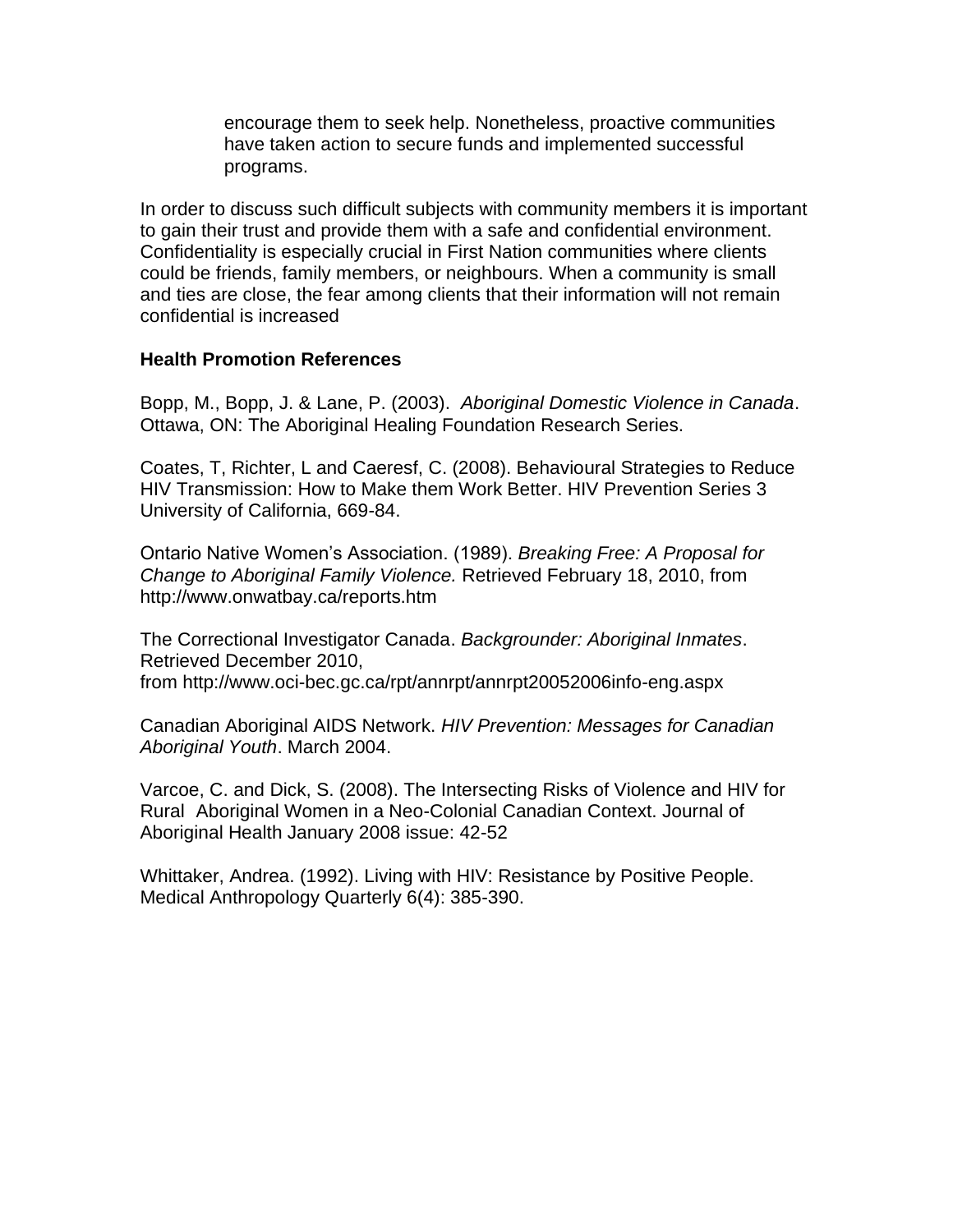## **PREVENTION**

Prevention strategies are referred to as secondary or tertiary and are directed at people infected with HIV. The goal of secondary prevention is to prevent/delay progression to disease and disability, avoid re-infection and spread to others, and to keep the person healthy over time. While tertiary prevention is to improve disease severity & disability, thereby enhancing quality of life and preventing death.

# **SECONDARY PREVENTION**

## **Testing**

Making the decision to get an HIV test is not easy, especially given the stigma associated with HIV/AIDS in First Nation communities. The preferred type of testing is anonymous testing, but may not be available in many First Nation communities. The decision may also be compounded by mental stress because the individual is admitting that they may have placed themselves at risk for infection. In some cases, the risk-factor may not have been within their ability to avoid. Women living in abusive and violent relationships may have an abusive partner who refuses to wear a condom or poverty limits a women's ability to purchase condoms.

#### Anonymous Testing

Anonymous testing offers community members a way to be tested without revealing their identity. Names are not requested, recorded or reported. However, the testing site does ask for information about the person's age, gender and risk factors. This information is used to help understand how HIV is spreading.

Although the testing is anonymous, and ordered using a code known only to the person being tested, if the person is diagnosed with HIV and decides to seek treatment, they can no longer remain anonymous. They will have to give their name and health card number to receive health services.

Anonymous HIV testing is offered at 50 anonymous testing sites across the province. Like all other types of HIV testing in Ontario, anonymous testing includes pre- and post-test counseling and referrals to other services and supports. For information on an anonymous testing site near you, call the AIDS Hotline at: 1-800-668-2437

## Point of Care HIV Testing (sometimes called Rapid Testing)

Point of care (PoC) testing is done by pricking the finger and testing the blood while the individual waits. The entire process typically takes only 20 minutes,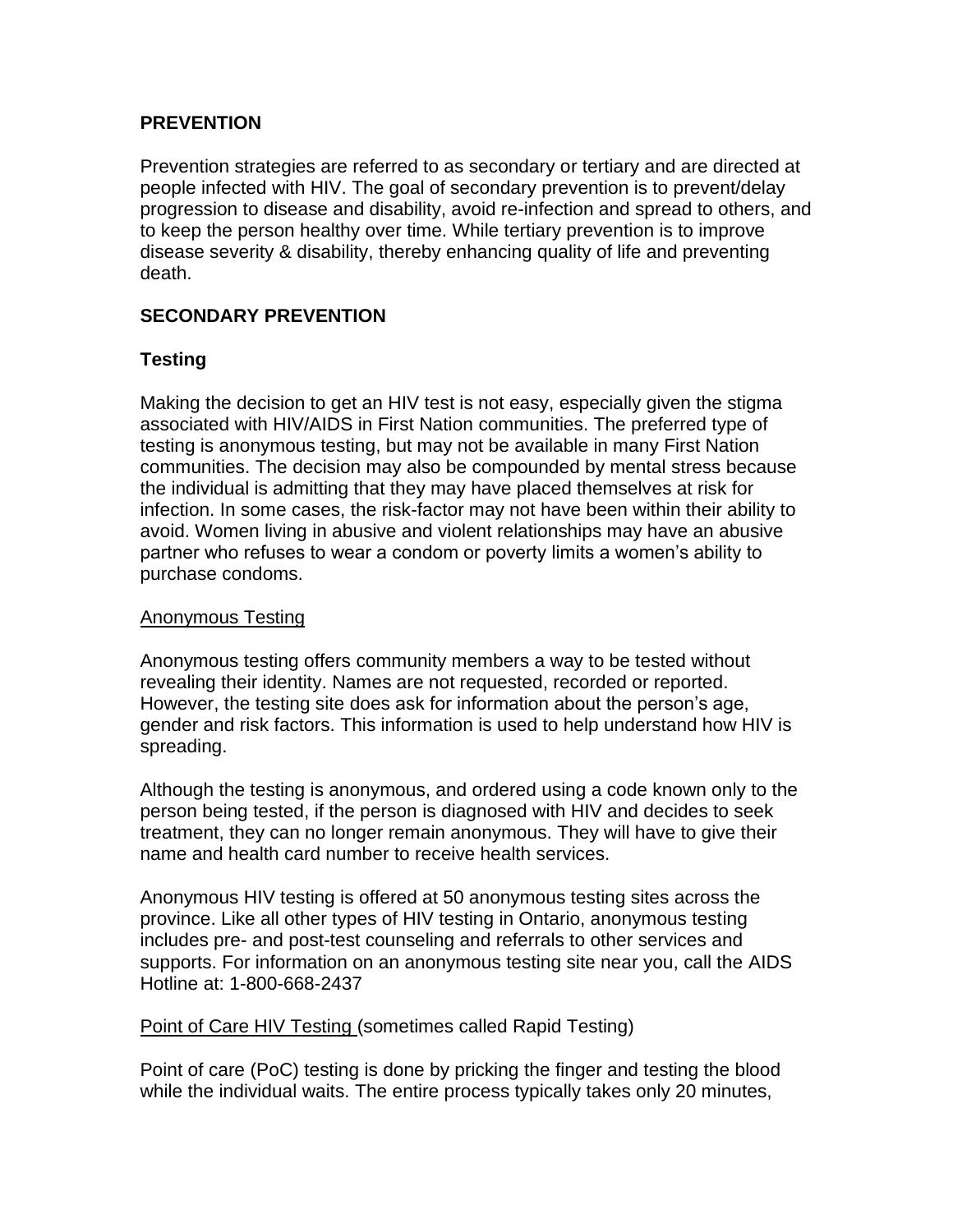including counseling. If the blood tests negative  $-$  that is, the point of care test says the individual is not infected – they receive their results immediately. If the blood tests reactive – that is, the result of the point of care test is not certain – the clinic will take a blood sample and send it to the public health laboratory for standard testing. It can take up to two weeks to get the final results, and the individual will have to return to the clinic to get their results.

PoC HIV testing is available free at 60 sites across Ontario, including all anonymous HIV testing sites, some public health units' sexually transmitted infections clinics and some community health centres. For information on a PoC testing site nearest to the First Nation community, call the AIDS Hotline at: 1-800- 668-2437

## Standard HIV Testing

Standard HIV testing is done by taking a blood sample and sending it to the public health laboratory. It can take up to two weeks to get the results, and the individual will have to return to their doctor's office or the clinic to receive the results.

## Confidential Testing by Physicians and Nurse Practitioners

Physicians and nurse practitioners can order HIV tests. They can order the test using the individual's name (nominal testing) or using a code (non-nominal testing) that they can link back to the individual.

## Prenatal HIV Testing

The Ontario Ministry of Health and Long-Term Care provide a universal voluntary prenatal HIV testing program with informed consent<sup>4</sup>. This program takes an "optin" approach where the clinician is required to provide all pregnant women with information about testing and the opportunity to consent. The informed consent process requires the clinician to explain that the test is a standard of care and is recommended to all women, reviews the benefits and risks of testing, discusses the voluntary nature of the test, and documents whether the women consents or declines. Although Ontario offers this approach to prenatal HIV testing, the program is not applied consistently across the province. The prenatal testing experience may be quite different from woman to women, especially for Aboriginal women. As a First Nation service provider, it may be beneficial for you to discuss the women's experience and offer supportive services if required. When pregnant women with HIV are diagnosed early, they can receive treatment for themselves and treatment for their babies.

<sup>4</sup> Ontario changed its program in December 1998, from targeting HIV testing (based on risk factors) to universal voluntary.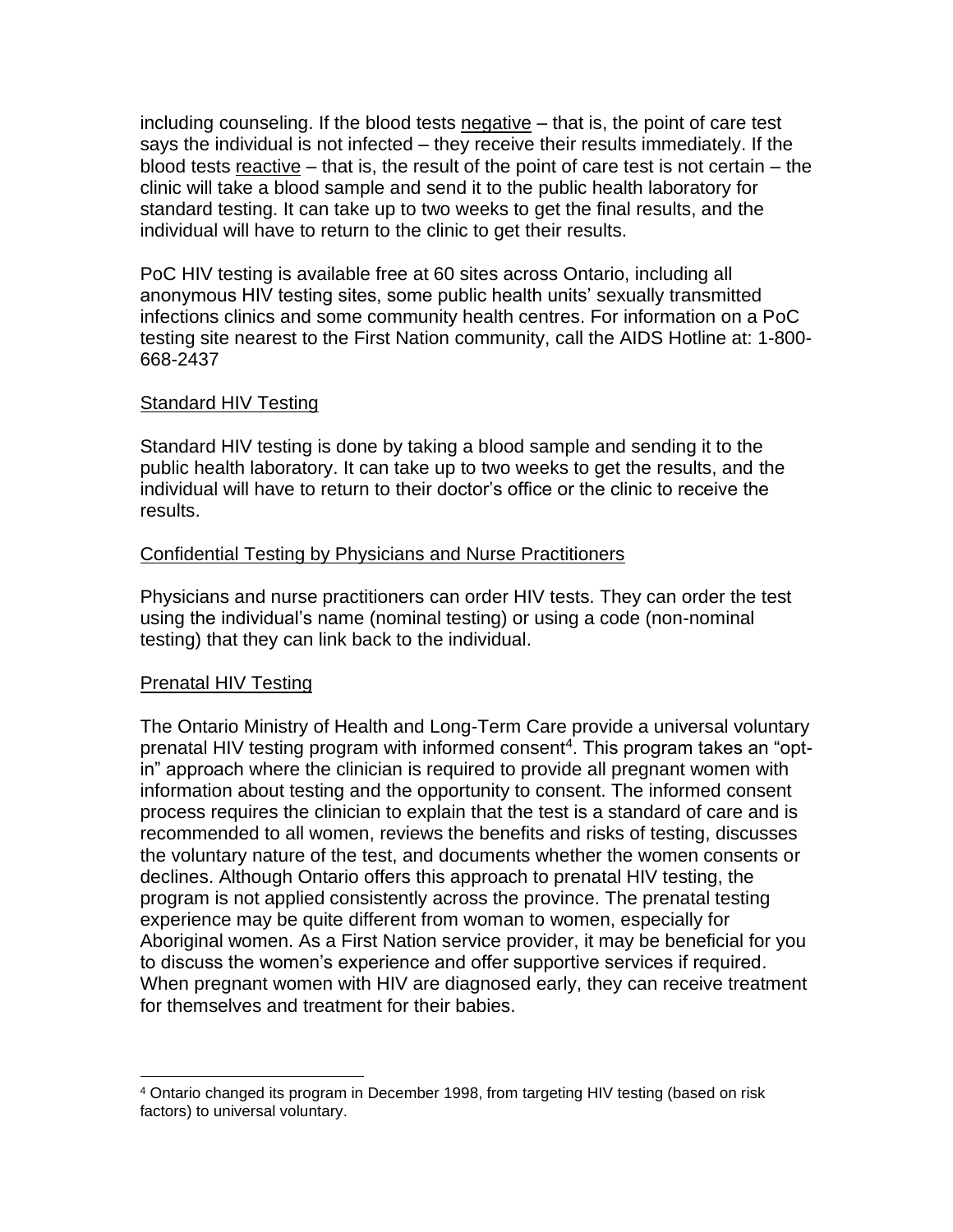# **Counseling**

Counseling can help people living with HIV to cope with their status and prevent further transmission. It can also help loved ones of HIV positive individuals to become more accepting and supportive. Counseling is an integral part of a secondary prevention strategy. This section will provide information to guide the counseling process for community members who test positive for HIV, but also for those who may be involved in their care. It will also describe some of the physical, mental, emotional, and spiritual stresses that HIV positive individuals and their loved ones will face after testing positive.

## A) Individuals who Recently Tested Positive for HIV

Finding out that you tested positive for HIV, a virus that is strongly associated with an early end of life is very stressful. Although many people cope in a healthy way, there will be many fears about life ending early, how to manage the disease, uncertainty about the future, the potential social rejection from loved ones, as well as feelings of anger and depression about having to live with a chronic illness that there is no cure for.

## *What Can You Do?*

If you are not a Counsellor, or a Crisis Intervention worker, making a referral is recommended.

However, as a Frontline Worker, you may be able to:

- Be a supportive listener: Help the individual work through some of the issues. Initially, the individual may want to vent all of their initial feelings of fear, rage, guilt, anger, depression and shock.
- Reassure them that their status will remain confidential.
- If the individual is depressed it is important to make sure that they do not harbour suicidal thoughts.

If you are the Frontline Worker meeting with the individual for the first time, you should:

- Ask the individual what their plans are for the rest of the day. What will they do when they return home? Do they have anyone at home to turn to for support? How or should they approach their loved ones about the situation? Would it be appropriate or safe for them at the time? It might be beneficial to help the individual come up with a plan on who to tell, and what to tell them.
- Plan a follow up session within the next few days after the initial session. This is especially a good plan as you should not burden them with all sorts of facts and information about the disease and how to take care of him/herself while they are trying to cope with the news of being HIV positive. They may not be emotionally ready to take this information in as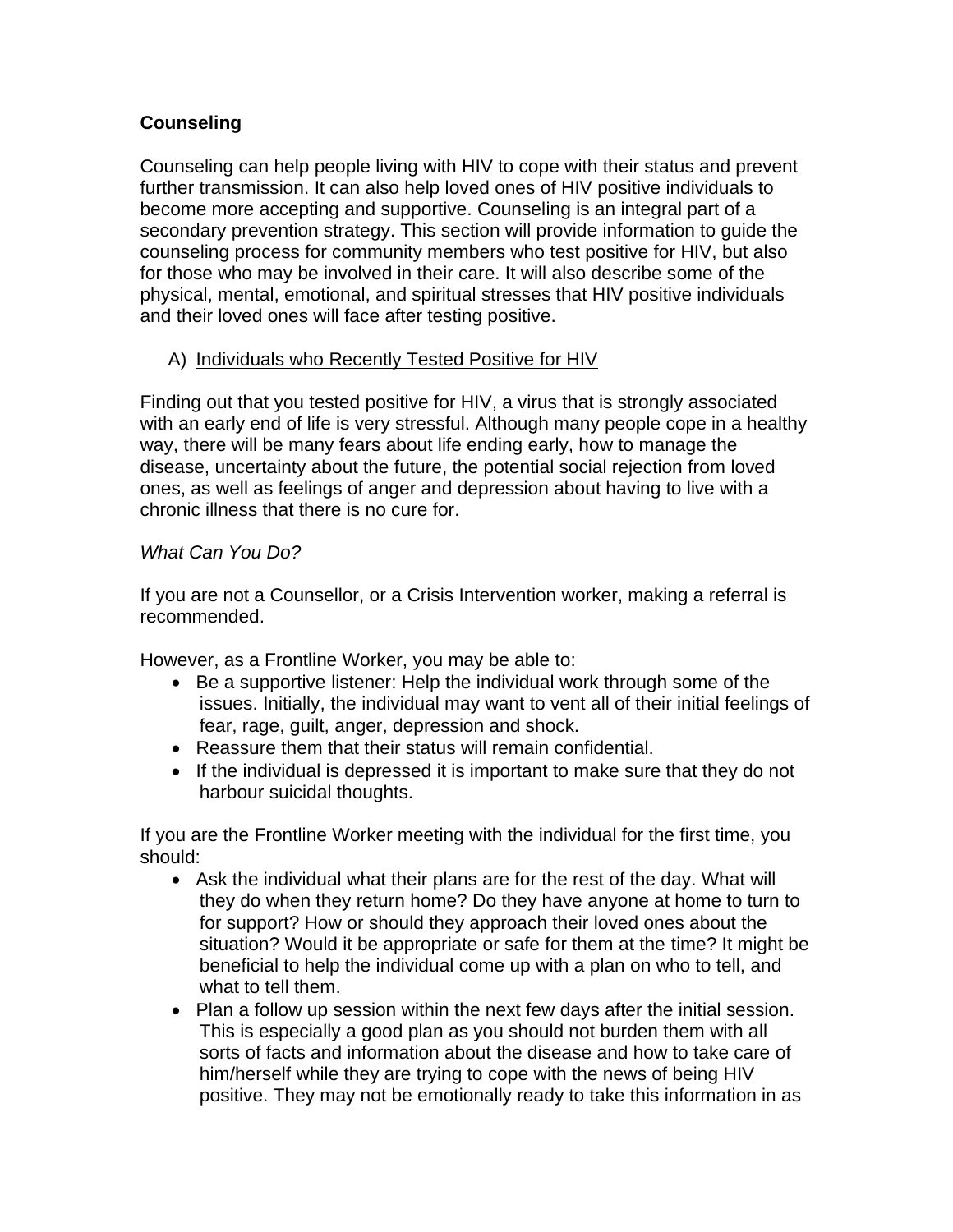they have more immediate concerns. As a First Nation person, they may immediately start to think about their children, their family, and how they will be treated given that stigma still exists in the communities.

However in follow up visits, after the individual has had some time to cope, it is important to inform them about HIV and how to manage their disease. Studies have shown an association between HIV+ individuals and their caregivers being informed about HIV, and coping with and managing the illness better.

# B) Long Term Counseling for People Living with HIV

Living with HIV can be just as emotionally and mentally draining as it is physically. Even after initial feelings of anxiety, shock, anger and guilt, there continues to be emotional obstacles to overcome each day. Some of these feelings may include;

- frustration with the complicated antiretroviral cocktail one must take each day and its side effects which can also act as a daily reminder of one's HIV status
- having to deal with access to medication issues, such as delisting from Non Insured Health Benefits (NIHB)
- financial stresses it can be very expensive to properly care for oneself while living with HIV
- anxiety experienced as they come to terms with their mortality
- anxiety about experiencing stigma and shame in the community

As in Part A above, it is preferable to refer the individual to a Counsellor. However, as a Frontline Worker, you can:

- Be a good listener, be attentive help HIV positive people cope with their long term stresses. Encourage them to share their concerns and work through their feelings.
- Spiritual support some studies suggest that spirituality is correlated with low levels of depression for HIV positive people possibly because a person's spiritual beliefs may help them find meaning in life and death and help them accept living with HIV in a positive way.
- Help them find a coping strategy that works for them For example, Acceptance coping means finding meaning in life with HIV. This strategy is found to be the most successful at keeping an individual physically and emotionally healthy.
- Less positive coping strategies are:
	- o Avoidant coping detaching from one's situation.
	- o Realistic coping accepting the disease but from a more negative place.
	- o The two strategies are less associated with positive health outcomes.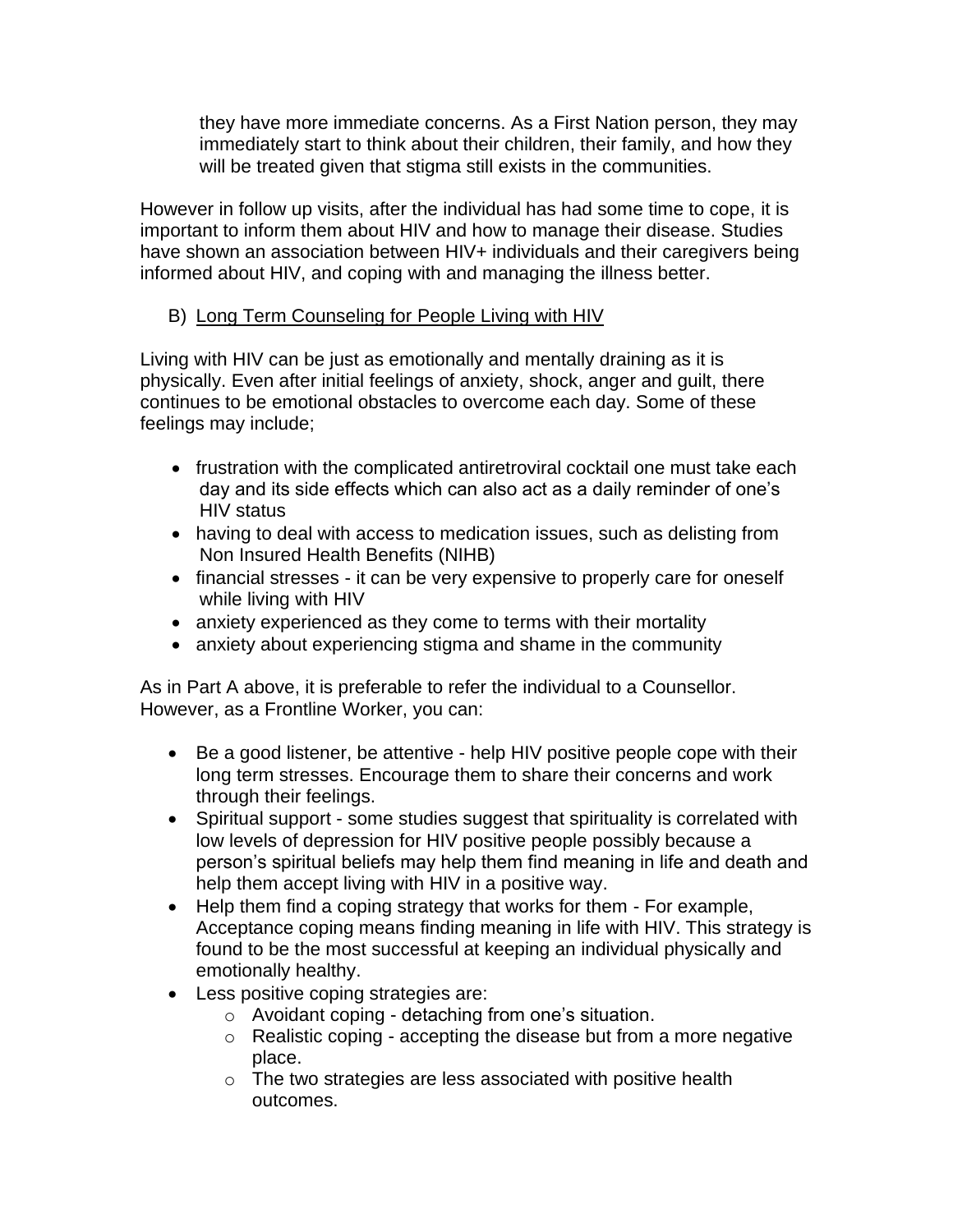*Spirituality* is important for people who have progressed to AIDS. They need to accept and cope with being near death but it is also helpful for people in the earlier stages of HIV dealing with the everyday stresses of having the virus. Spirituality can reduce stress and promote acceptance and therefore extend life. If the individual in counseling participates in traditional First Nation practices, such as ceremonies and having a relationship with the Creator, offer your support as it may be beneficial to their health. Everyone has their own type of spirituality that can help them on their journey.

*Empowerment* can also mean encouraging positive ways of thinking. For example seeing oneself as a victim of the disease will create a sense of felt injustice and hopelessness. However, seeing oneself as a survivor can foster a sense of strength.

# C) Partner Counseling

If the individual has disclosed their HIV status to their partner and has expressed a desire and consented to receiving counseling with their partner, this option should be considered as there are many benefits;

- Giving the information and resources to both partners so that they can take action together in order to prevent transmission of HIV from the positive to negative status partner. For example, information about safe sex practices and misconceptions about the transmission of HIV.
- Having the chance to encourage their partner to get tested and to receive pre test counseling.
- Giving their partner the information and resources needed so that they can support their partner living with HIV to the best of their ability.
- Helping the partner cope with the news of their loved one testing positive. Sometimes it can be just as devastating for loved ones as it is for the individual who tested positive.
- Assessing the situation to make sure there is no emotional or physical abuse that has resulted from learning of their partner's HIV status. In other words, making sure the person living with HIV is safe at home and helping the couple carry on their relationship in a healthy and loving way.
- If they have children, helping them come up with a plan to disclose information to their children.
- If there is a woman in the relationship who is pregnant, there are extra preventative measures you can share with the couple especially if the pregnant woman is the one living with HIV.
	- $\circ$  Help the pregnant woman make a decision about whether to keep the baby or to terminate the pregnancy based on detailed information about mother to child transmission and other complications with having HIV positive children.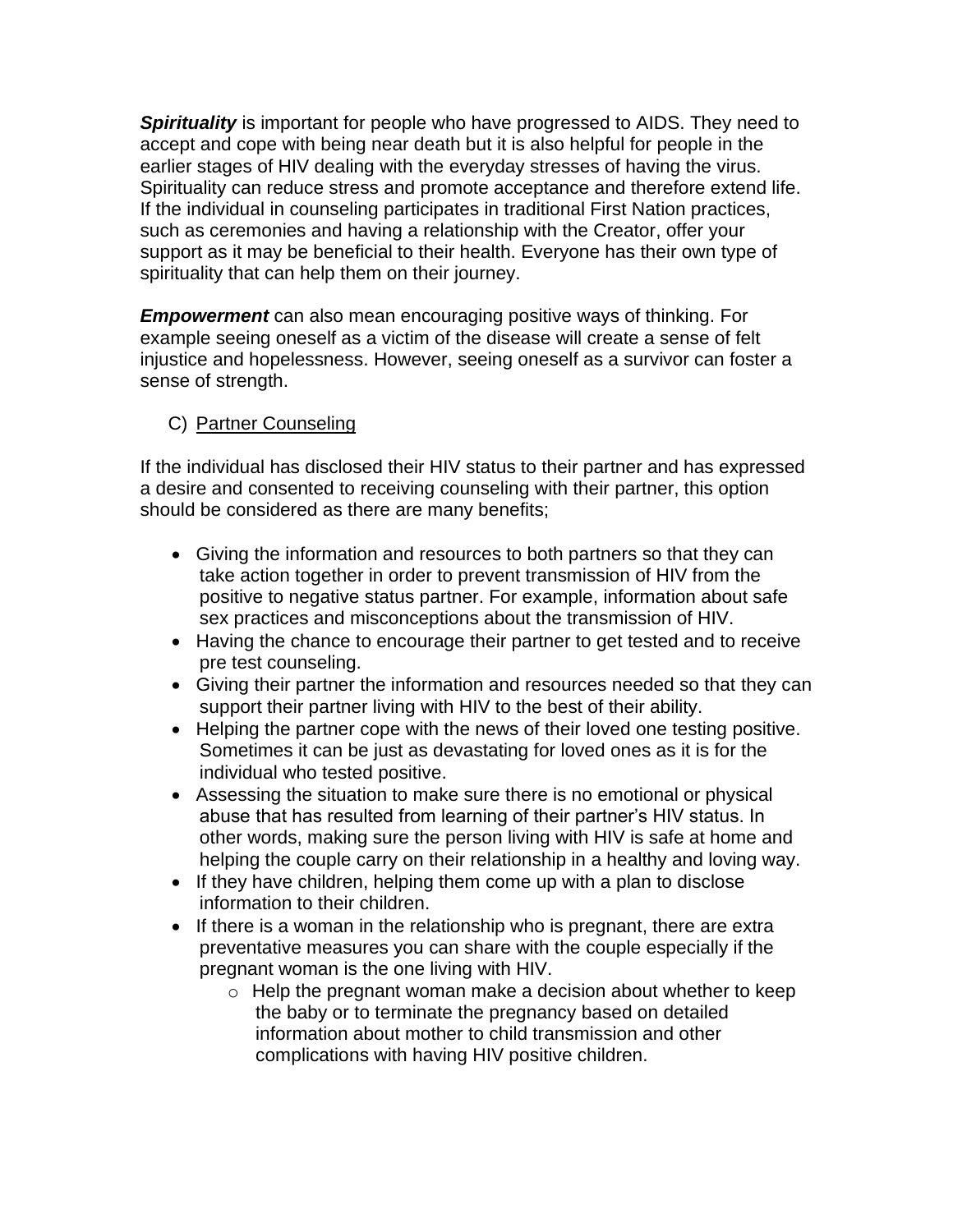*NOTE:* this is a situation where it is important to consider the cultural values and beliefs of the couple with respect to termination of pregnancy. Ask them to share their beliefs.

In short, there are many health, emotional, social, and economic issues that can be discussed with a couple concerning the impact that HIV will have on their lives. These issues range from the new financial costs of medication that will divert finances from other areas (this is especially devastating for couples living in poverty), to changes in sexual health that need to be made to prevent transmission. In a First Nation community, you may know the couple personally. For this reason, it may take many sessions to gain their trust so that they feel comfortable broaching topics and disclosing information. The importance of keeping their information and visits confidential is just as crucial in group therapy sessions. Shared confidentiality means that any information exchanged between the HIV positive person, you as a frontline worker, and the other individuals invited to the session shall remain private.

## D) Counseling Women Living with HIV about Pregnancy

Another misconception is that HIV positive women should not give birth. As First Nations people, bringing life into the world is a women's gift and an honour, and it is also a women's right to choose. To support a woman's right to choose, accurate information is crucial to making an informed decision. In Ontario, there is a marked reduction in prenatal HIV transmission (often called Mother to Child transmission), from approximately 25% to less than 1% when using antiretroviral therapy during pregnancy and not breastfeeding the newborn.

As stated above, there is a risk of mother to child transmission (MTCT) if there are no interventions (ie. medications). Two thirds of babies become infected during labour while the other third of infants become infected during the pregnancy or while breast feeding. Some possible interventions that you can discuss with pregnant women living with HIV are alternatives to breast feeding such as formula or the possibility of having a caesarean section instead of a vaginal birth to reduce the risks of MTCT. Also, be informed about antiretroviral therapies and the benefits of their use.

Many mothers to be have intense fears about possibly transferring HIV to their children so make sure that she has all the correct information. Try to help women understand the risks of delivering their baby. The longer the labour period the higher the chances of MTCT because the infant will spend more time in the birth canal and therefore have more of a chance of coming into contact with their mother's blood through ripping and tearing. Women should also know that infant mortality rates are high among children born with HIV. While adults can live for decades with HIV, most children only live a few years and progress to AIDS very quickly.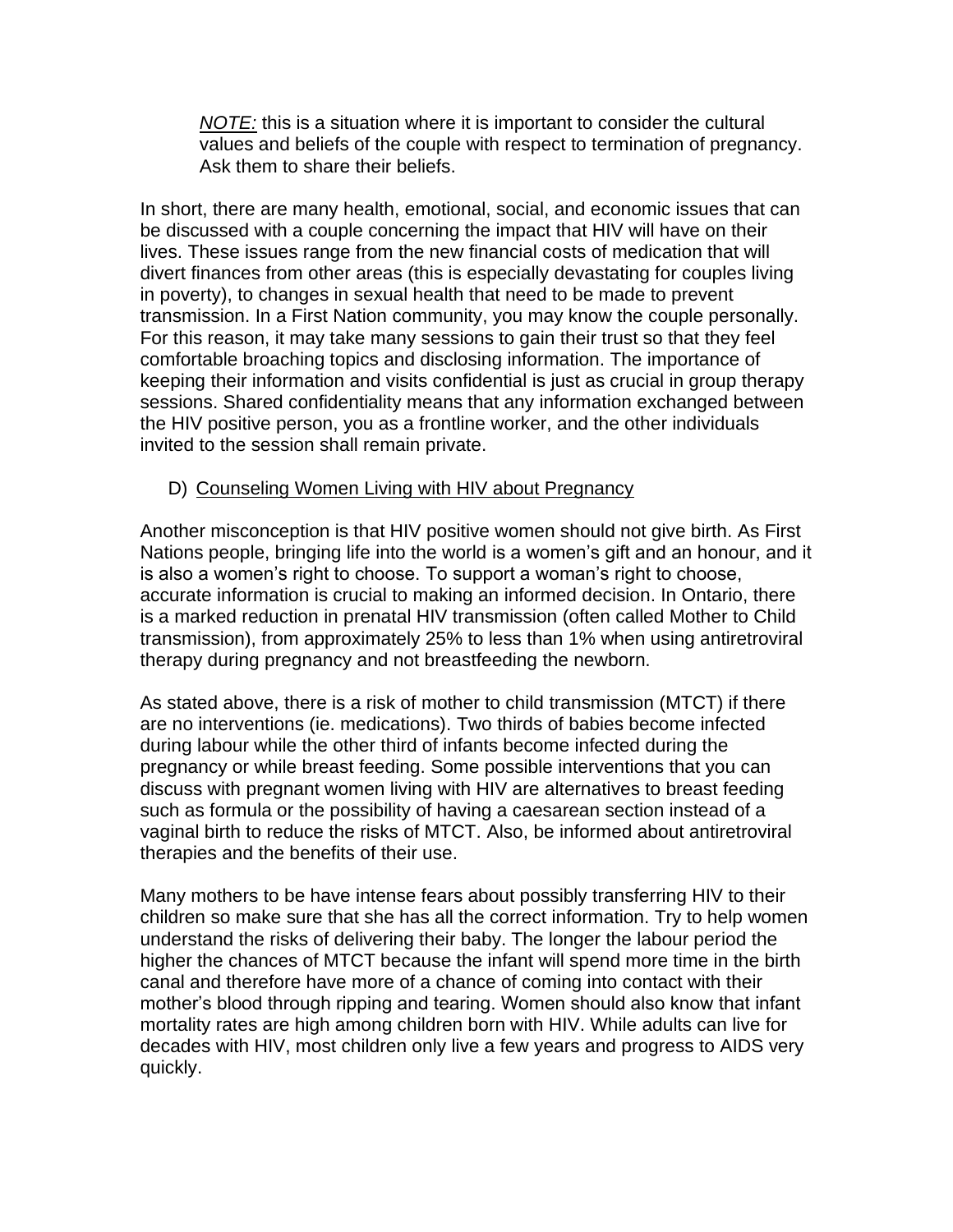With this information, women can make an informed decision, and some may chose to have an abortion. Discuss her options with her in a compassionate and informative way. Also discuss possible barriers to interventions. She may be living in poverty or be living in other circumstances that make alternatives to breastfeeding expensive for her. She may not be able to travel to a larger city to have an abortion or plan a caesarean with a doctor. She may also be anxious about accessing mainstream services where she may experience double discrimination for being HIV positive and for being Aboriginal. You could accompany her when she accesses these services or refer her to someone in the community who acts as an Advocate. They may be able to accompany her.

Finally, whether the choice is that of an expectant couple or of an expectant woman, having to choose between the possibility of transferring HIV to the baby or an abortion is not an easy choice. The couple/woman may be grieving after having to give up the baby. Try to be a compassionate listener and look for signs of depression. It can be a huge loss even if it was a rational choice for them/her.

## E) Support for Caregivers

The person caring for an HIV positive person may experience stress, hopelessness, loneliness and exhaustion. Caring for a person living with HIV is demanding and especially hard if the caregiver is living in poverty and resources are strained. In addition, caring for a person living with HIV may mean the caregiver must give up activities they enjoyed such as visiting friends or other obligations such as going to work. They may have to deal with the negativity associated with stigma. This further compromises their mental and emotional health.

Usually the caregiver is a family member or close friend and will be grieving in addition to feeling overburdened with having to care for their loved one. Sometimes they may even keep their feelings inside to protect their loved one who is living with HIV and will experience guilt for harbouring such negative feelings.

Let the caregiver know that they should not feel guilty about the emotions they are experiencing and that you understand how difficult it must be to take care of someone who is HIV positive or has AIDS. Welcome them to discuss what they are going through. Perhaps care-giving for their loved one is an extra stress on top of other issues occurring in the household such as substance abuse.

Suggest possible services and support to help them in their caregiver role and to cope with any other stresses in his/her life. Also remind them that it is okay to ask others for help. When they have adjusted their lives after seeking out support, suggest relaxing and returning to activities that they enjoy. It is important for caregivers to take care of themselves as well.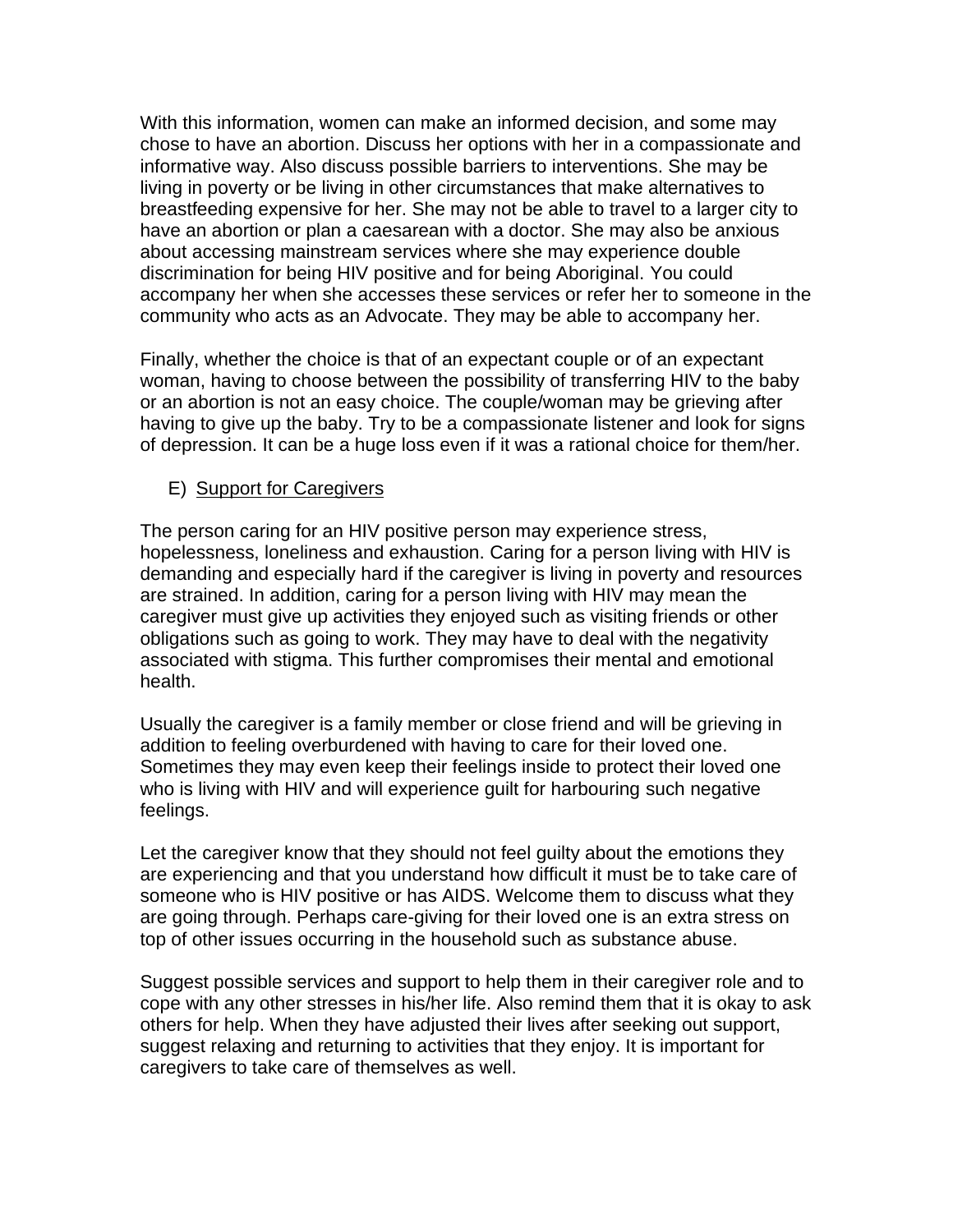Caregivers will also likely be inexperienced in dealing with HIV. Offer some tips so that they take care of their loved one in an informed way.

- Suggest that they monitor their loved one's weight and to seek medical attention if it is dramatic.
- Encourage them to eat healthy and remind them of the importance of eating but do not force them.
- Give them small servings if they have a loss of appetite.
- People living with HIV may become depressed if they are dependent and unable to participate in their own care-giving.
	- o Suggest that they involve their loved one in planning meals and monitoring their medication. To monitor their medication read the instructions and make sure the person living with HIV understands what not to eat or drink and what the side effects are.
- Make sure the house is hygienic and clean. HIV positive people have poor immune systems and can get sick very easily
- Keep socially active. Social isolation can have negative effects on an individual's holistic health. Go on outings when they have energy.

# **Mental Health Considerations**

The medicine wheel teaches that our physical, emotional, mental and spiritual health is all connected. Being diagnosed with HIV can be a shocking experience for most people and can create an imbalance. As a frontline worker, it is important to see the world through their eyes to have a better understanding of their feelings. Some people feel overwhelmed, and will have strong reactions to all the changes that will happen in their lives. They may have strong feelings such as fear and anger, and often feel helpless, sad, and anxious about the illness. It is a stressful time and it's important to remind the FNPLWA that these feelings are normal.

Sadness is a normal response to HIV infection, but if it lasts over time, the individual may be suffering depression, which is extremely common among people living with HIV. Depression is associated with a rapid progression of HIV to AIDS which suggests that mental, emotional and spiritual health is just as important as physical health. If not addressed, depression can have a major impact on a person's health. People often forget to take their medications and may engage in risky behaviours. Depression can be treated, and as the frontline worker, you can support them to access treatment and to better manage their health through healthy lifestyle changes, such as nutrition, physical activity, and proper sleep.

HIV and some medications for treating HIV may affect your brain. When HIV itself infects the brain, it can cause a condition known as AIDS Dementia Complex (ADC) – a brain disorder that occurs in people with AIDS that causes the loss of cognitive capacity, affecting the ability to function in a social or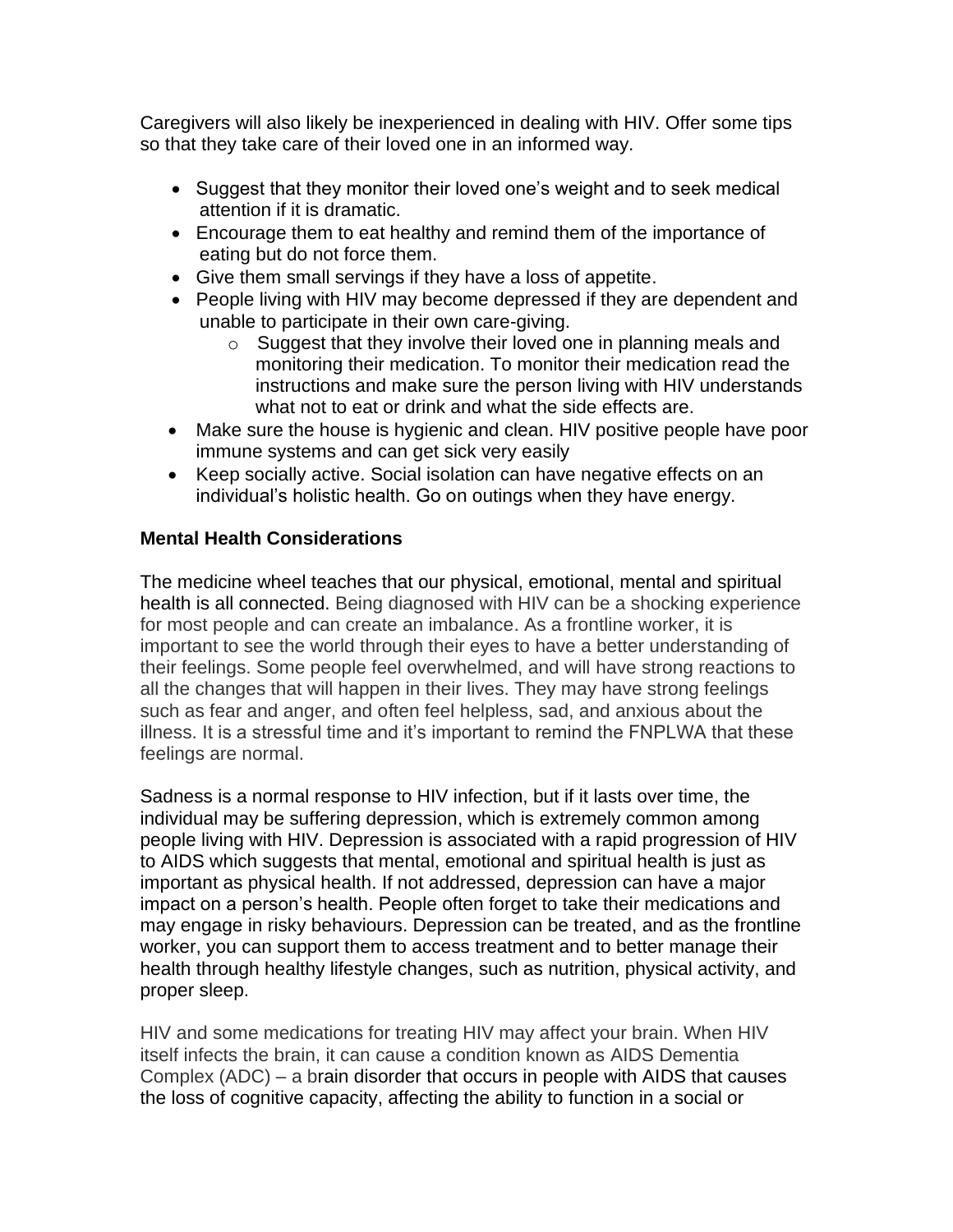occupational setting.Symptoms can include forgetfulness, confusion, slurred speech, sudden mood shifts, difficulty paying attention and clumsiness. ADC can be mistaken for depression because of its symptoms and the person's inability to properly function in their day to day life. As with depression, ADC can be treated with antiretroviral medications.

Suicide is a real issue in the First Nation communities, and for people living with HIV/AIDS, they may be contemplating suicide, even assisted suicide. Understanding the emotional and mental state of a person contemplating suicide is difficult, however, it is key to validate their feelings, recognizing that they have a right to their feelings and their choices. Irregardless of the service they are requesting, establishing confidentiality, trust and a non-judgmental rapport with the individuals is important.

# **Children Living with HIV**

According to the Public Health Agency of Canada's EPI Update (July 2010), 0.8% of 1,891 Aboriginal HIV positive test results are of children 14 years and under. For many of these children, one or both parents are HIV positive. Children require different medications than adults, therefore it is very important that children be in the care of a primary health care provider. Their health is also at risk because of childhood illnesses and disease such as mumps and chickenpox. Although all children face these illnesses, HIV positive children have weakened immune systems, and these illnesses may be more frequent, last longer and may not respond as well to treatment. There are also socio-economic considerations that impact on the health of First Nations children living with HIV. Their health and well-being may be impacted by issues of poverty, violence, substance abuse, and in many cases, their parent(s) may be HIV positive, affecting the parent(s) ability to provide proper care.

For HIV positive parents, and their children, the level of need is great and they may rely heavily on supportive services available in the First Nation community. Service providers can provide an array of support, ranging from counseling to advocacy, to respite for the parent(s).

# **Co-infection: HIV and Hepatitis C**

Hepatitis C (Hep C) is a liver disease caused by the Hepatitis C virus. The virus is transmitted in ways similar to HIV and because of this, many people with HIV also are infected with Hep C. HIV mainly attacks the body's immune system and Hep C mainly attacks the liver. When someone has both HIV and Hep C together it can make it much harder for the body to fight Hep C and HIV. Hep C slows down the rate of increase in T-cell counts during HIV treatment. It does not appear to interfere with HIV medications; however, a damaged liver makes it harder to take HIV medications, which may require adjustments in dosages.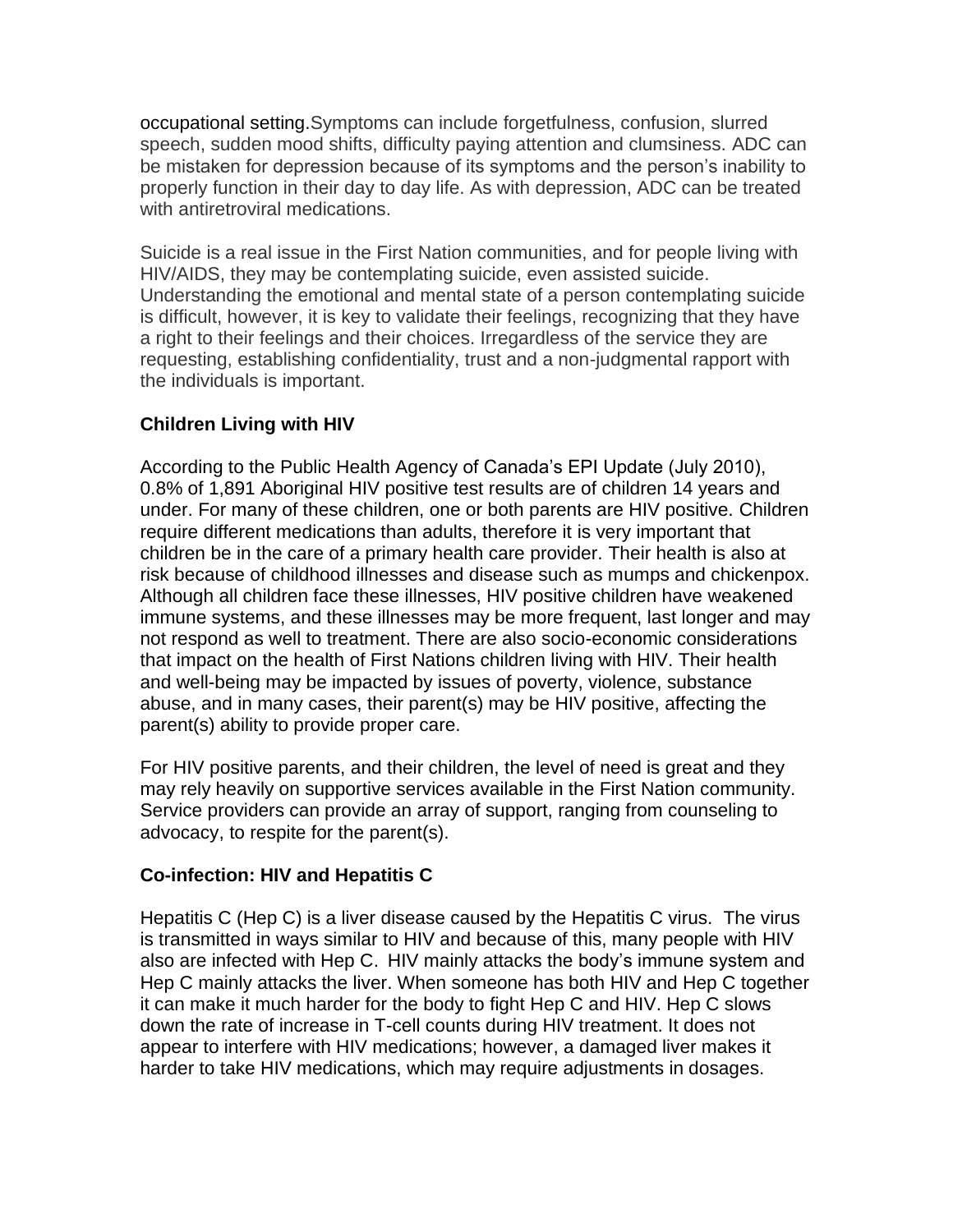First Nations people with HIV should be tested for Hep C and if infected, should be evaluated for Hep C treatment. Frontline workers can support FNPLHA by providing counseling and education about co-infection. Counseling should include an alcohol and substance use component to promote abstinence and avoid further damaging the liver and affecting the efficiency of the Hep C medications.

## **Medications: Accessing Highly Active Antiretroviral Therapy**

Health Canada's First Nations and Inuit Health Branch provides the Non-Insured Health Benefits (NIHB) programme to status First Nations people under the Indian Health Policy. It is meant to cover the costs of medical drugs that are not covered by the provincial or third party health insurance. The Drugs Benefits List is published annually and updated quarterly. In terms of HIV/AIDS drugs, most are included in the drugs benefits list while a few are included in the limited use benefits list instead. This means that the medication may have a frequency or supply limit or requires prior approval. Approval can be sought with the Limited Use Drugs Request Form. In other special cases an Exception Drugs Request Form is required from a physician to obtain a prescription. In this case, a handwritten prescription slip reading "No Substitution" is also required. If a client is denied the medication they need from NIHB they can appeal this by contacting regional NIHB offices. Clients may ask you to advocate on their behalf.

To access the latest NIHB Drugs Benefits List, or to learn more about treatment and information, visit the Canadian AIDS Treatment Information Exchange (CATIE) website. CATIE hosts the latest update on the list, or visit Health Canada website, www.hc-sc.gc.ca and click on the First Nations, Inuit and Aboriginal Health under the main menu. To contact by telephone or mail:

## **Non-Insured Health Benefits Directorate**

First Nations and Inuit Health Branch Health Canada 55 Metcalfe Street, Manulife Building Postal Locator 4005A Ottawa, Ontario K1A OK9 Toll Free: 1-866-225-0709

## **Ontario Regional Office:**

Non-Insured Health Benefits First Nations and Inuit Health Health Canada 1547 Merivale Road, 3rd floor Postal Locator 6103A Nepean, Ontario K1A 0L3 Toll Free: 1-800-640-0642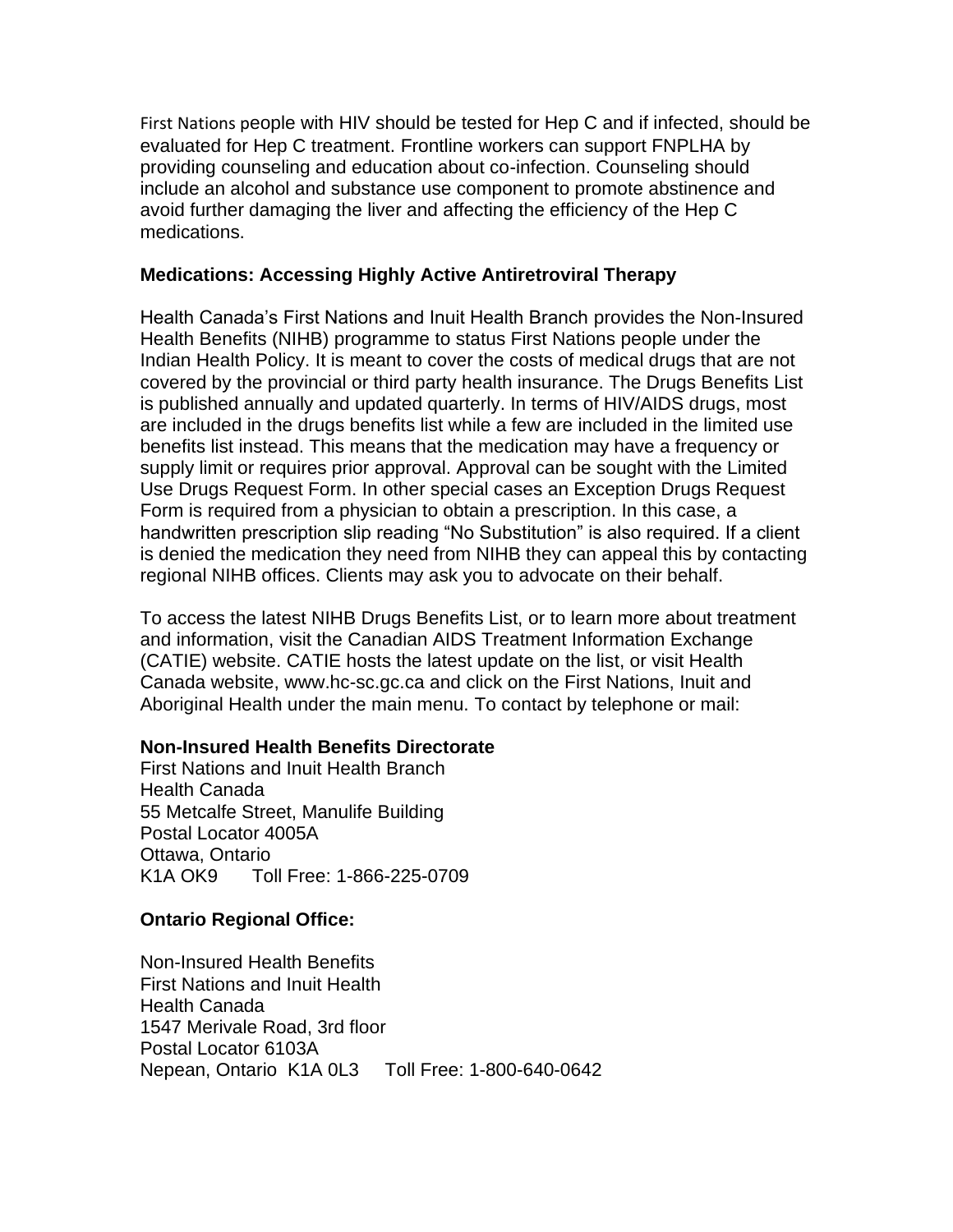There are other options for accessing drugs in Ontario. Ontario's First Nations people, if unable to access Ontario Works or Ontario Disability may be eligible for the Trillium Drug Program which was created for individuals such as those living with HIV with high medication costs in comparison to their income. If the community member living with HIV/AIDS has a Provincial Health Card, they can apply for this. This is especially important for those members of the community that are non status and therefore cannot access HIV anti retroviral medications through the NIHB program. This brings up an essential point; not all people will have equal access to the medications they need. As a frontline worker, you can assist them in acquiring the medications they need.

## How to Support Adherence to Western Medications

In acting as a support to First Nations people living with HIV/AIDS, it is important to remember that taking medications is a choice. If the individual is making an informed decision to not take medications, that is their right of choice. However, if the individual chooses to take medications, a First Nations service provider can support adherence to the drug regimen.

Antiretroviral therapies are effective only if there is a 95% adherence rate which highlights the importance of discussing adherence with the individual. Adherence means taking the drugs exactly as prescribed, on time, and following any dietary restrictions. If the treatment instructions are not followed, it is likely that the drugs will not be absorbed properly in the body. This can have serious short and long term consequences, such as an increase in viral load and a greater risk of developing drug resistance.

Adhering to the drug regimen can often be difficult, due to side effects or the frequency of dosage. It can be stressful taking up to 30 pills per day at a certain time and in a certain sequence and it is a constant reminder of one's HIV status. The side effects such as nausea and diarrhea can put the individual of routine/adherence as well.

# **Living with HIV While Leading a Healthy Lifestyle**

## **Nutrition**

Highly active antiretroviral therapies (HAART) have made it possible for HIV positive people to live longer lives. HIV strategies are therefore becoming more focused on lifestyle changes so that HIV positive people can enjoy healthy and fulfilling lives. There are also changes in health problems that need to be addressed. Where before the main concerns were wasting and opportunistic infections, now because life is extended and HIV progresses into later stages, people living with HIV are now susceptible to diabetes, heart disease and other chronic diseases. HAART side effects have also created new health problems while extending life.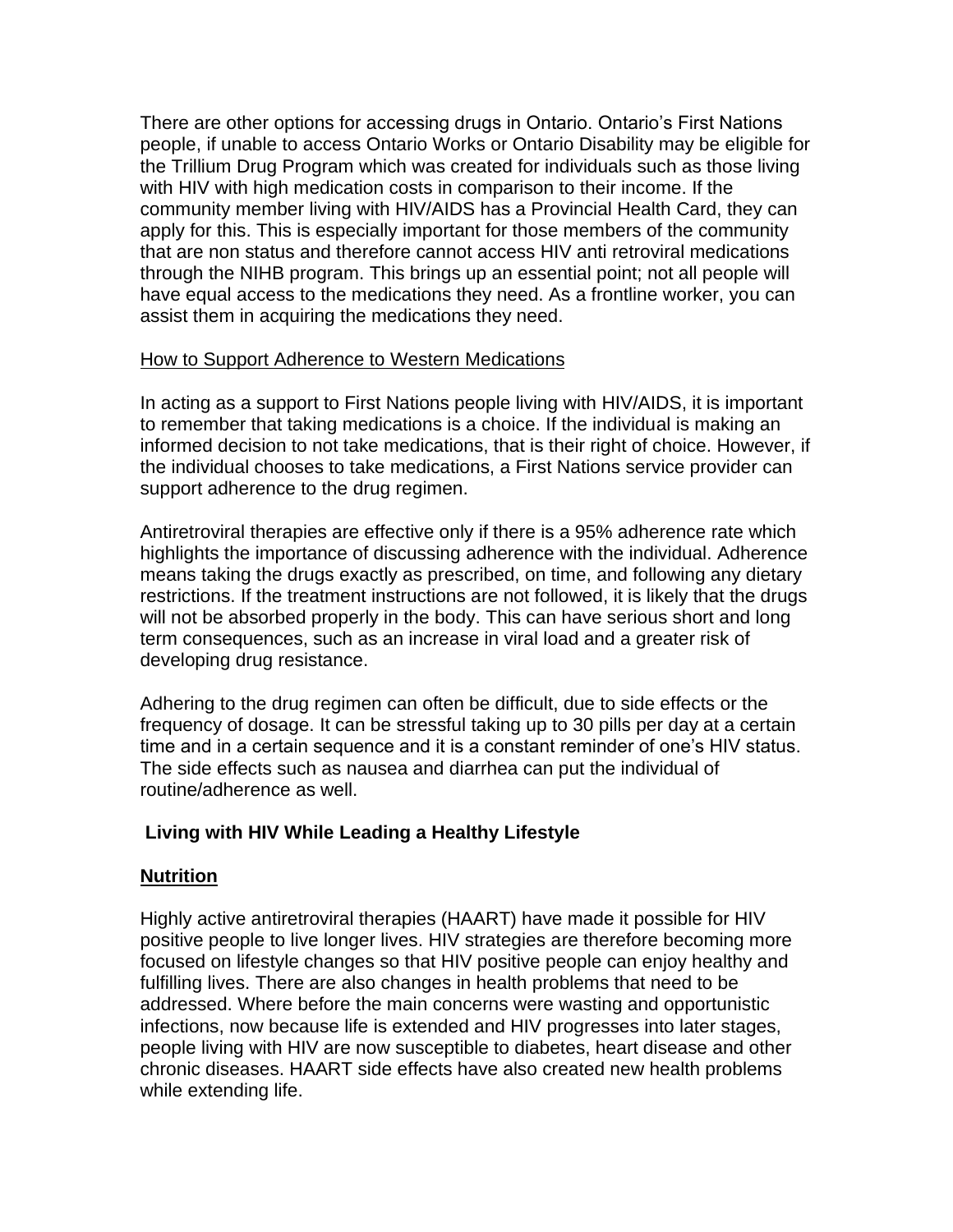The model of health care discussed in this manual is centred on empowering HIV positive people to improve their health through fitness, nutrition, and other lifestyle changes. Living with a disease can make a person feel as if they have lost control of their lives but by helping people set their own goals to improve their health it will help them regain that sense of control that is strongly associated with good mental and physical health. For example setting healthy lifestyle goals has been associated with less depressive symptoms in HIV positive people.

## Nutritional Planning

Encouraging the individual to improve their dietary habits is important because good nutrition is associated with HIV positive people enjoying longer and more productive lives. In addition, good nutrition will allow medications to work more effectively. The first step to reaching the goal of a healthy lifestyle in terms of better nutritional intake is to do an assessment of the individual's current health status.

The main goals of nutritional planning are;

- To help the person strengthen their immunity and therefore prevent opportunistic infections;
- To slow down the progression to AIDS;
- To help the person maintain a healthy body composition by improving nutrition and exercise;
- To help the person live a long and meaningful life; and
- To ease discomfort and severity of symptoms.

# The Impact of HIV on Nutritional Intake

HIV decreases the body's ability to properly absorb nutrients because the virus attacks cells in the stomach and intestines but also because HIV increases the frequency of opportunistic infections that result in nausea and diarrhea which expels nutrients out of the body before they can be absorbed. Nausea and diarrhea can also be a side effect of antiretroviral therapies. In addition, when the immune system tries to fight the virus it uses essential nutrients thereby diverting the nutrients needed to perform other functions.

The reality is that most people do not consume the right amount of nutrients that their body requires to be healthy so with improper absorption of the nutrients that are consumed, this can result in malnutrition for HIV positive people. Other explanations for malnutrition or under eating include mouth sores that may make it painful to eat, a lack of funds to purchase the food they need due to increasing medical expenses, and depression or a lack of energy to prepare meals for themselves.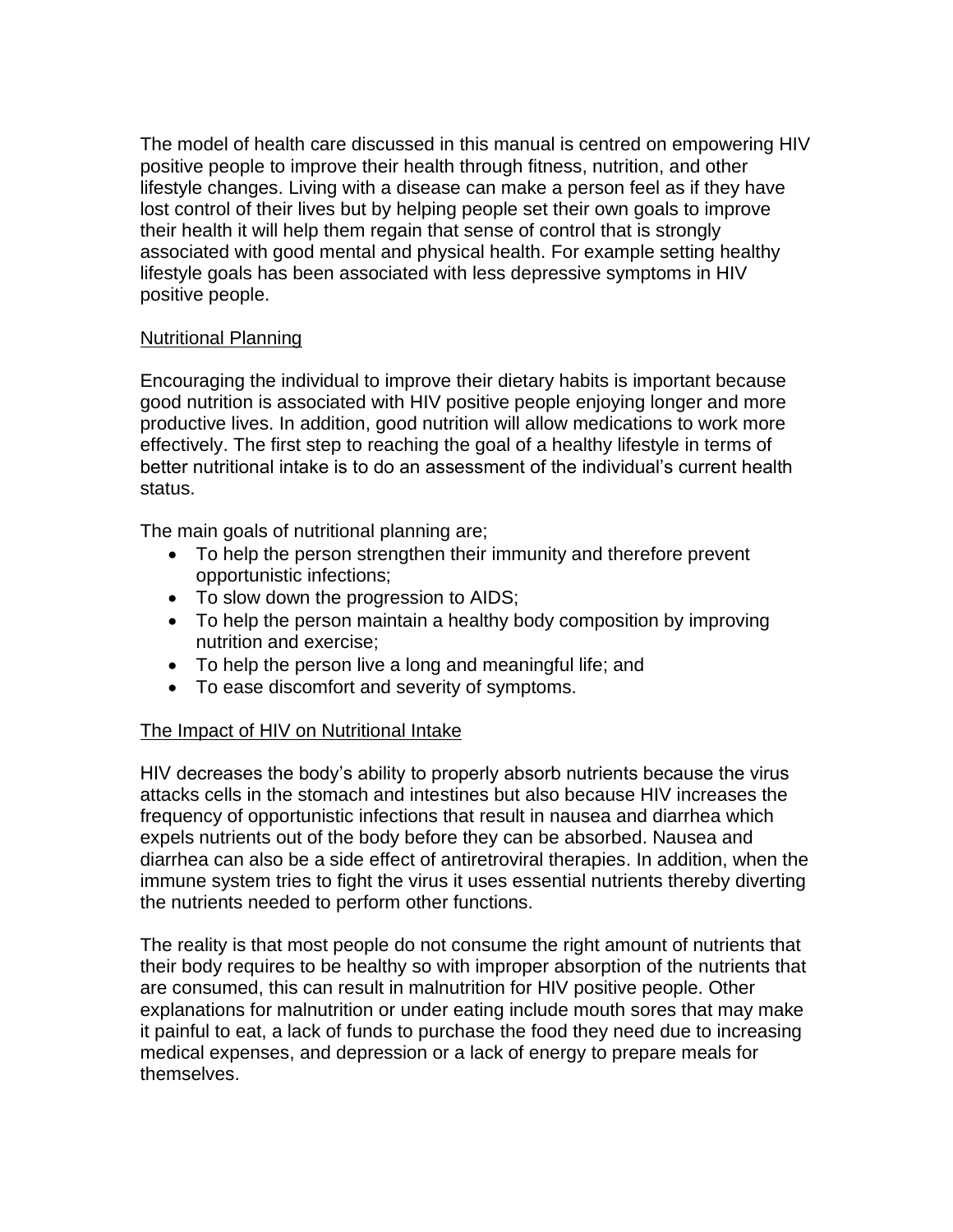Malnutrition is a serious issue for people living with HIV because it reduces the functioning of the immune system which results in slower recovery from infections and faster progression from HIV to AIDS. If infections are prolonged this could result in muscle wasting. It also leads to vitamin and mineral deficiencies. The economic and social costs are high as well. With more health problems there are more medical expenses, a loss of independence, and a loss in income due to inability to work. Family members or friends may also need to take time off from work to care for their HIV positive loved ones if their health is degenerating. Fortunately, lifestyle changes can improve the health of HIV positive people tremendously allowing them to take care of themselves, stay involved in activities they enjoy and continue working and spending time with loved ones.

The information provided in this section can be used as a resource to educate and empower HIV positive people to improve their lifestyle. A good nutritional diet will not only improve lifestyle but will strengthen the immune system to fight off infections, prevent malnutrition, prevent wasting of lean tissue, and improve the effectiveness of medication.

## Dietary Basics for People Living with HIV

Each individual will have different needs and should follow a unique nutrition and fitness plan. Here are some *basics* about nutrition that can be useful for creating a dietary plan. For optimum care and support, seek the advice of a Dietition or Nutritionist.

| Dietary                                   | Tips                                                                                                                                                                                                                                                                                                                                                                                      |
|-------------------------------------------|-------------------------------------------------------------------------------------------------------------------------------------------------------------------------------------------------------------------------------------------------------------------------------------------------------------------------------------------------------------------------------------------|
| Component                                 |                                                                                                                                                                                                                                                                                                                                                                                           |
| Protein                                   | For most people living with HIV the regular amount of protein<br>(0.8 gr./ kg of body weight) should suffice but if the person is<br>experiencing lean body mass weight loss they should consume<br>1-2 grams of protein per kg of body weight per day. Good<br>sources: soy beans, nuts, beans, fish, eggs, poultry and meat.                                                            |
| Energy<br>(calories and<br>carbohydrates) | The daily recommended intake is sufficient. It is good to get<br>energy from a variety of energy rich foods. If the person is<br>experiencing muscle wasting they should increase their energy<br>intake 10-20%. In addition, if carbohydrates are not consumed<br>the body will begin to use up protein that is supposed to be<br>used to build muscle and strengthen the immune system. |
| Fat                                       | The regular daily recommendation for fat intake should suffice<br>for HIV positive people. However this may change depending<br>on infections, obesity or mal-absorption problems related to<br>certain medications. It should also be noted that individuals<br>should not be encouraged to consume more fat because of<br>their HIV status.                                             |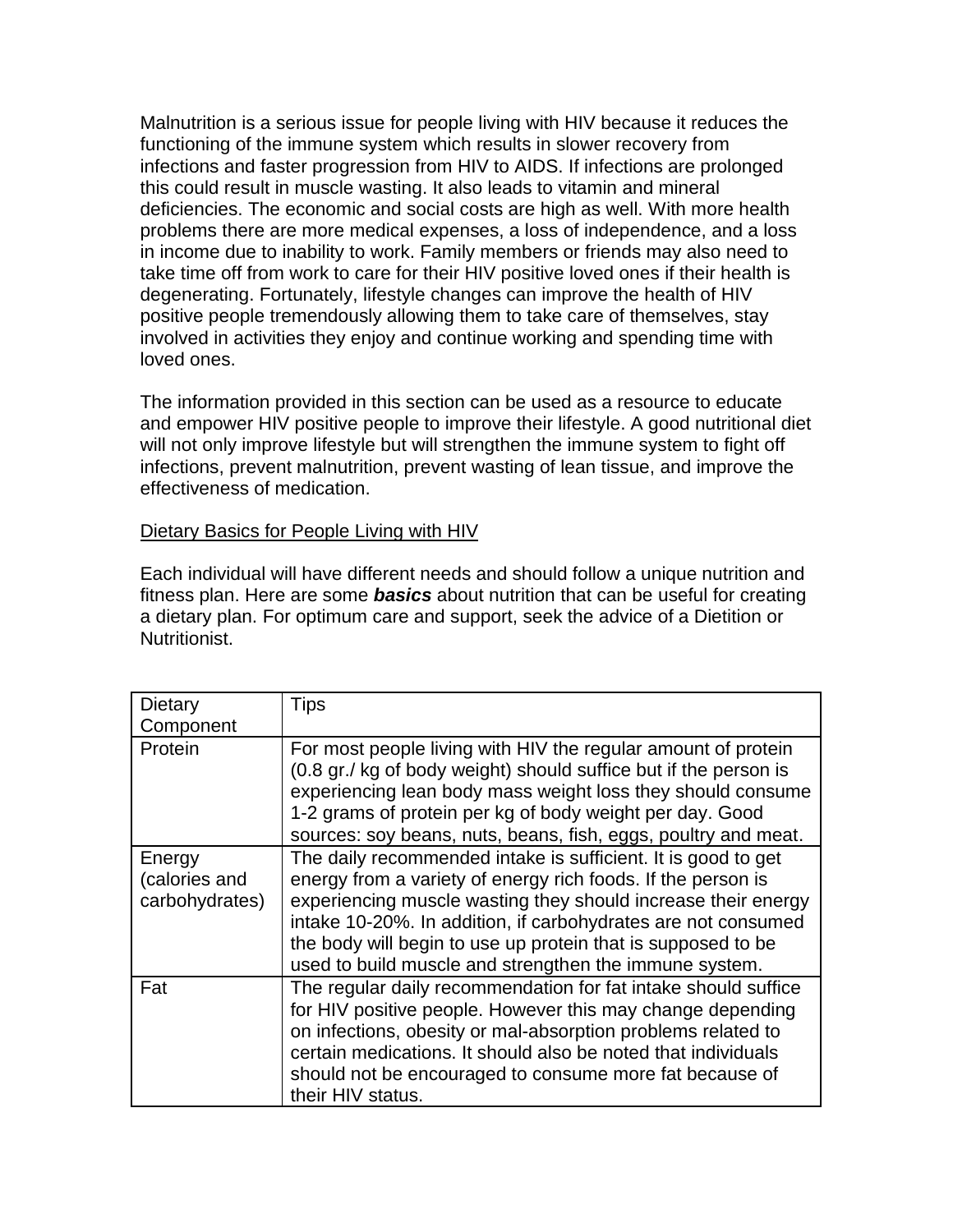| Micronutrients/<br><b>Vitamins</b> | Consume a diet that is high in micronutrients. Studies indicate<br>that vitamin A supplements reduces diarrhea, improves lung,<br>stomach and intestinal lining and improves the immune<br>system. Skin conditions can also result from lack of vitamin A.<br>Good sources of Vitamin A are dark green, red, yellow and<br>orange vegetables and fruits. Vitamin B12 improves the<br>immune and nervous systems. Good sources include fish,<br>chicken, avocados, and leafy vegetables. Vitamins C and E<br>reduces viral load and helps fight and recover from infections.<br>Good sources of Vitamin C are tomatoes, and citrus and<br>Vitamin E can be found in leafy vegetables, and vegetable oils. |
|------------------------------------|----------------------------------------------------------------------------------------------------------------------------------------------------------------------------------------------------------------------------------------------------------------------------------------------------------------------------------------------------------------------------------------------------------------------------------------------------------------------------------------------------------------------------------------------------------------------------------------------------------------------------------------------------------------------------------------------------------|
| Iron                               | It is important to have good sources of iron in the diet because<br>a deficiency results in anaemia. Iron can be found in red meat,<br>liver, fish and leafy vegetables. However too much iron is not<br>recommended either because it can increase the activity of<br>bacteria when the person has an opportunistic infection.                                                                                                                                                                                                                                                                                                                                                                          |
| Zinc                               | Zinc boosts the immune system and a lack of zinc can result in<br>loss of appetite. Good sources of zinc include dairy products,<br>meat, fish, beans and peanuts, and whole grain cereals.                                                                                                                                                                                                                                                                                                                                                                                                                                                                                                              |
| Selenium                           | Selenium also boosts the immune system. Good sources<br>include whole grains, yogurt, milk, cheese, meat, fish, poultry,<br>and eggs.                                                                                                                                                                                                                                                                                                                                                                                                                                                                                                                                                                    |

Extra Nutritional Tips:

- Do not boil, fry or steam vegetables for too long because they can lose all their nutrients in the process.
- Whole grains are recommended over starchy bread products
- Soluble rather than insoluble fibres are better for a person experiencing diarrhea
- Although it is better to get nutrients from food, supplements are valuable for the diet if the person is not getting all the nutrients they need from their diet. Encourage individuals to be consistent with taking vitamins, take them on a full stomach, and do not take more than recommended on the bottle. Vitamin supplements can never replace a good diet, only complement one.
- Take precautions when preparing food. HIV reduces the effectiveness of the immune system so contamination can make the person very sick. Healthy food preparation is basic yet important. Encourage frequent washing of hands, covering up open sores, washing vegetables thoroughly, keeping cooking surfaces sterile and handling meat carefully.
- Avoid medications that you do not necessarily need because they may have unwanted side effects and interfere with nutrient absorption.
- Avoid smoking or consuming alcohol as this will diminish the positive impacts of healthy eating. Alcohol will also decrease efficiency of some antiretroviral medications.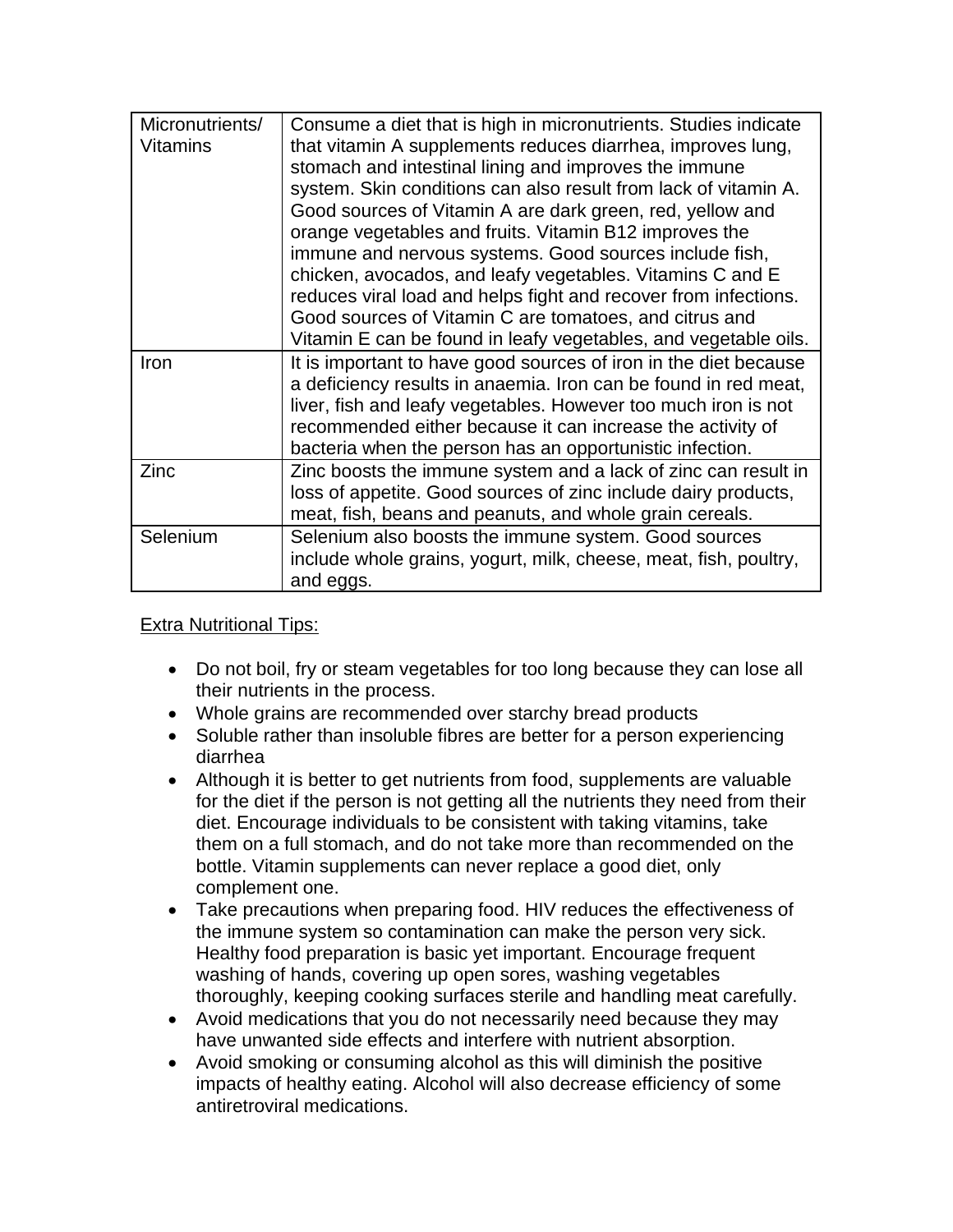- Studies have shown a correlation between stress levels and metabolism in that stress increases loss of lean muscle tissue. For this reason it is important to do daily activities that reduce stress. This is different for everyone, it may be spending time with family, listening to music, meditating, attending ceremonies etc.
- Deal with infections right away to avoid the possibility of the infection interfering with nutritional intake.
- Avoid spicy, sweet or hot foods that cause you irritation.
- Avoid unpasteurized dairy products, undercooked meat, raw eggs and expired food. These things can cause infection.
- Drink lots of water and get extra rest.

As already discussed, antiretroviral drugs and opportunistic infections can have side effects that make it difficult to eat, digest food and absorb the nutrients. These are a few tips on how to make eating easier and more pleasant;

- *Diarrhea* is a common symptom of opportunistic infections. It removes poisonous materials from the stomach and intestine while also removing the nutrients that are essential for the person's health. It can also be an uncomfortable experience and suppress appetite. A person should drink lots of fluids to avoid dehydration and to continue eating foods that will not unsettle the stomach such as soups, fruit juices, soft or moist foods such as porridge, mashed potatoes or other vegetables, bananas, and rice. Milk, spicy foods, coffee, tea, alcohol, and acidic fruits and vegetables should be avoided while experiencing diarrhea.
- *Nausea* and *vomiting* is another common side effect of medications and a symptom of opportunistic infections. Nausea will also decrease appetite. It is important that the person continues eating and giving the body the nutrients that it needs. It is recommended that an individual experiencing nausea should eat while sitting up, drink lots of fluids after eating, ask someone else to prepare their food so they do not have to expose themselves to pungent smells that will induce nausea. If they do not have anyone else to prepare their food a trick is to smell orange or lemon peels to suppress feelings of nausea. Dry salty or soft foods are recommended while fatty or greasy foods should be avoided.
- *Loss of appetite* is a frequent experience for people living with HIV for a variety of reasons. Ways to cope with this is to keep trying new foods until they find something they enjoy, eat small meals often rather than large meals a few times a day. Other ideas include washing out their mouth to make food taste fresher, avoiding foods such as broccoli, beans or carbonates drinks that will make the stomach feel bloated and drinking lots of water.
- Some opportunistic infections lead to a *sour mouth*. Eat soft foods such as creamed vegetables, minced food, avocados, and mashed potatoes. Food can also be moistened by adding water. If the person cannot brush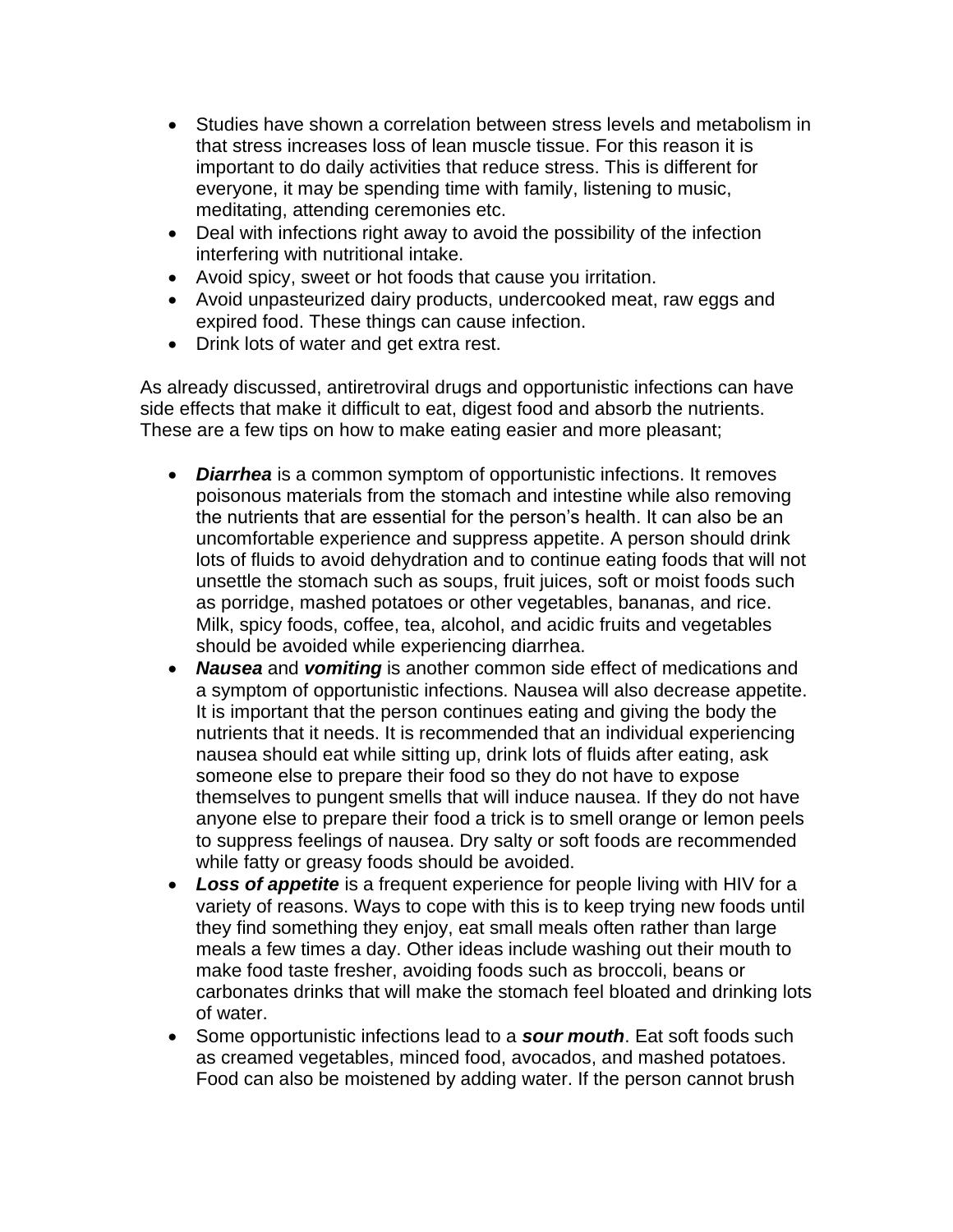your teeth because of the pain you can rinse your mouth out with bicarbonate soda.

- If *muscle wasting* occurs, increase protein and starchy foods in the diet. They should eat frequently in small quantities, high quality meals (lots of nutritional value). Gradually increase the size of meals.
- If the person has *tuberculosis*, they should eat foods with protein, iron, vitamins, calories and carbohydrates.

# **Exercise**

It was previously believed that exercise would increase wasting and slow down the immune system by decreasing CD4 cell count for people living with HIV/AIDS. In fact, exercise is extremely beneficial for people living with HIV for the following reasons;

- Moderate exercise delays progression to AIDS
- Exercise prevents wasting and improves the immune system
- Weight training increases strength and preserves muscles for people experiencing wasting and builds muscle for people who are not.
- Decreases fatigue while also improving sleep
- Improves blood circulation which reduces neuropathic pain
- Improves digestion and bowel movements
- Improves mental and emotional health, that is, improved confidence and perceived quality of life
- It normalizes body composition for people experiencing lipodystrophy (a side effect of wasting where fat is redistributed from face, arms and legs to the abdomen, neck and breasts)
- Aerobic exercise helps manage weight and prevents heart disease
- Exercise decreases stress and improves mood

It is recommended by many sources that people living with HIV should exercise three times a week if they can. Two types of exercise are important: aerobic exercise and weight training.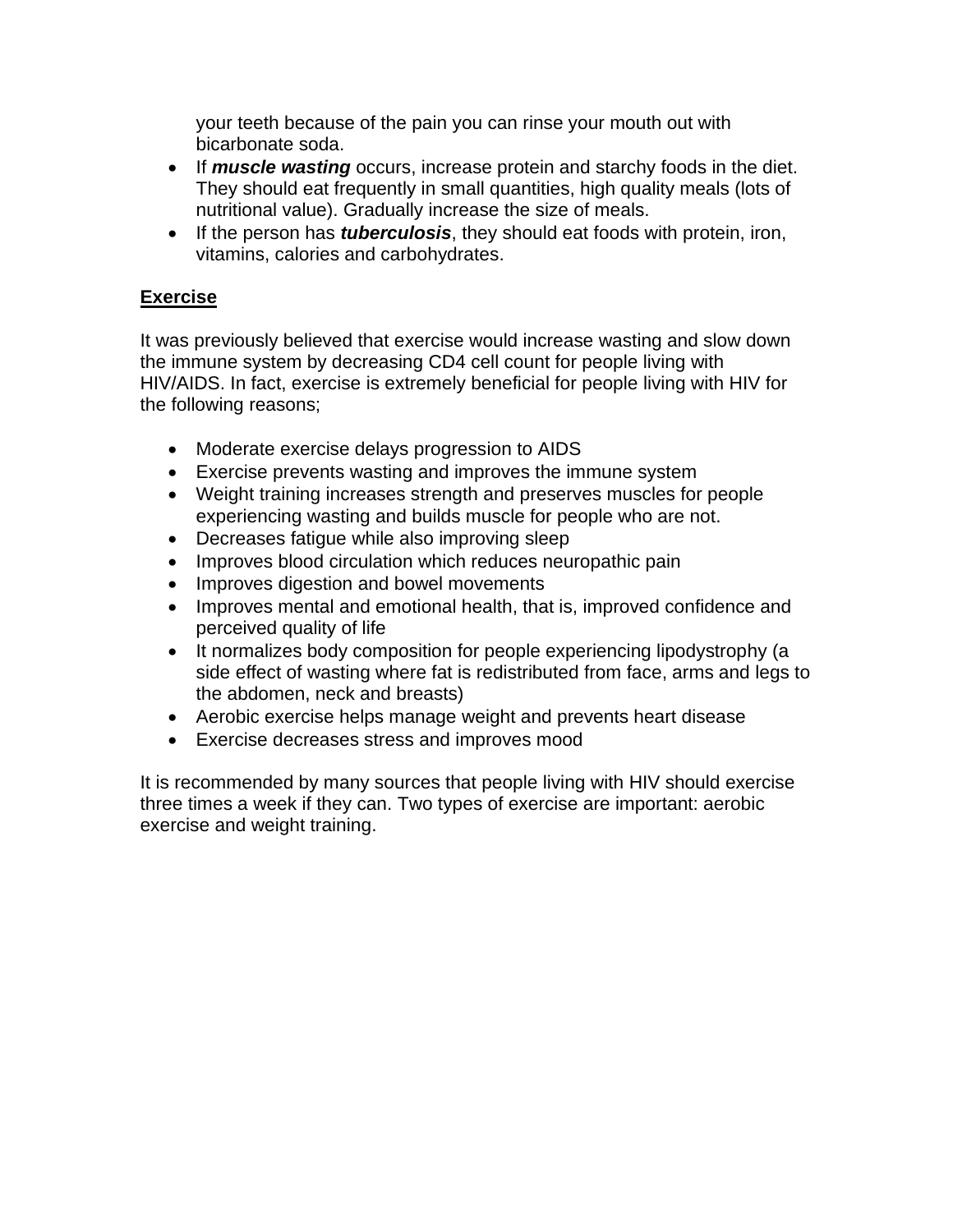# Other considerations to share with individual;

- Warm up by stretching before and after exercising
- Make sure to recommend that the person consults their doctor before exercising if it was not part of their lifestyle already. A doctor can measure their blood pressure, heart rate, weight, cholesterol, blood sugar and body composition in order to give them the best advice for exercising.
- Best results can be achieved with a 30-40 minute exercise routine 3-4 days per week. As already mentioned exercising for more than an hour leads to break down in muscles and decrease in strength.
- If the individual experiences vomiting, diarrhea, open sores, foot or hand pain, oozing lesions, severe dizziness, or severe pain due to neuropathy, they should discontinue working out.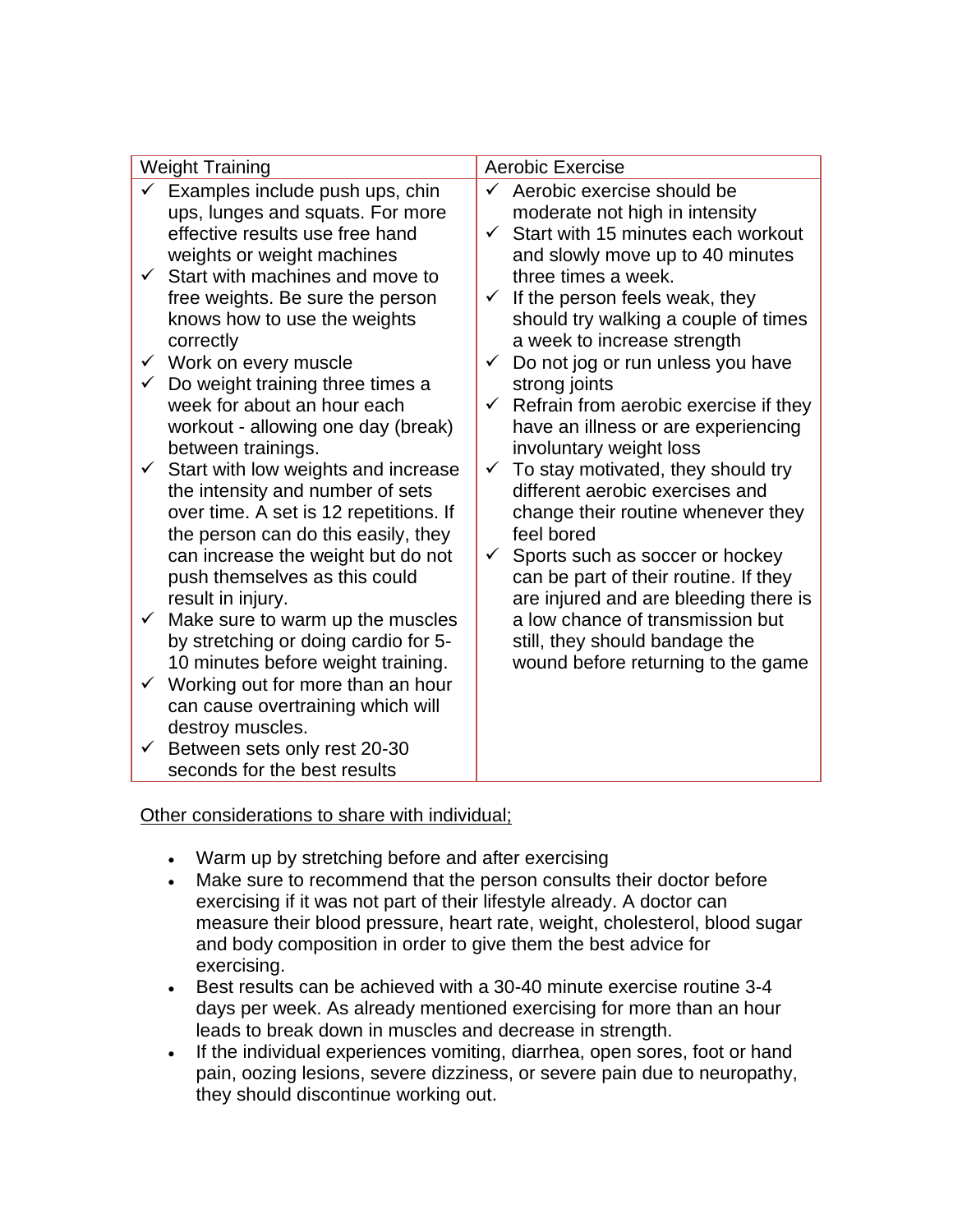- Remind them to drink lots of water while working out. Aim for eight cups a day.
- It is important that the individual knows the correct forms for weight lifting and other resistance exercises so that they do not injure themselves. Injuries will take longer to heal because of HIV
- People living with HIV may tire sooner than others from working out
- Working out with a partner can keep them committed to their routine and more motivated. Also they can support (spotting) each other while lifting weights to prevent injury
- Eating a small meal high in carbohydrates such as fruit before the workout and then consuming protein afterwards gives the best results. Eating a meal high in protein before a workout will slow the person down because the body is trying to digest.
- Rest after each workout

## Barriers to Healthy Living

First Nations people are a marginalized group in Canada who experience barriers to accessing the resources and services they require to live optimal lives. Therefore, First Nations HIV positive people may be diagnosed later than others, may find it difficult to access the medications they need, receive the support they deserve, and place more significance on everyday needs such as taking care of their families, and making ends meet at the expense of their own health needs.

Northern and isolated communities may face additional challenges to accessing nutritional foods. Even when nutritional foods, such as fresh fruit and vegetables, are available, they can be too expensive to purchase. Other barriers are related to socio-economic conditions in a First Nation community. The experience of violence can limit the availability of safe spaces for people to access the services they require for healthy living.

The information provided in this section is useless to these individuals living with HIV if they are not able to overcome the obstacles to taking care of themselves first. As a frontline worker, you should discuss all these issues with the individual and listen to their concerns very closely.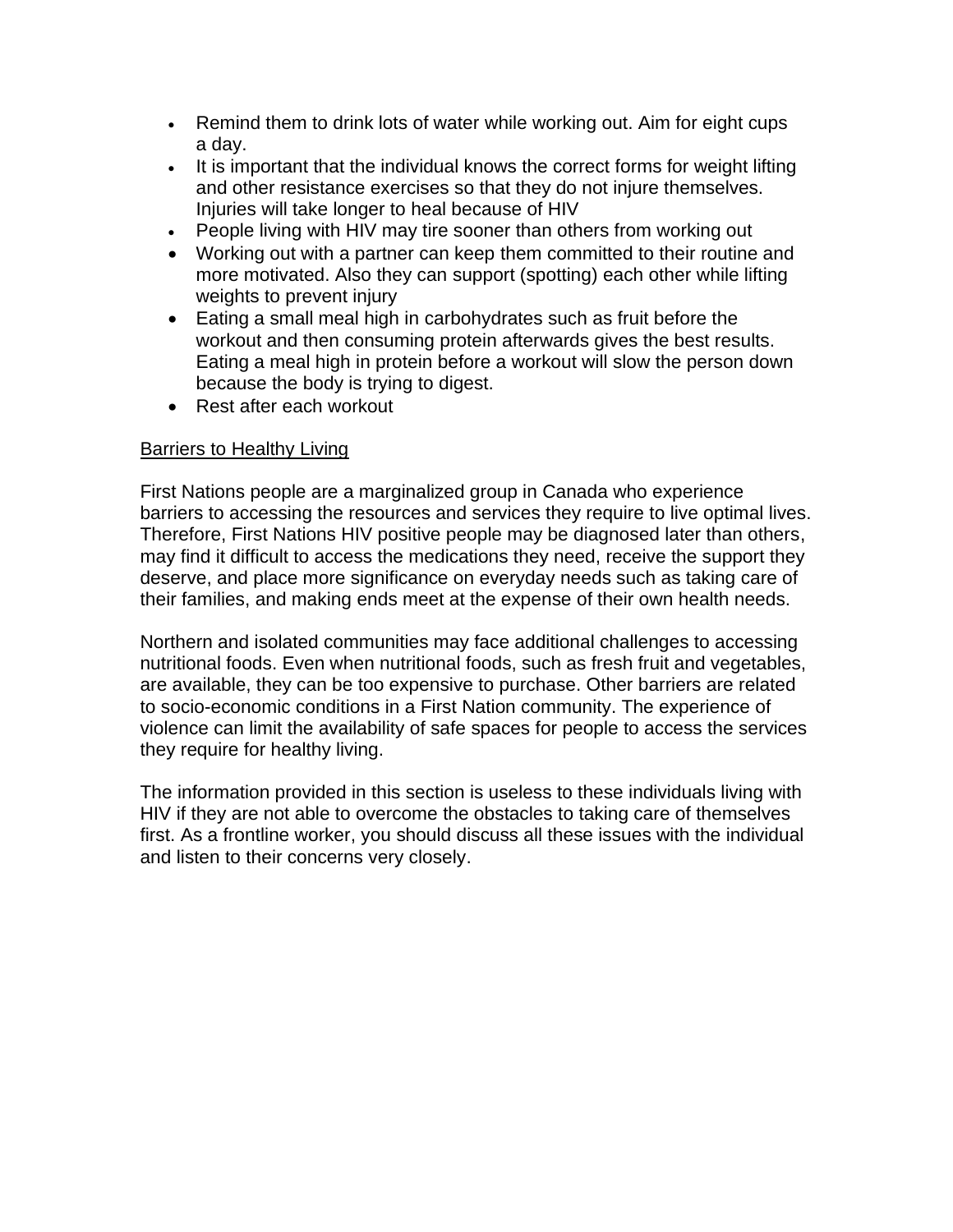# **PREVENTION: Roles of a First Nation Frontline Worker**

## Testing

• As a frontline worker, you can support the individual's decision by listening in a non-judgmental and caring manner and providing information about anonymous testing locations close to your community. If they are unable to travel to the clinic, consider providing transportation or the funds required to get them there.

## **Counseling**

- A Counsellor is a compassionate person who can provide supportive advice, can encourage people living with HIV to make informed decisions, can be an active listener, can provide a safe and non judgmental environment and can refer clients to proper services if it is outside of their mandate. Although the frontline worker may not be a Counsellor, they can be supportive, informed, listen and refer them to a Counsellor in their community.
- There are several roles that a frontline worker can do in terms of supportive counseling. Please refer to previous section on Counseling.

## **Medications**

- Assist the individual to access required medications.
- Assist them to complete all required forms, such as NIHB.
- Adherence to medications: Remember these tips while supporting the person with HIV:
- o Discuss the different medications with the person, go over the side effects of each and how they should be consumed (on an empty stomach, with water, avoid certain foods etc.) and stored. Some medications, such as Ritonavir, must be refrigerated.
- o As mentioned above, it is important that the individual understand any food restrictions that may affect drug absorption. For example, protease inhibitors must be taken with food.
- o Be a compassionate listener and allow the individual to vent. Sometimes certain therapies will not work for some people. For example men and women may react differently to certain medications because of enzyme and hormonal differences. This can be really stressful and frustrating for them. People may be dealing with accessing new drugs and dealing with the side effects of new drugs as the others did not work. It is a struggle and they will need support.
- o Perhaps caregivers or family members can get involved in counseling sessions so that they can support and encourage the individual to take their medications
- o If the individual is keeping a journal of their nutrition, fitness, successes and/or emotions, suggest that they include keeping track of their medications as well.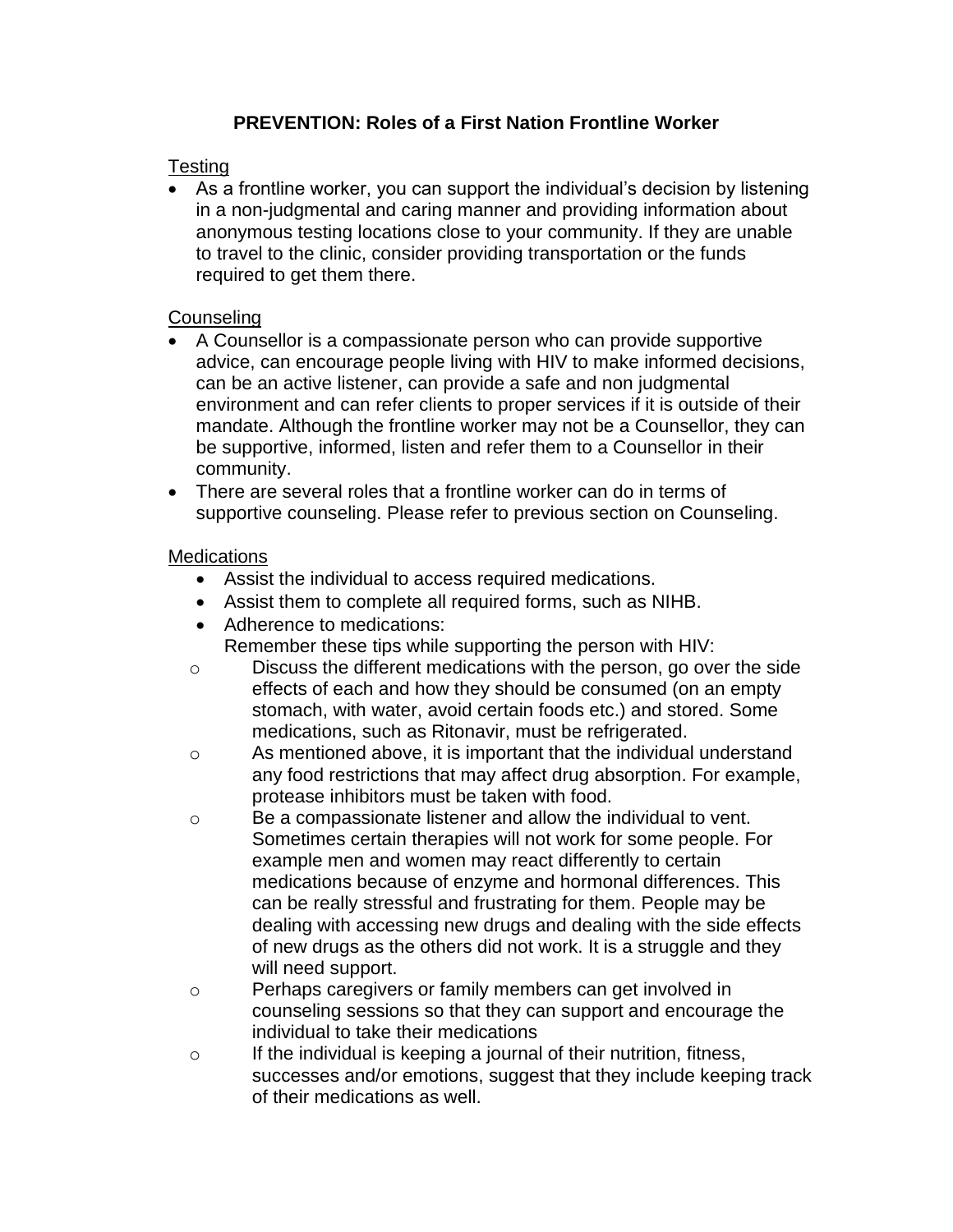Healthy Lifestyles: Nutrition

- Seek the support of a Dietition, Community Health Nurse, Nutritionist, or Healthy Lifestyles Worker to create a nutritional plan that will work based on the person's needs, their current socio-economic circumstances (ie. income, demographics), cultural attitudes, stage of the infection, and past eating habits. Every person will have unique needs.
- Discuss the person's medical history with them. Do they have health issues other than HIV?
- Ask about their usual weight, eating habits and level of fitness.
- Find out what medications the client is currently on and look into the impacts that these medications have on nutritional uptake (does the medication inhibit uptake of iron or other vitamins for example?)
- Find out if the client has opportunistic infections and asses how the symptoms of the infection are creating obstacles to healthy living. For example, mouth sores or nausea will make eating all the right foods less than desirable.
- Take body measurements. How much of the client's body is composed of lean muscle? Fat? Is this within a healthy amount for a person of their sex and age? Have the person keep track of their weight. A 10% loss in body weight or 6-7 kg in one month is a sign of unhealthy weight loss. Keeping track of the circumference of the waist, thighs, hips and mid-upper arms is also a good indicator. Sometimes fat can accumulate behind the neck. This is referred to as buffalo hump. It is a mal-distribution of fat and a sign of wasting. It is usually a side effect of antiretroviral medication and is important to measure as well.
- Assess barriers a person may face in obtaining the nutritional foods they require. It may not be that they do not have transportation to purchase healthy food, or they have an abusive partner that they have to rely on. Malnutrition and food insecurity is already an issue in First Nation communities due to demographic location (isolation) and poverty. Funds may also be diverted from food to medications needed to live with HIV.
- Once barriers are assessed, help them come up with solutions or you may have to refer them to other services in the community that will help them overcome barriers to healthy living.
- If the person is experiencing weight loss, evaluate whether this is because of poor nutrition, poor nutritional uptake or because of anxiety or depression.
- To support the development and adherence to a nutritional plan, the person should keep a journal.

• NOTE: If possible, refer the person to a Community Health Nurse (CHN), Nurse Practitioner, or Dietician to conduct a more in depth assessment of their nutritional intake and body composition. A CHN will be able to monitor the person's medication and health status more effectively.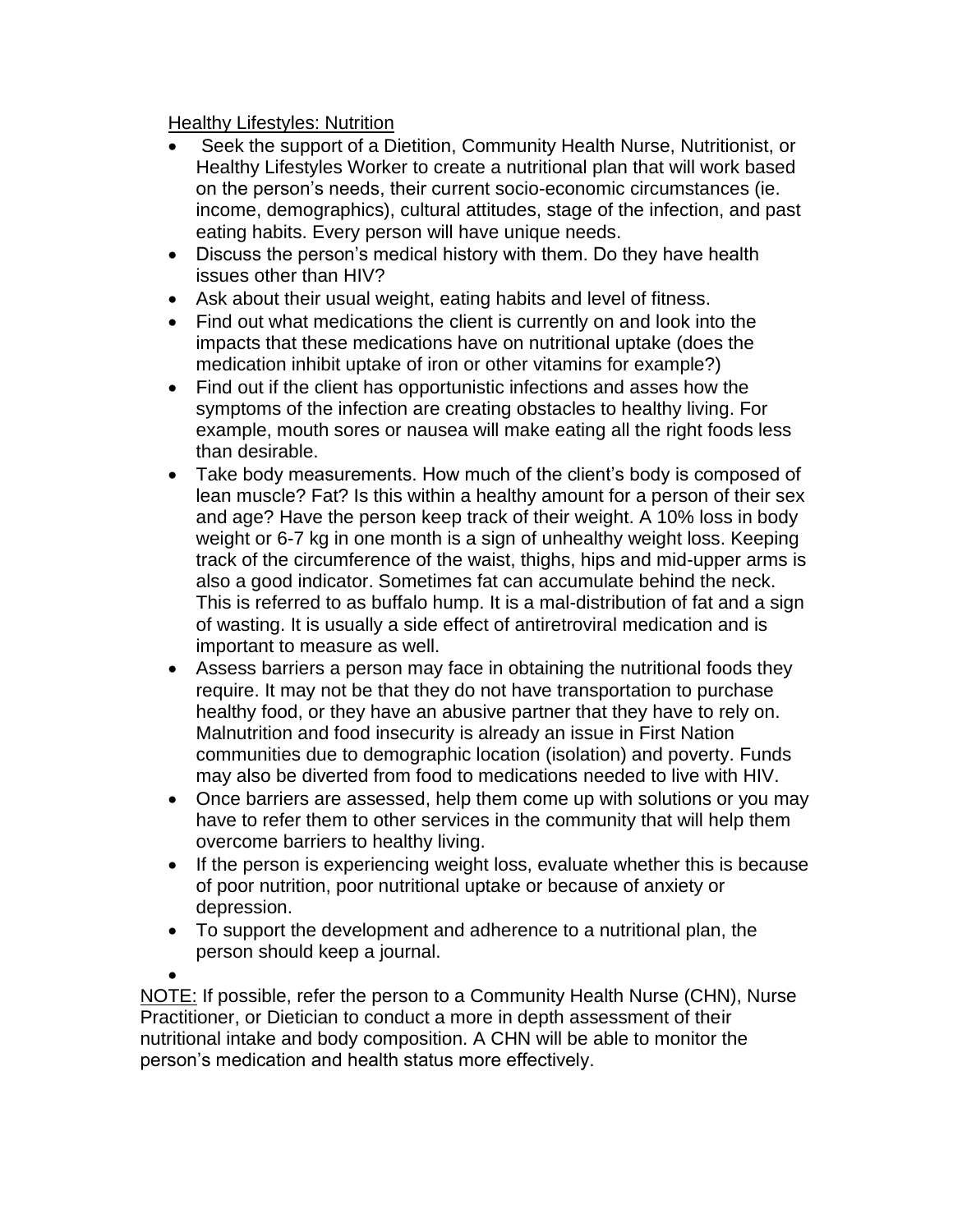#### Healthy Lifestyle: Fitness

- Discuss the benefits of physical activity and help the individual make a plan that they can adhere to – make it reasonable and achievable.
- If available, refer them to a program within the community or a worker responsible for fitness activities/programs.
- If your First Nation does not have a gym or fitness centre, or if the person cannot afford membership or has no mode of transportation, help them form a plan using available resources. For example: for exercising at home, check out http://weboflife.nasa.gov/exerciseandaging/toc.html

## **Secondary Prevention References**

AIDS Infonet (2009). Exercise and HIV: Fact Sheet Number 802. New Mexico

AIDS Education and Training Centre. Retrieved April 2010 from, www.aidsinfonet.org

Ministry of Health and Long Term Care. HIV and AIDS: HIV Testing. Retrieved September 28, 2010 from, http://www.health.gov.on.ca

American Dietetic Association. (2004). Position of the American Dietetic Association and Dieticians of Canada: Nutrition Intervention in the Care of Persons with Human Immunodeficiency Virus Infection. Journal of the American Dietetic Association: 1425-41

Avert International AIDS Charity. (2010) Living with HIV: Emotional Needs and Support. Retrieved June 18, 2010 from, http://www.avert.org/emotionalneedssupport.htm

Chippindale, S and L. French. (2001). ABC of AIDS: HIV Counseling and the Psychosocial management of patients with HIV or AIDS. BMJ Clinical Review 322. 1533-35.

Harper, V et al. (2003). Mother to Child Transmission of HIV: A Simulation Based Approach for the Evaluation of Intervention Strategies. The Journal of the Operational Research Society 54(7): 713-722.

HIV Nutrition and Training Module. Session 2: Link Between Nutrition and HIV/AIDS

Klemack, C. (2007). Benefits of Exercise for People with HIV/AIDS.

Mooney, M and Vergel, N.(2009). Exercise : The Best Therapy to Manage Side Effects. Positively Aware: 28-30.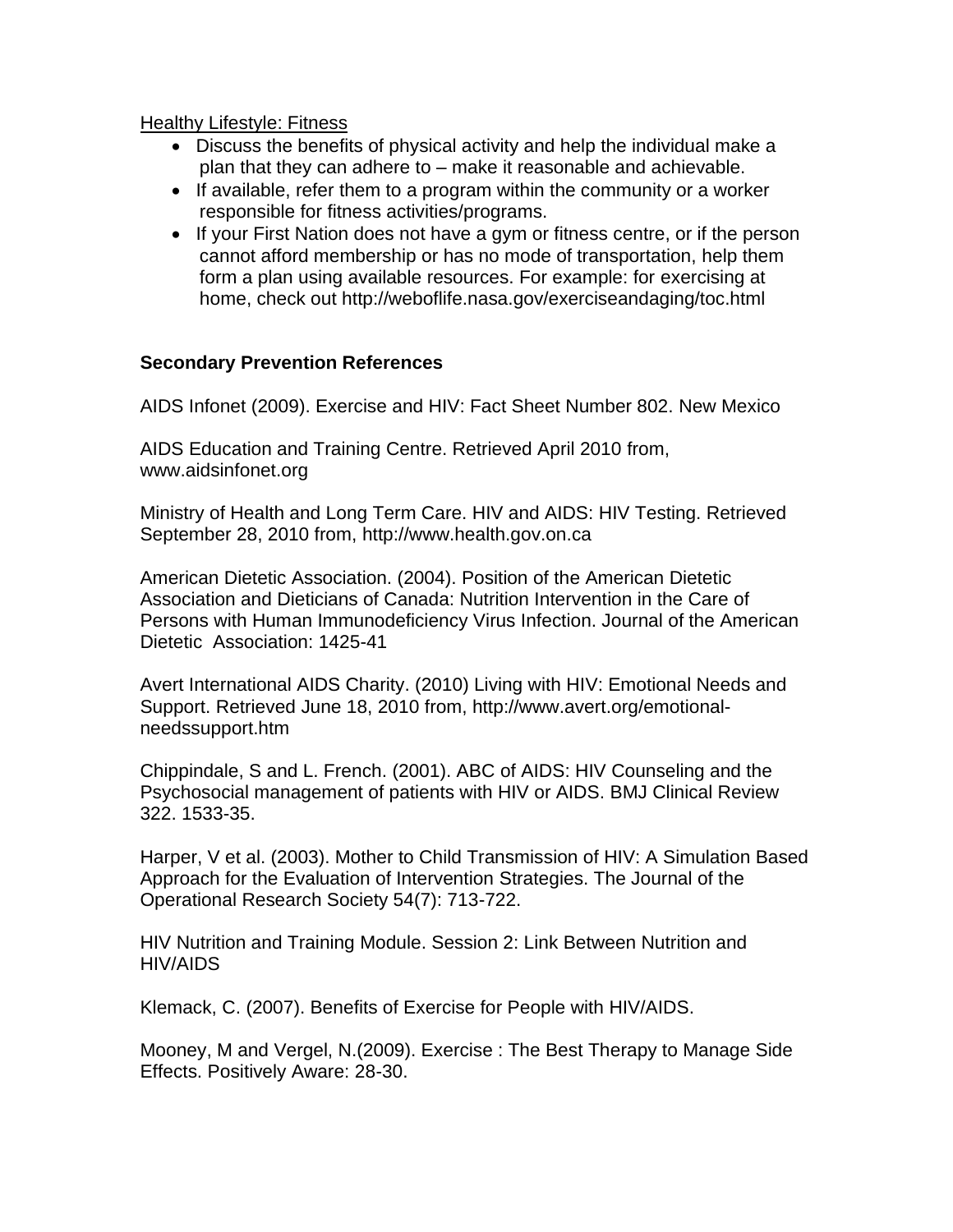Nutrition Actions for People Living with HIV. Session Three

Nutritional Management of HIV/AIDS Related Symptoms Session 5

Perez, J et al. (2009). Spiritual Striving, Acceptance Coping, and Depressive Symptoms among Adults Living with HIV/AIDS. Journal of Health Psychology 14(1): 88-97.

Steinberg, Ellen M.S, R.D. (2004). Exercise and HIV/AIDS.AIDS Treatment Initiatives, Atlanta GA.

The Canadian Aboriginal AIDS Network. (2004). HIV and the Non-insured Health Benefits (NIHB) Program for Aboriginal People in Canada Fact Sheet. Ottawa, **ON** 

Canadian AIDS Treatment Information Exchange. Access To HIV Drugs – Federal Programs. Non-Insured Health Benefits (NIHB) Program.

United Nations AIDS (2007) Counseling and HIV/AIDS. UNAIDS Best Practices Collections. Retrieved June 2010, From, www.unaids.org

World Health Organization (2002). Living Well with HIV/AIDS: A Manual on Nutritional Care and Support for People Living with HIV/AIDS. Rome Italy.

Fact Sheet: HCV and HCV/HIV Co-Infection. Canadian Aboriginal AIDS Network. www.caan.ca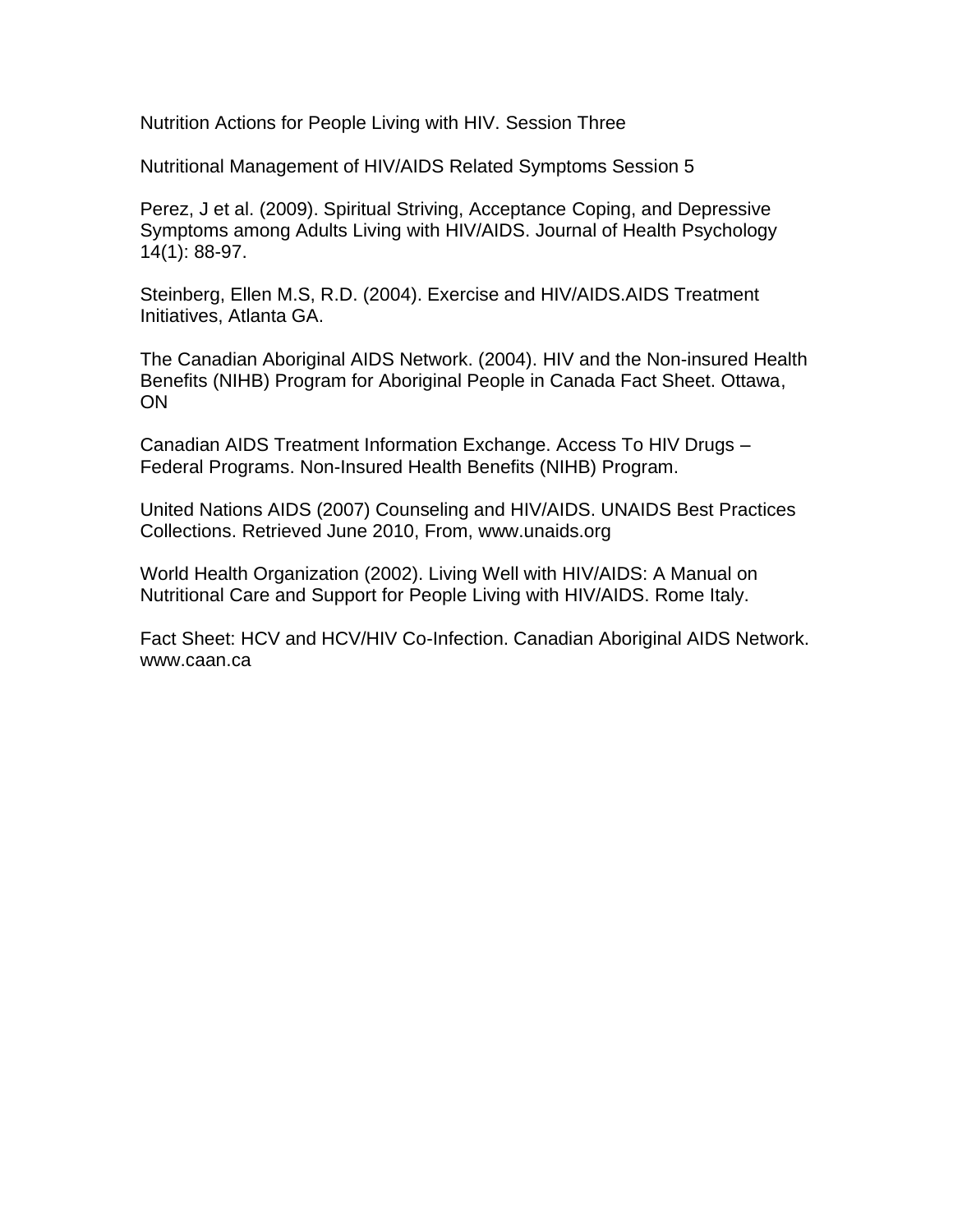# **TERTIARY PREVENTION**

This section discusses health and self care for people living with HIV over a long period of time. When people are first diagnosed with HIV they are more susceptible to common infections than usual and it takes a longer time to recover because of their weakened immune system. As the immune system becomes even weaker, people living with HIV or AIDS become susceptible to more opportunistic infections, some that are not common in the general population. At this stage of the illness, it is still important to incorporate healthy lifestyle strategies into day to day living, such as healthy foods and physical fitness.

Opportunistic infections (OIs) are infections that take advantage of a weakened immune system that results from HIV. These germs exist or try to attack everyone's bodies but usually fail when the immune system is functioning normally. The following chart is a list of common opportunistic infections, how they relate to HIV/AIDS, symptoms, and common treatments (medical advances happen daily – to have an accurate diagnosis and treatment plan, an individual must consult a medical practitioner / physician).

| Opportunistic<br>Infection                     | Description                                                                                                                                                                                                                                                                                                                 | Symptoms                                                                                                                                                                   | <b>Infection Treatment</b>                                                                                                                                                                                   |
|------------------------------------------------|-----------------------------------------------------------------------------------------------------------------------------------------------------------------------------------------------------------------------------------------------------------------------------------------------------------------------------|----------------------------------------------------------------------------------------------------------------------------------------------------------------------------|--------------------------------------------------------------------------------------------------------------------------------------------------------------------------------------------------------------|
| <b>Tuberculosis</b>                            | A bacterial infection that<br>infects the lungs and<br>sometimes other organs.<br>People with CD4 counts<br>below 200 are especially<br>susceptible.                                                                                                                                                                        | Hard lumps in the<br>lungs<br>Can increase HIV<br>viral load and<br>worsen the<br>immune system<br>Can cause other<br>opportunistic<br>infections                          | A combination of<br>antibiotics that must be<br>taken for six months.<br>If the TB is not active in<br>the body but still<br>present, the antibiotic<br>isoniazid must be taken<br>for six months            |
| Pneumocystis<br>pneumonia (PCP)                | It is a fungal infection that<br>develops into a fatal<br>pneumonia due to a<br>weakened immune system.<br>It is the most common<br>opportunistic infection. This<br>fungus is called<br>pneumocystis jiroveci.                                                                                                             | First Symptoms:<br><b>Difficulty</b><br>≻<br>breathing<br>Dry cough<br>➤<br>Fever<br>$\blacktriangleright$<br>Chills<br>⋗<br>Fatigue<br>≻<br>Left untreated:<br>Death<br>↘ | Common drugs used<br>include Dapsone,<br>Pentamidine,<br>Atovaquone, and the<br>most effective drug<br>TMP/SMX which<br>combines two<br>antibiotics.                                                         |
| Mycobacterium<br><b>Avium Complex</b><br>(MAC) | A bacterial infection that<br>usually infects the lungs,<br>intestine, bone marrow,<br>liver, and spleen. The<br>bacteria is found in water,<br>dust, food and soil. MAC<br>will frequently cause<br>disease for individuals with<br>CD4 cell counts below 50<br>but almost never for people<br>with cell counts above 100. | Pneumonia<br>Diarrhea<br>High fever<br>Weight loss<br>Stomach aches<br>Fever<br>Fatigue<br><b>Hepatitis</b><br>Anaemia                                                     | Azithromycin or<br>clarithromycin are<br>common antibiotics<br>used. Sometimes drugs<br>are used for specific<br>localized infections<br>Medication must be<br>taken for life or the<br>disease will return. |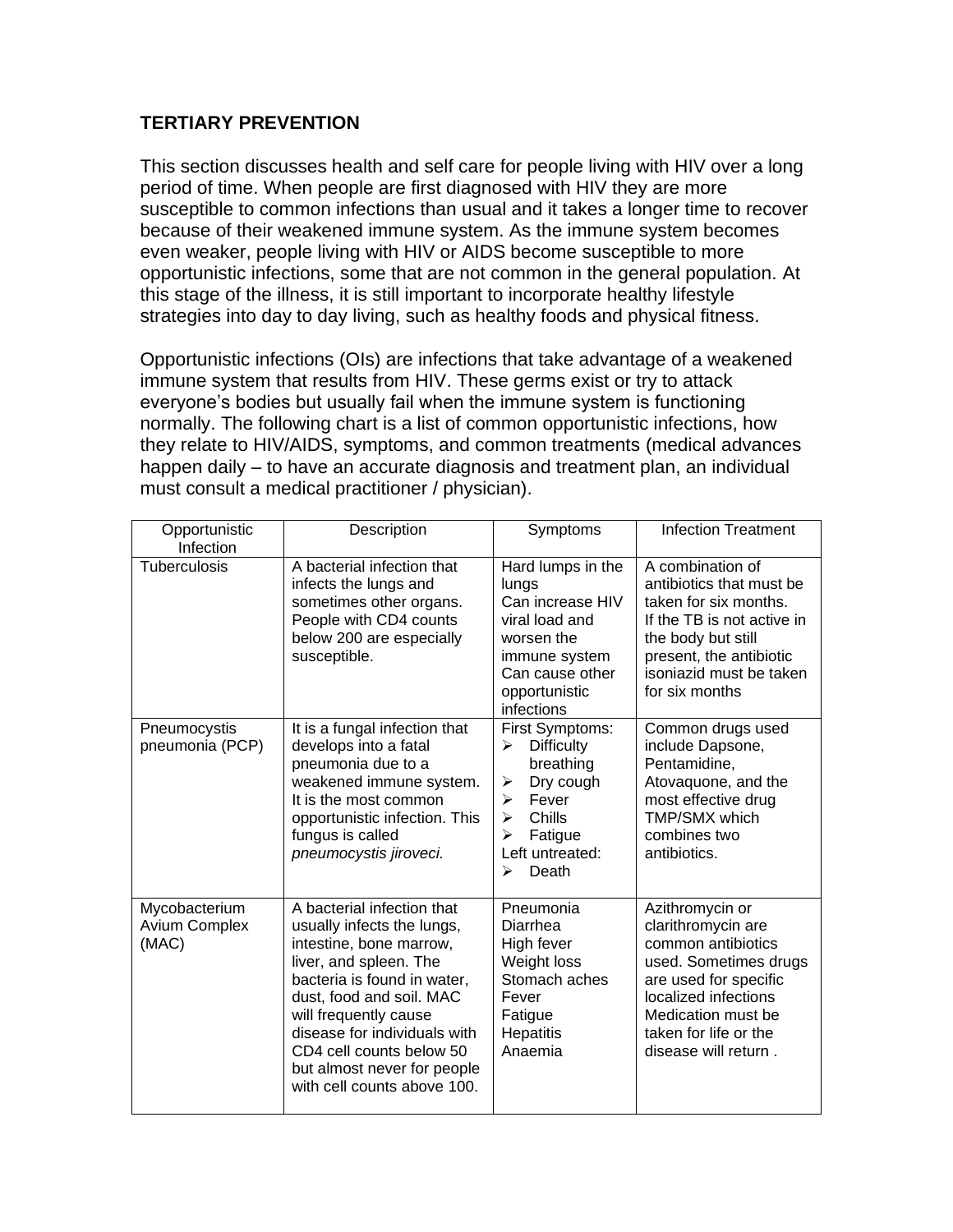| <b>Herpes Simplex</b>                                                  | A common virus that<br>causes painful bumps on<br>the mouth (HSV1) or<br>genitals (HSV2). Although it<br>is common, for HIV positive<br>people outbreaks are more<br>frequent, painful and longer<br>lasting.                                                                         | ➤<br>≻<br>⋗                          | Itching and<br>tingling pre<br>break out<br>Increases HIV<br>viral load<br>Painful sores | Acyclovir: an oral<br>➤<br>pill taken five times<br>a day<br>Famciclovir<br>$\blacktriangleright$<br>$\blacktriangleright$<br>Herpes cannot be<br>cured but<br>medication can<br>make the outbreaks<br>shorter and less<br>painful.                                               |
|------------------------------------------------------------------------|---------------------------------------------------------------------------------------------------------------------------------------------------------------------------------------------------------------------------------------------------------------------------------------|--------------------------------------|------------------------------------------------------------------------------------------|-----------------------------------------------------------------------------------------------------------------------------------------------------------------------------------------------------------------------------------------------------------------------------------|
| Candidiasis<br>(refered to as<br>thrush for infection<br>of the mouth) | A fungal infection of the<br>mouth, throat or vagina. It<br>is an overproduction of a<br>yeast called candida which<br>creates a white cottage<br>cheese build up or red<br>spots. It can spread to<br>bones or joints if not treated                                                 | $\blacktriangleright$<br>⋗<br>➤<br>➤ | Sore throat<br>Pain when<br>swallowing<br>Nausea<br>Loss of<br>appetite                  | Amphotericin B is a<br>drug used for serious<br>cases but for most<br>cases anti fungal<br>creams are applied to<br>the infected area. The<br>best way to avoid this<br>infection is to<br>strengthen the immune<br>system with<br>antiretroviral therapy.                        |
| Cytomegalovirus                                                        | A viral infection that can<br>infect organs and cause<br>retinas which leads to eye<br>disease and blindness. It<br>commonly infects<br>individuals with CD4 cell<br>counts under 50.                                                                                                 | $\blacktriangleright$<br>➤<br>➤      | <b>Blindness</b><br>Eye disease<br>Floating black<br>spots on the<br>eye                 | Vigorous<br>$\blacktriangleright$<br>antiretroviral<br>therapies that can<br>increase CD4 count<br>to above 100<br>Intravenous<br>➤<br>ganciclovir which is<br>not preferred<br>because it adds 12<br>pills a day to a<br>person's cocktail                                       |
| Toxoplasmosis                                                          | An infection of the brain<br>caused by a parasite called<br>toxoplasma gondii. It can<br>be found in raw meat, raw<br>vegetables, soil and cat<br>feces. Most people come<br>into contact but a<br>weakened immune system<br>(usually under 100 CD4<br>count), will lead to infection | ≻<br>➤<br>➤<br>➤<br>➤<br>⋗<br>≻      | Fever<br>Confusion<br>Headache<br>Disorientation<br>Seizures<br>Coma<br>Death            | Pyrimethamine<br>(Daraprim) and<br>Sulfadiazine are used<br>together to treat<br>Toxoplasmosis.<br><b>Treatment should</b><br>improve health within 2-<br>3 weeks but the<br>infection can return so<br>the medication should<br>be taken at a<br>maintenance dosage for<br>life. |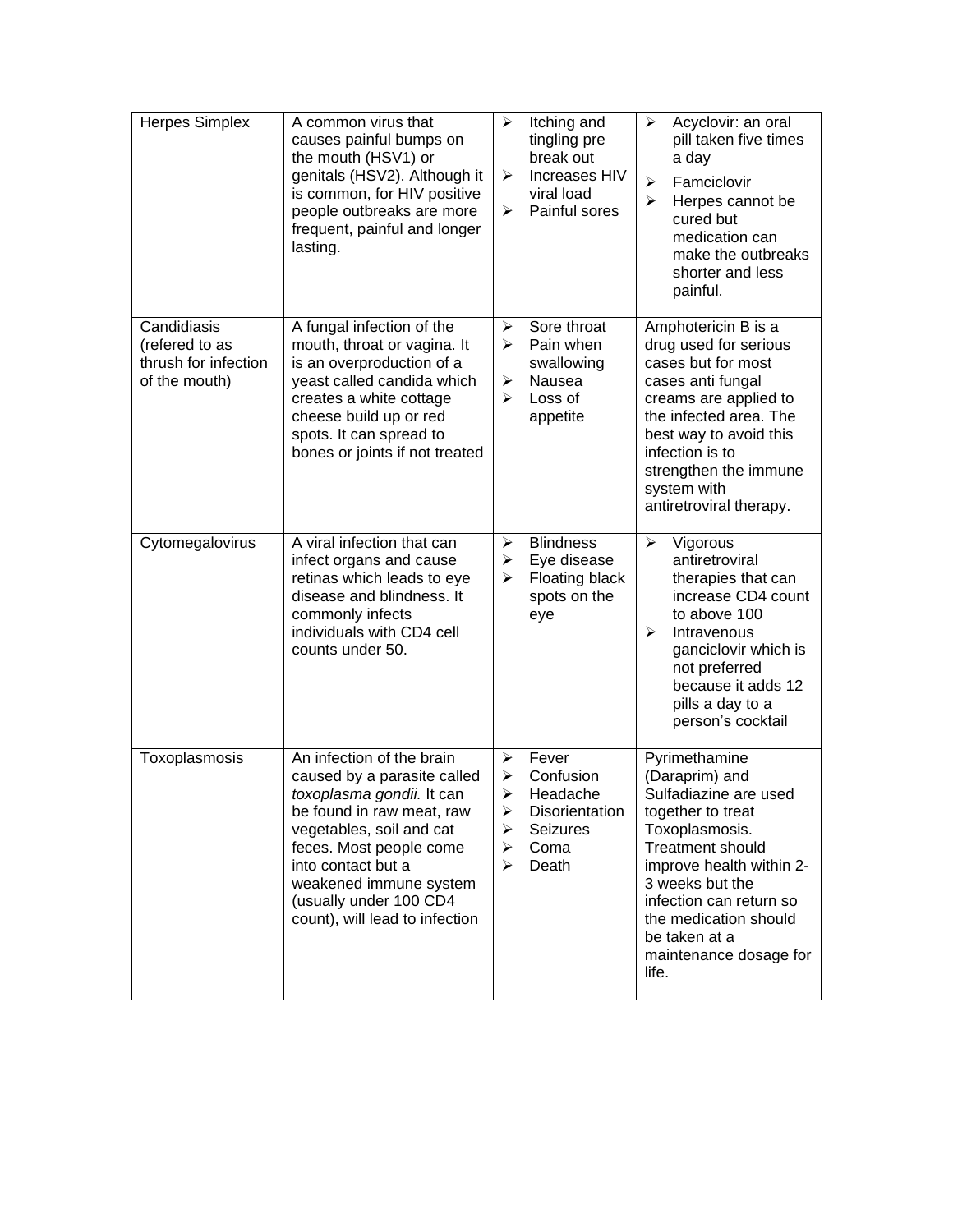Some OIs affect only women, or women are more prone to some OIs than men. For example, yeast infections are common to many women. For women with HIV, these problems are harder to treat and can be more serious. As a frontline worker, you can support women with HIV by encouraging them to be aware of their body, to self assess their health and use a variety of self care strategies. Discuss the importance of regular pap tests.

| Opportunistic<br>Infection               | Description                                                                                                                                                                                              | Symptoms                                                                                                                                                                                                                                                                                                                                        | Treatment                                                                                                                                                                                 |
|------------------------------------------|----------------------------------------------------------------------------------------------------------------------------------------------------------------------------------------------------------|-------------------------------------------------------------------------------------------------------------------------------------------------------------------------------------------------------------------------------------------------------------------------------------------------------------------------------------------------|-------------------------------------------------------------------------------------------------------------------------------------------------------------------------------------------|
| <b>Bacterial Vaginosis</b>               | Caused by an<br>imbalance in the<br>bacteria that are<br>normally found in a<br>woman's vagina.<br>More harmful<br>bacteria than good<br>bacteria.                                                       | Odorous, frothy vaginal<br>discharge                                                                                                                                                                                                                                                                                                            | BV is treatable with<br>antibiotics.<br>Two different<br>antibiotics are<br>recommended:<br>metronidazole or<br>clindamycin.                                                              |
| Trichomonas                              | Caused by the<br>protozoan parasite.<br>The vagina is the<br>most common site of<br>infection in women.                                                                                                  | Heavy, itchy vaginal<br>discharge (sometimes a<br>greenish-yellow color),<br>usually with a fishy odor;<br>can cause pain and<br>soreness in and around<br>the vagina; can cause<br>extreme itching                                                                                                                                             | Trichomoniasis can<br>usually be cured with<br>prescription drugs,<br>either metronidazole<br>or tinidazole, given by<br>mouth in a single<br>dose.                                       |
| Vaginal Candidiasis<br>(yeast infection) | A fungal infection<br>(candida).<br>Infection happens<br>when candida, a<br>fungus that is<br>normally found in the<br>body, grows too<br>much in certain areas<br>of the body, including<br>the vagina. | thick, white discharge,<br>pain during sex, pain<br>when you pass urine,<br>and vaginal burning and<br>soreness.                                                                                                                                                                                                                                | Creams or<br>suppositories, which<br>you can buy in the<br>drug store or get from<br>your doctor. If this<br>treatment doesn't<br>work, other drugs are<br>used to treat the<br>infection |
| Human Papilloma<br>Virus (HPV)           | HPV is a group of<br>viruses that can<br>cause abnormal cells<br>to grow on the cervix<br>that may lead to<br>cervical cancer.                                                                           | multiple tiny white spots<br>(warts) on the vagina or<br>around the anus; other<br>symptoms include some<br>vaginal discharge or,<br>rarely, pain during<br>intercourse multiple tiny<br>white spots (warts) on<br>the vagina or around the<br>anus; other symptoms<br>include some vaginal<br>discharge or, rarely, pain<br>during intercourse | There is no treatment<br>of cure for the HPV<br>but there have been<br>cases where it went<br>away on its own.                                                                            |

Below are additional OIs that are more common or affect only women.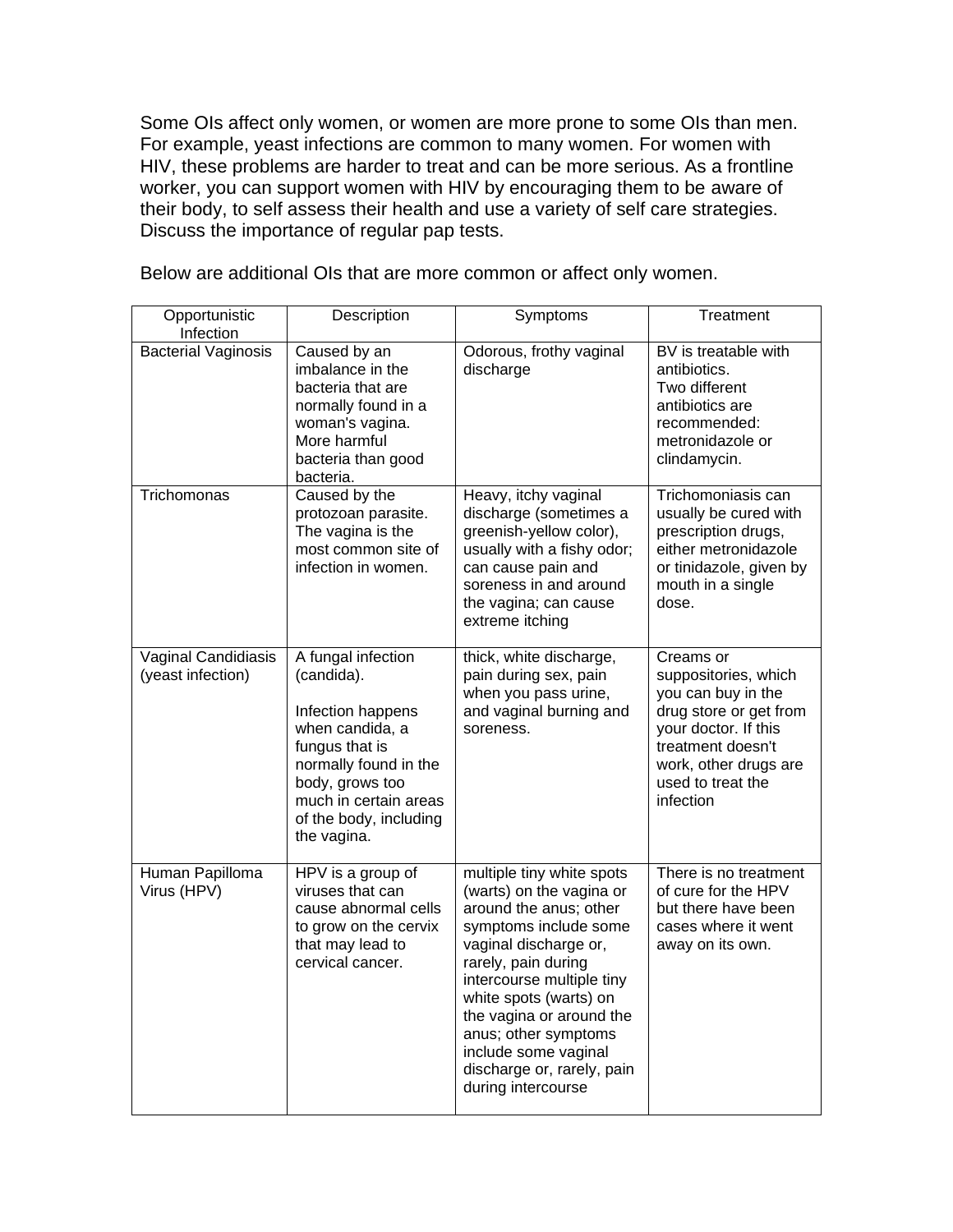| Pelvic Inflamatory<br>Disease (PID) | Bacterial infection of<br>a woman's pelvic<br>organs. Bacteria can<br>move upward, from a<br>woman's vagina or<br>cervix into her<br>fallopian tubes,<br>ovaries and uterus,<br>causing infection.<br>Gonorrhea and<br>chlamydia - bacteria<br>from these STIs are<br>the most frequent<br>causes of PID. After<br>being infected, it can<br>take from a few days<br>to a few months to<br>develop PID | Lower abdominal pain<br>and abnormal vaginal<br>discharge; can also<br>cause fever, pain in the<br>upper-right abdomen,<br>painful intercourse, and<br>irregular menstrual<br>bleeding as well as<br>bleeding during<br>intercourse. | Can be cured with<br>antibiotics.<br>Most of the time, at<br>least 2 antibiotics are<br>used that work<br>against a wide range<br>of bacteria. |
|-------------------------------------|--------------------------------------------------------------------------------------------------------------------------------------------------------------------------------------------------------------------------------------------------------------------------------------------------------------------------------------------------------------------------------------------------------|--------------------------------------------------------------------------------------------------------------------------------------------------------------------------------------------------------------------------------------|------------------------------------------------------------------------------------------------------------------------------------------------|
|-------------------------------------|--------------------------------------------------------------------------------------------------------------------------------------------------------------------------------------------------------------------------------------------------------------------------------------------------------------------------------------------------------------------------------------------------------|--------------------------------------------------------------------------------------------------------------------------------------------------------------------------------------------------------------------------------------|------------------------------------------------------------------------------------------------------------------------------------------------|

# **Aging with HIV/AIDS**

The reality is that people are living into old age with HIV/AIDS and more people over the age of 50 are becoming HIV positive. There needs to be more of an effort to provide resources and information to the elders in the community so that they can protect and take care of themselves.

Some of the myths that need to be broken include;

- The idea that older adults and elderly people are not sexually active
- The idea that since older adults and elderly people can no longer get pregnant that they no longer need to use protection
- The idea that only the younger generations are at risk of contracting HIV

In fact, all generations are at risk of contracting HIV. People over 50 are especially at risk because:

- there are no promotion efforts directed at their age group,
- they did not become adults at a time when using protection was popular (many older adults and elderly people do not use protection and have not been tested for HIV),
- they do not perceive themselves to be at risk, and
- their bodies are aging so their immune systems are weakened and with age, vaginal and anal tearing is more common during sex.

When older adults and elderly people are newly infected with HIV they often develop AIDS within a year and only live on average three years when younger people can live for decades with HIV. This emphasizes, as a frontline worker, the importance of considering the topic of HIV and aging.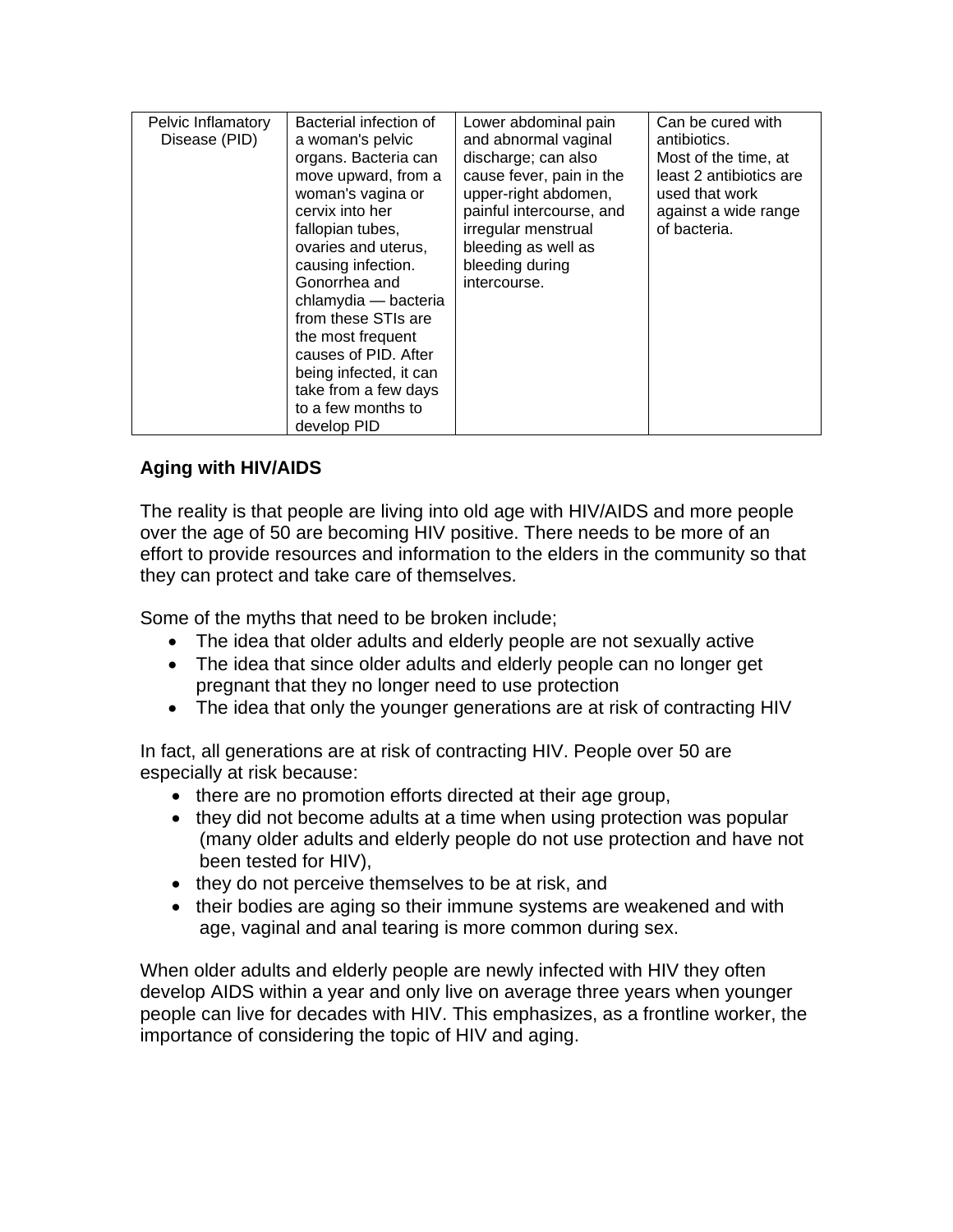Older adults and elderly people aging with HIV/AIDS have unique circumstances that should be considered;

- They are more likely to adhere to their antiretroviral medications than younger people.
- Studies have shown that this age group feels that they can handle the mental, emotional, and spiritual stresses of being diagnosed and living with HIV because they have more life experiences and developed abilities to cope with life's challenges.
- They are less physically capable of dealing with the physical problems and stresses brought on by HIV.
- Older adults and elderly people feel that others are less sympathetic with their diagnosis because they are older.
- They have less social support than other age groups and sometimes live alone making it difficult to live with HIV. This social isolation is worsened if they experience depression and lose motivation to maintain their social ties to their family and community.
- Elderly people already have less of a CD4 count than younger people and develop these cells more slowly. So the immune system is already weaker to begin with therefore more vulnerable to damage brought on by HIV.
- Elderly people have weaker bone, muscles, and organs making their bodies less resilient to infections and other problems brought on by HIV

Keeping these circumstances in mind, a frontline worker should tailor the support they give to their older adult and elderly clients whether they are newly infected or are aging with HIV. Elderly people may be less willing to discuss sexuality or other related topics with a frontline worker, so handle these discussions with respect and care. In First Nations communities, elderly people are generally respected as keepers of knowledge and experienced in life. Suggest to them, if they are comfortable and willing to extend a confidential relationship to others, that they work with younger people living with HIV who are having a harder time coping. Most importantly, there is hope for older adults and elderly people aging with HIV. They can continue to live fulfilling lives despite aging if they continue eating nutritiously, exercising and taking care of their bodies in ways that are suggested for their age group.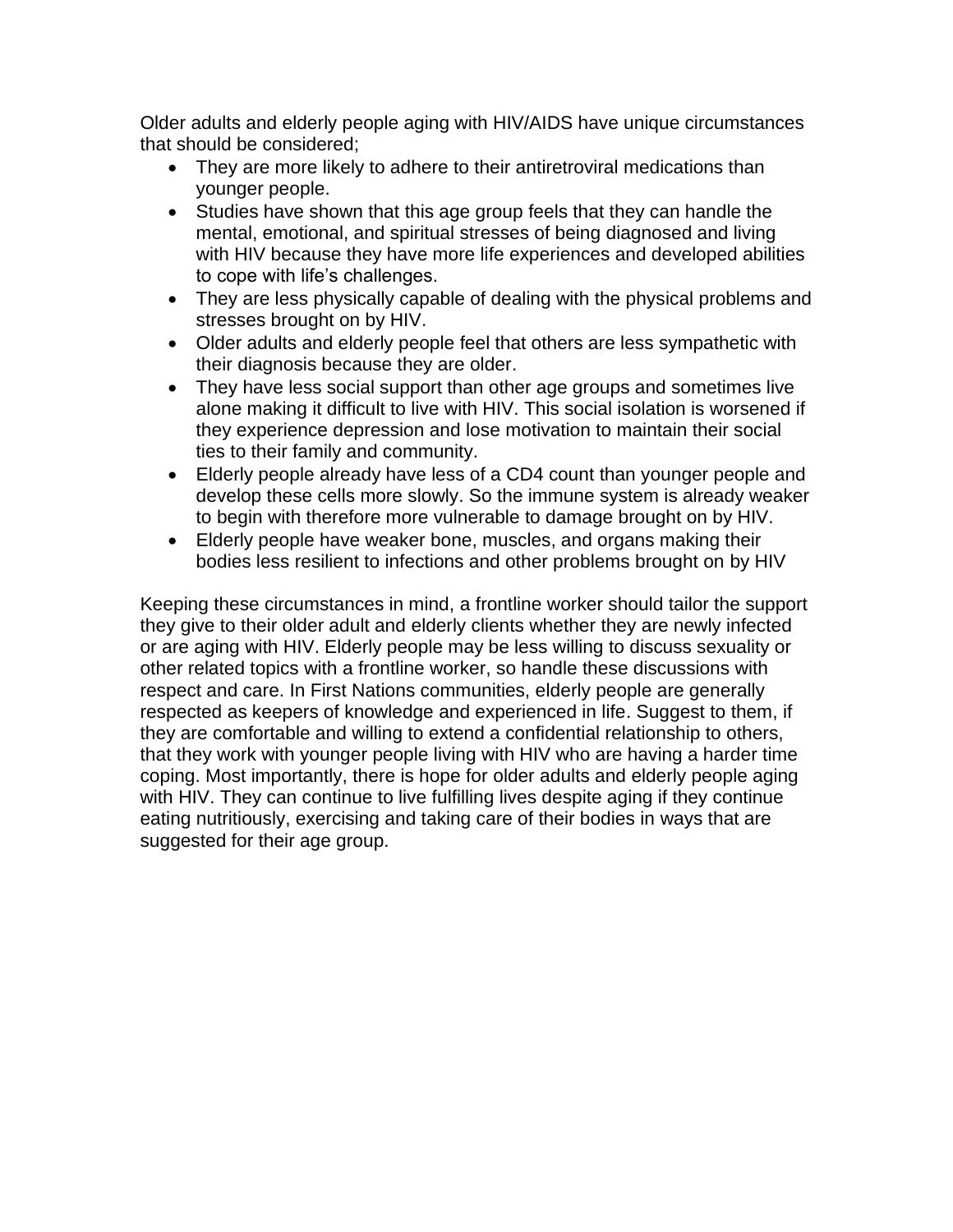# **TERTIARY PREVENTION: Roles of a First Nation Frontline Worker**

Awareness:

- Be informed. Understanding the common OIs will enhance your effectiveness as an advocate and a support to the individual as they plan their self care.
- Understand the special considerations of aging with HIV. In some ways,, older adults are better able to cope with HIV/AIDS, but in other areas, such as adherence to medication and access to social networks, they may need extra assistance from you.

Advocacy:

- Assist individuals with their care plans, and that they have the medications they need to treat OIs.
- Support women with HIV by encouraging them to be aware of their body, to self assess their health and use a variety of self care strategies.
- Discuss the importance of regular pap tests with women

## **Tertiary Prevention References**

Avert International AIDS Charity. (2010). What are Opportunistic Infections? Retrieved June 2010 from, http://www.avert.org/hiv-opportunistic-infections.htm

Achieve: Quarterly Journal of HIV Treatment, Prevention and Politics (2009). AIDS Community Research Initiative of America. Ed. Mark Milano. New York

AIDS.org. (2009). Opportunistic Infections. Retrieved June 30, 2010 from, http://www.aids.org/factsheets/500-opportunistic-infections.html#anchor51213

The National Women's Health Information Centre. Information retrieved December 13, 2010 from, www.womenshealth.gov/hiv/livingwith/ois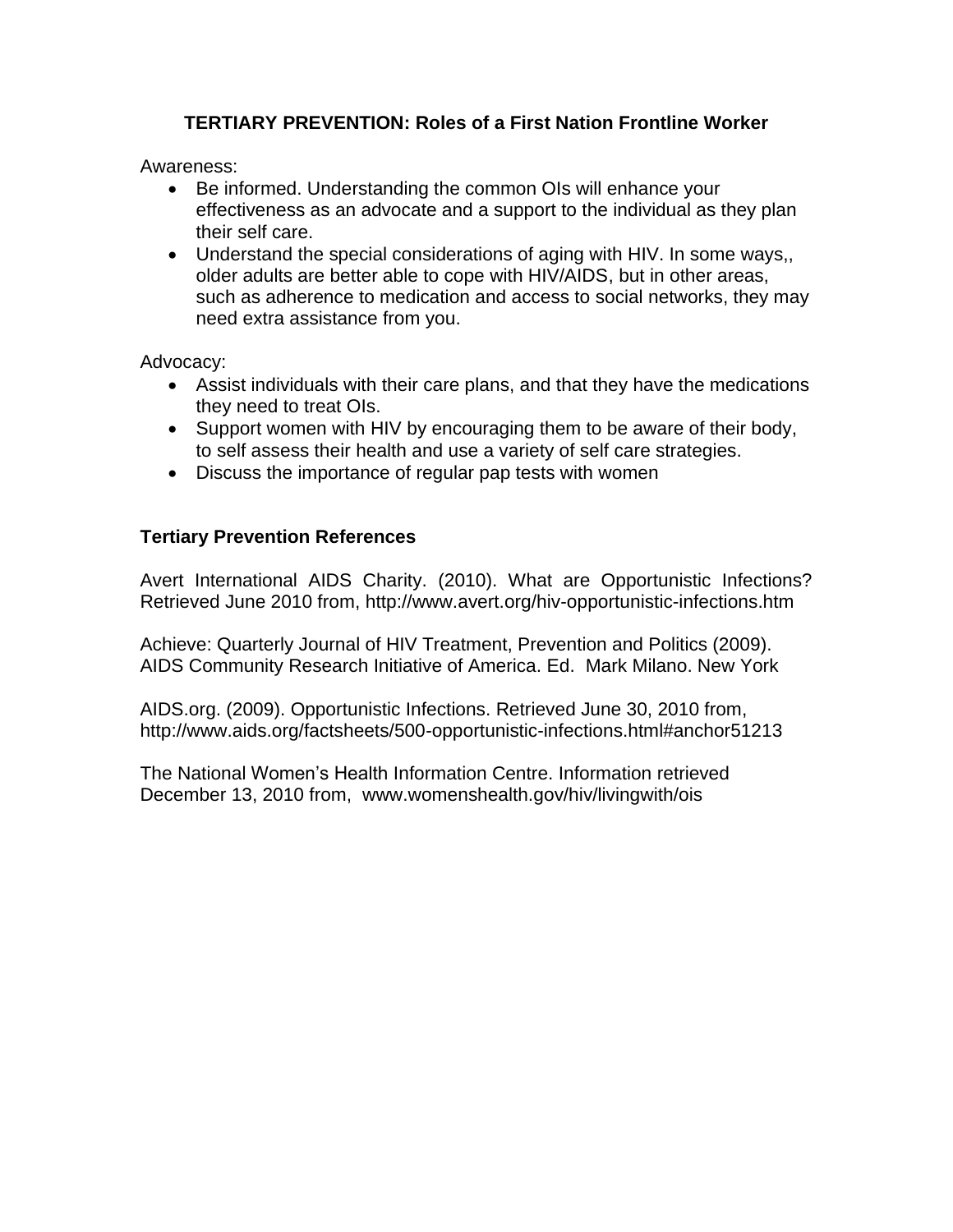# **CURATIVE: Treatment and Care**

## **Palliative Care**

Palliative care is focused on treating pain, making the client comfortable, improving the quality of life, and offering emotional and spiritual support. It is not necessarily something that is offered to a person at the end of life but can be combined with efforts to extend life. However it should be noted that despite antiretroviral therapy that has successfully extended life for individuals living with HIV/AIDS, the need for end of life considerations has not become obsolete.

Palliative care respects the autonomy and choices of the client while also welcoming all the people the client cares about to participate in the decision making and care. Palliative care is based on an interdisciplinary team model. That is, it includes a wide range of people who can bring together their skills and support to give the client the best possible care. Nurses, Community Health Reps, Traditional Healers, social workers, family members, community members, and Elders can work together, with the individual, to create an enriching care experience. It involves team work, shared goals, trust, and shared information. Frequently it is the case that health care workers see themselves as the providers of care while the individual living with HIV or AIDS is the recipient. The best model of palliative care is one where the individual is one of the members of the interdisciplinary team providing and planning their own care.

There is a misconception that medical attention focused on extending life will end once palliative care begins. As a frontline worker, you can reassure the individual that you will demand the best care for them and that they could be missing out on pain management and comfort because of the misconception that medical care ends where palliative care begins. Medical care and palliative care should be complementary throughout the whole process.

# **Respite Care**

Respite is a much needed service for people providing care to loved ones living with HIV and AIDS. It provides a break for caregivers- allowing someone else to temporarily take over some of their caregiving duties. When provided on a regular basis, respite care helps prevent caregiver burnout, by relieving some of the caregiver's workload and stress.

## **Hospice Care**

Hospice care is a place or service for people in the final days of their life to live comfortably and peacefully, surrounded by the things and people that matter most to them. Hospice service can also be offered at home. Many clients may prefer hospice at home because they do not want to be isolated from their family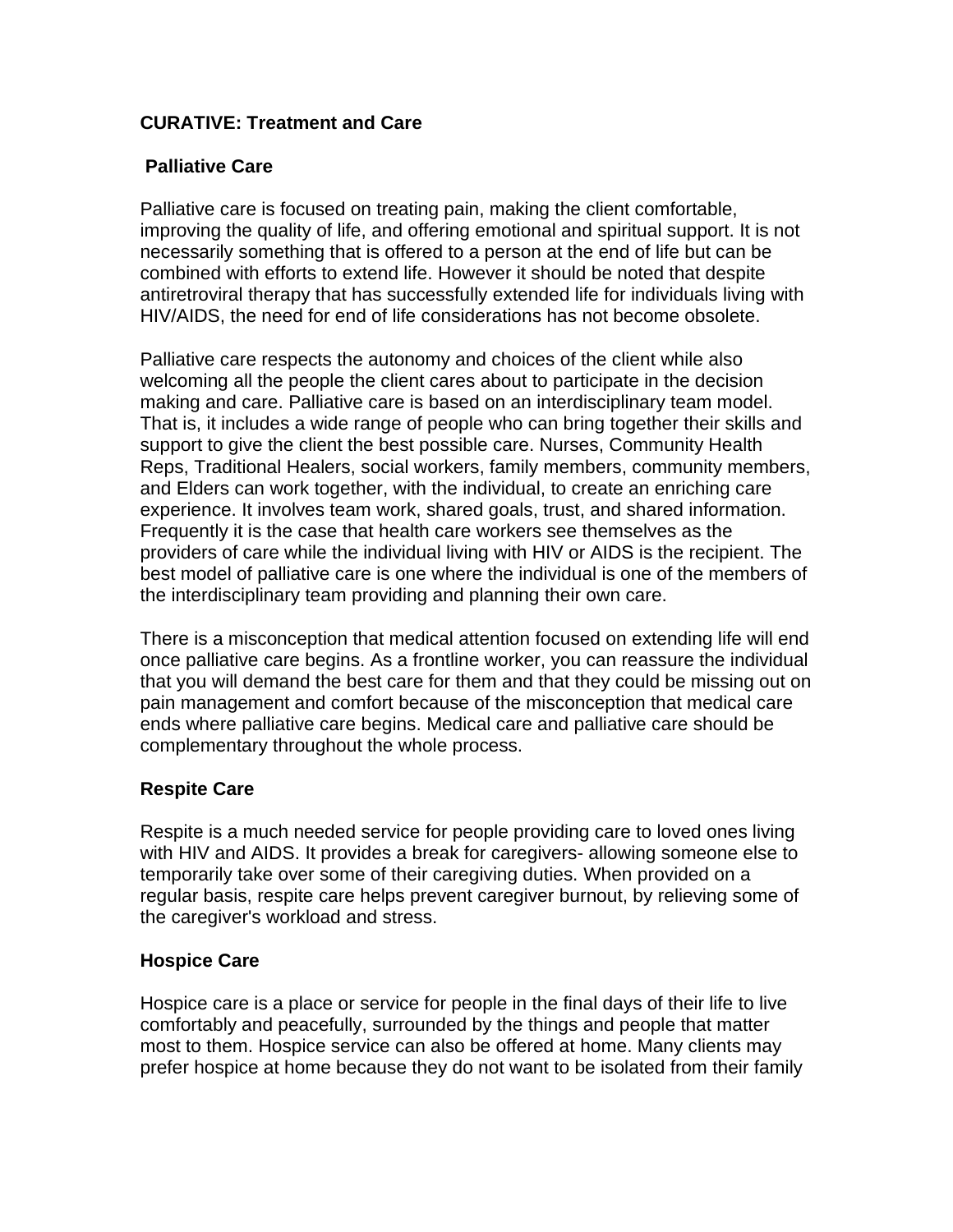and friends, even when there is a hospice on reserve. Explore all options for your client and ask them what they prefer based on their options.

## Supporting the Client with Hospice Care

The following is a list of questions that you could ask the person living with HIV or AIDS in order to get an idea of what kind of care and assistance they need;

- 1) Are you experiencing pain? How often are you in pain?
- 2) Does the pain stop you from doing what you normally enjoy?
- 3) What kind of assistance would make you life more comfortable?
- 4) What activities are most meaningful to you? Do you have goals that you feel you need to achieve in your life? How can I help you reach your goals?
- 5) What would you like to happen if your condition gets worse? Would you like to focus on pain management, be in the hospital to receive medical care etc?
- 6) What are you worried about leaving behind? What would you like me and other workers to do for your loved ones?

These questions should give you a better idea of what community resources you need to help the individual access care, whether they want to receive care at home or somewhere else and what personal matters they need to sort out. The next section will discuss the management of pain so that the individual can live the rest of their life comfortably.

## **Universal Precautions**

Universal precautions protect both service providers and those people being provided with care, in this context, First Nations people with HIV/AIDS. When universal precautions are adhered to, in any care setting, it eliminates the need to make assumptions about people's lifestyles and how much of a risk they present. Care providers have the right to protect themselves against infection, whether it is HIV, hepatitis C, or other transmittable infection.

The following universal precautions are advised by the World Health Organization to help protect health care workers from blood-borne infections, including HIV, when they are providing care where exposure to blood may be possible:

- Hand washing after direct contact with HIV positive individuals.
- Use of protective barriers such as latex gloves for direct contact with blood and other body fluids.
- Safe collection and disposal of needles and sharps, with required puncture- and liquid- proof boxes.
- Preventing two-handed recapping of needles.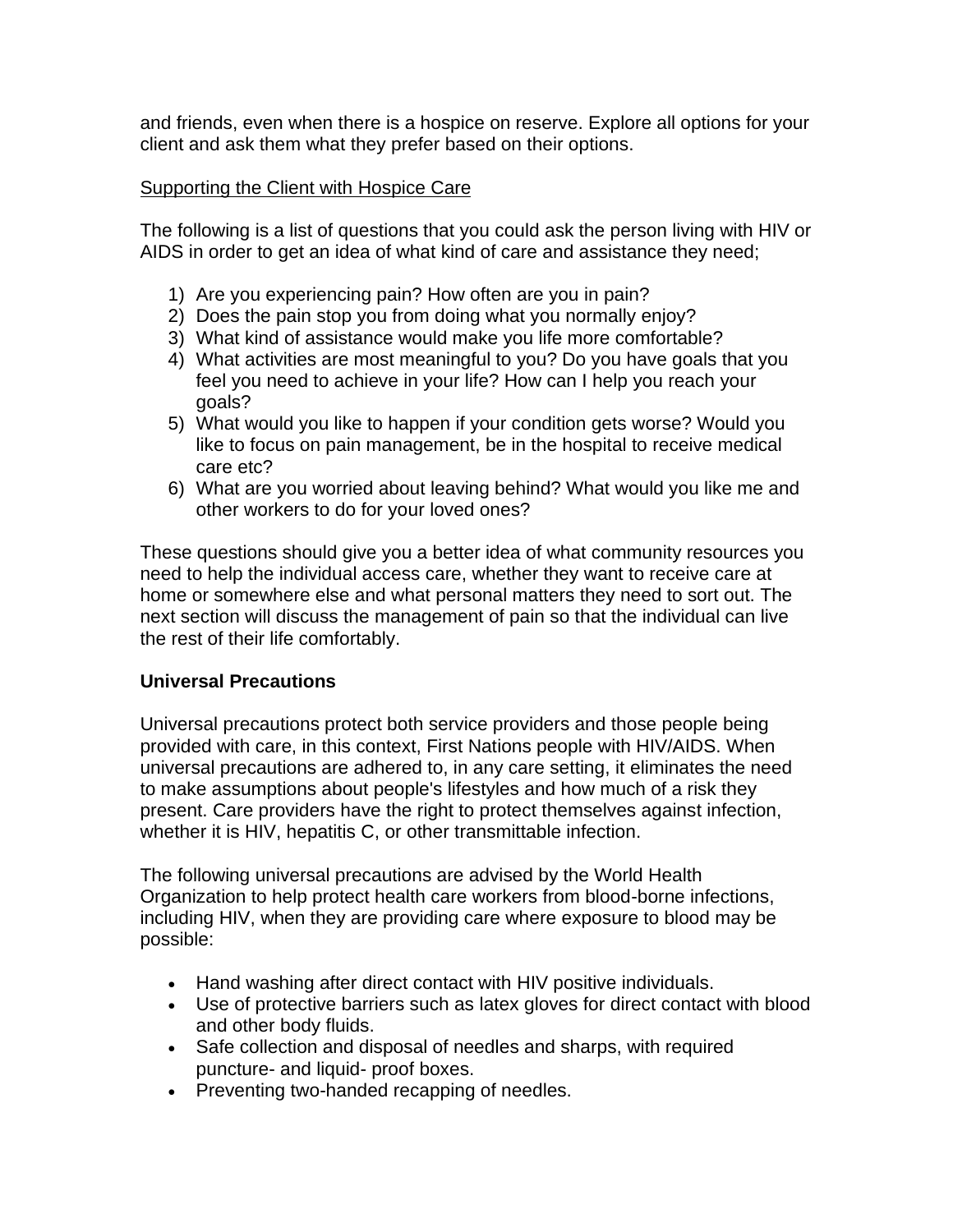- Covering all cuts and abrasions with a waterproof dressing.
- Using a safe system for health care waste management and disposal.

Appropriate waste disposal is essential to prevent used and potentially contaminated medical equipment being recycled. However, this is reliant on the necessary disposal facilities being in place within the First Nation community. The use of sharps boxes for used needles prevents health workers from injuring themselves or re-using them. It also protects members of the community from exposure to needles, which can easily occur if medical waste is disposed of alongside normal refuse.

## **Pain Management**

Pain management is not only important for improving quality of life but it can improve adherence to antiretroviral therapies that have painful side effects. If the side effects are minimized, people living with HIV will be less reluctant to take their medication. Pain is experienced by the majority of individuals living with AIDS but is severely undertreated when clearly it should be complementary to antiretroviral therapy. The goal of pain management is to relieve pain for clients with the least side effects so they can carry on living their life how they desire to.

Not only is pain management treated as if it is insignificant compared to medical treatment, there are also many misconceptions about the medications available to manage pain that creates barriers to accessing them and minimizing the pain. Opiates are the most common form of pain medication for people living with AIDS. Opiates are used because they effectively block the nervous system from detecting pain. These medications are also considered addictive and have a stigma attached to them.

Since 2001, Health Canada has granted access to marihuana for medical use to those who are suffering from grave and debilitating illnesses, including HIV positive individuals suffering severe pain, cachexia, anorexia, weight loss, and/or severe nausea due to HIV/AIDS infection. The program is called Marihuana Medical Access Regulations ( MMAR) and to access the program, two application forms must be completed by a family doctor or specialist and submitted to Health Canada. Although some people may not approve of these regulations and the program, it is a viable treatment to pain that some First Nations members may want to consider.

Health Care providers have barriers to properly treating pain such as lack of knowledge about HIV/AIDS, misconceptions and fears about addictions (i.e. Aboriginal people have addiction problems so it is best not to give them morphine) or (morphine is always addictive), and fear of legal sanctions if the patient becomes addicted. Studies show that marginalized groups such as Aboriginal people have less access to medications to treat HIV/AIDS pain related problems probably because of stigma attached to opiates and discrimination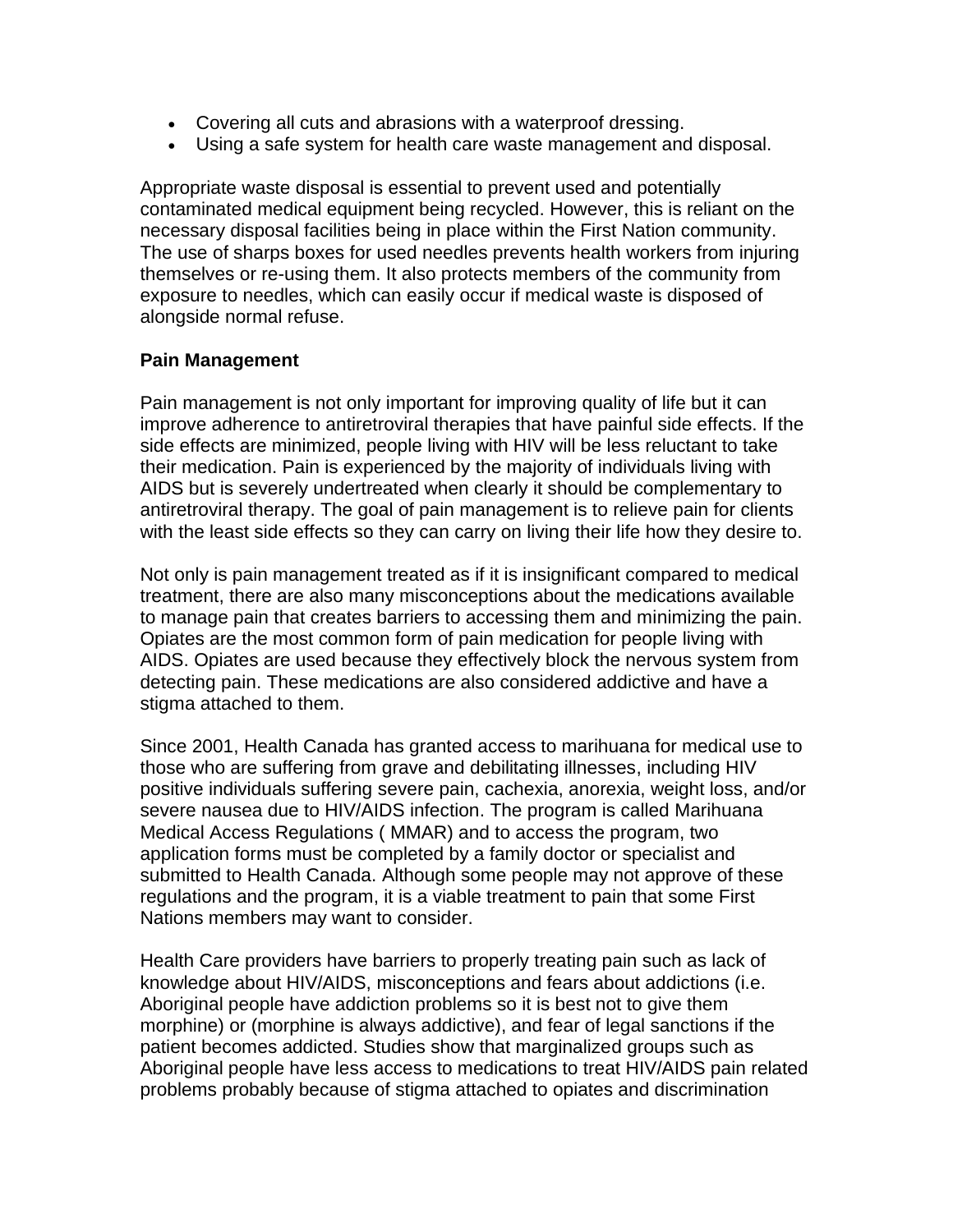against these groups. As an advocate for the person living with HIV or AIDS, you can help them access the drugs they need to manage their pain by challenging some of the misconceptions and stereotypes.

The Person living with HIV/AIDS also faces barriers such as fear of becoming addicted; especially if they were previously or still injected drug users. They may be worried about the stigma they would face in the community because of using opiates for pain management. Caregivers may also have the same concerns. There are barriers to accessing these drugs, especially opiates because of the additional costs. For someone already having to divert finances from food and other important needs in order to pay for the costs of treating HIV/AIDS, these costs can be impossible to cover. Familiarize yourself with what opiates and non opiate pain medications are available through NIHB, in what amounts, and if there are special regulations that will make them hard to access.

Although it is up to health care providers (physicians, nurses, nurse practitioners) to prescribe medications and their dosages, you can still be an advocate for ensuring that the individual is living pain free.

In addition to medication to manage pain, other therapies such as massage, music or traditional medicines/ methods can help reduce pain by relaxing the mind, body, and spirit. The individual may already have a preferred method that they would like to rely on to complement their medication.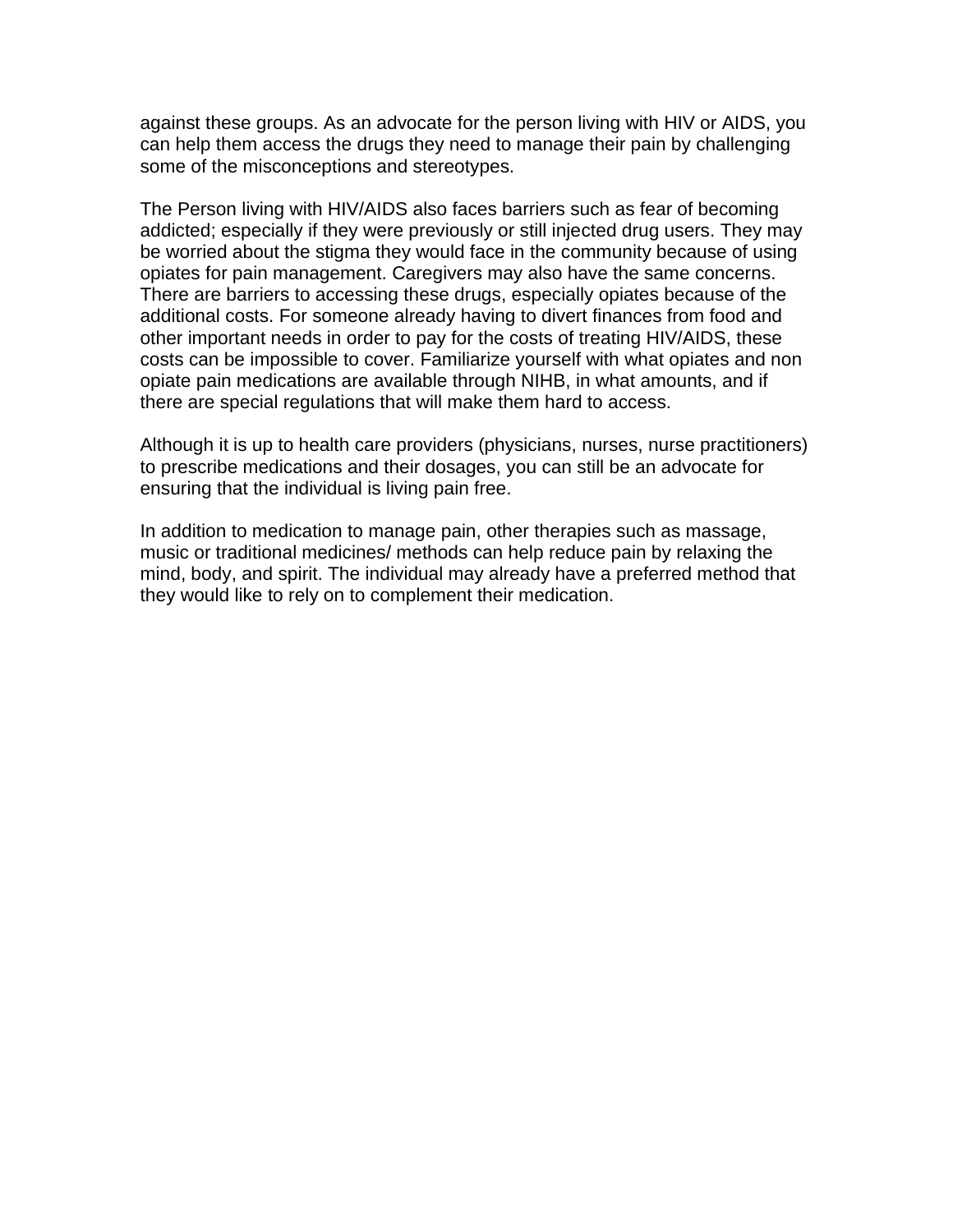# **Understanding Chronic Pain in People Living with HIV/AIDS**

Having a general understanding of what types of chronic pain people living with HIV/AIDS experience can help you advocate on their behalf to access the drugs and health care treatment they need. Pain can result from HIV/AIDS itself, from the various medications and their chemicals, and also from other chronic diseases that can form during the life span of a person living with HIV/AIDS such as diabetes.

There are different types of pain an individual can experience;

- Neuropathic pain involves damage to nerve tissue. The sensations that are common to this sort of pain are pain produced by stimulus such as light sensitivity, tingling, burning, shooting pains, and a sensation that feels like an electric shock.
- Headaches can result from light sensitivity, stress, muscle tension and/or infections in the nervous system.
- Chest pain can result from opportunistic infections such as tuberculosis.
- Gastrointestinal pain such as nausea, diarrhoea, vomiting, or sores on the mouth or throat can result from medication side effects, or opportunistic infections and it can making eating difficult.

Although you are not responsible for diagnosing the pain, you can use this information to assist individuals when they are trying to describe the pain and the symptoms to health care providers. This way you have the knowledge to be an informed advocate for the individual.

# **End of Life Counseling**

It is difficult for anyone to raise the topic of dying. You will first have to confront your own discomfort about the topic before offering counseling to your client. End of life counseling in this context has several purposes;

- 1) To help the individual find peace and meaningfulness at the end of their life and to also help the individual to confront and work through their fears.
- 2) To assess the client and their family member's desires and plans for end of life care.
- 3) To help the client access the resources they need to find meaning and dignity in end of life care.
- 4) To support and advocate on behalf of the client and their family since there will be interactions with mainstream health workers and services. You can help them articulate their needs so they are properly met.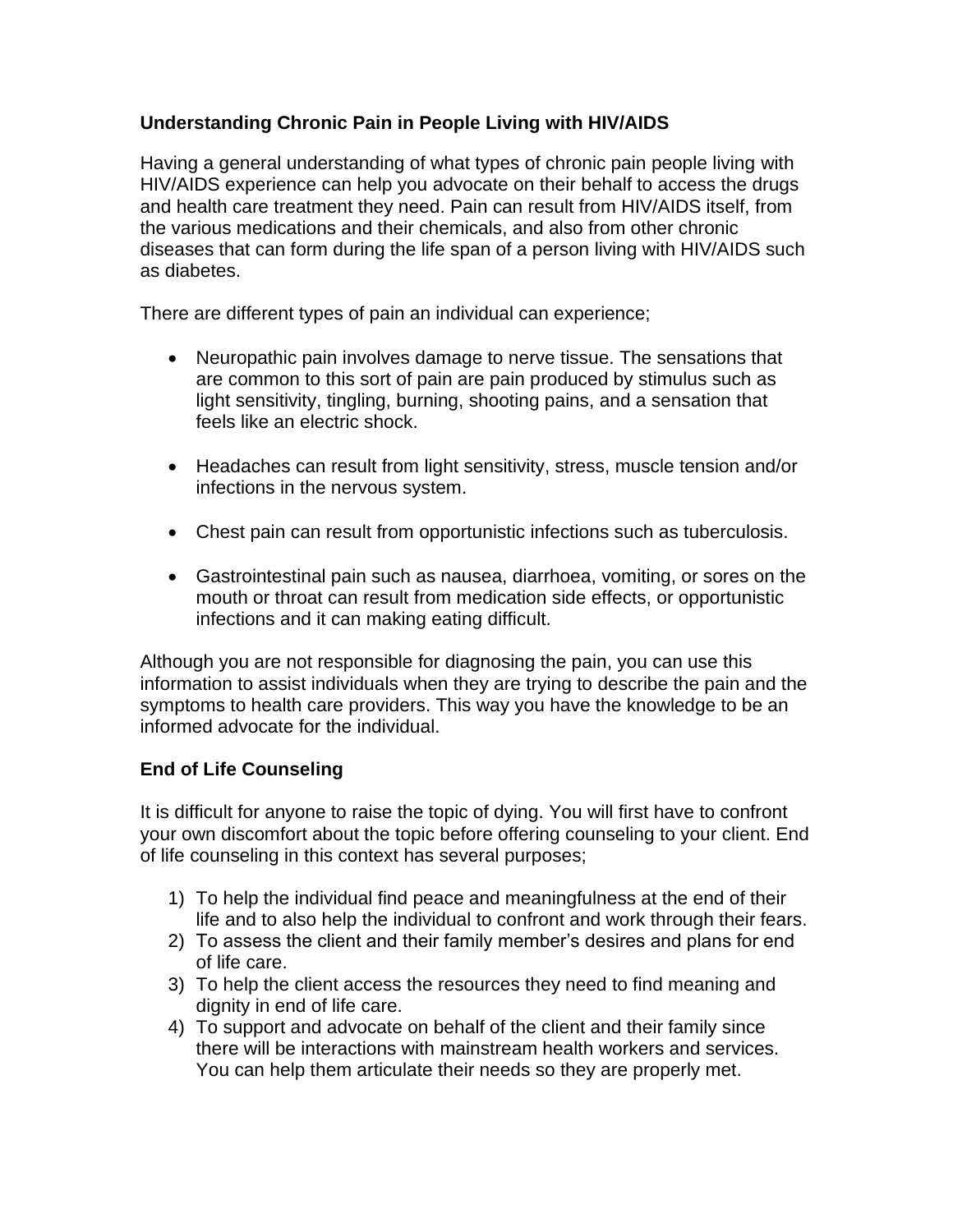People living with advanced stage AIDS can experience many concerns and fears including fear of death, the agony of being separated from their family and friends, fear of leaving their loved ones behind without their care and support (this could be especially challenging for parents leaving behind young children), depression from continuing stigma and isolation, and fears about the meaning of life and death (whether their life was purposeful).

When providing supportive counseling, you should be open to helping your client cope with these fears. Your client may not bring up these concerns with you and instead keep their fears buried inside, feeling isolated and scared. Try to be compassionate and find a quiet, private and cozy space to discuss these issues. All of the qualities a person should have to counsel someone living with HIV also applies to end of life counseling. It is important to be an attentive, non judgemental listener, to keep all information confidential, and to never do anything that would compromise the trusting relationship that you have built with your client.

To prepare to discuss end of life with your client, keep the following in mind;

- They may not be ready to discuss end of life because it makes the circumstances, and their mortality more real to them
- Act natural around the dying person. It is often the case that people begin to act differently around a person when they are near death.
- Do not be afraid to use humour when appropriate but at the same time when the person wants to discuss serious and emotionally charged issues, do not interrupt them, diminish what they are saying, or try to change the subject out of your own discomfort; they will need your support. Keep in mind that they are losing everything in their life all at once.
- It is likely that the individual has known for a very long time that they are going to eventually die from AIDS. They have probably already worked through the earlier stages of denial, anger, and bargaining after finding out their diagnosis and are now either experiencing depression or acceptance of their pending death.
- They may have questions for you. Be open to answering their questions and to advocating on their behalf
- They may want to have their family members or partners present when they talk about these issues for the support and because they want their family very much involved in end of life decisions. Perhaps they need help to prepare and will also have questions.
- Be attentive to what the client wants. They may want moments of silence or to take a break from discussing these matters because it is too intense. They may want to discuss their fears now and leave some of the legal matters until a later date. It is up to the client.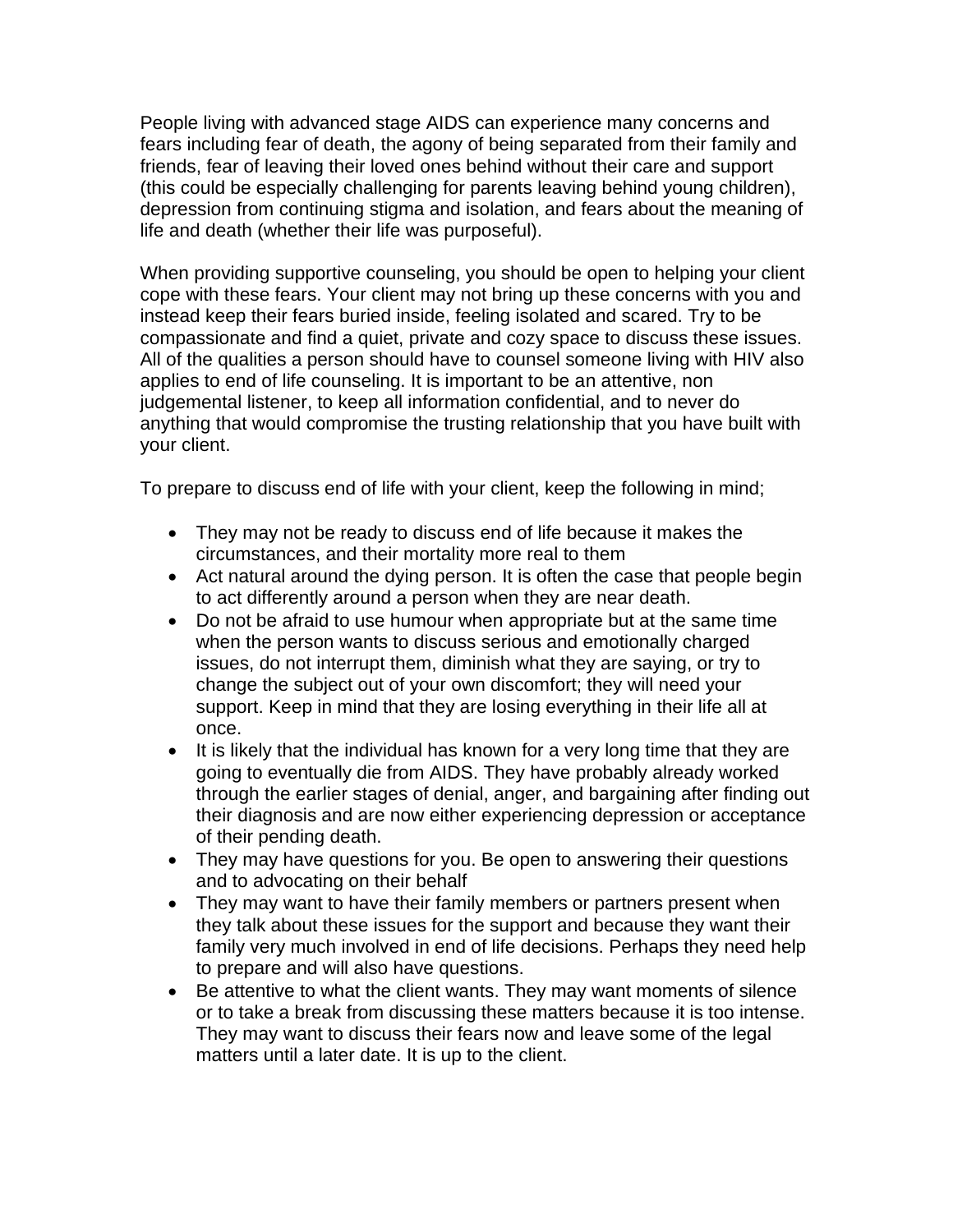- Repeat some of what the client is saying back to them in question form to reinforce that you are hearing everything that they say and taking it seriously.
- Respect the client's cultural views, attitudes, and ways of expressing themselves.
- Listen closely. Your client may have final wishes that you did not expect. For example the stigma attached to HIV/AIDS may have created conflict between family members and your client. Perhaps the client wants to make amends before death. Help your client fulfill these last needs if it is possible.

People at the end of life, living with AIDS will be reflecting on the meaning and purpose of life and death. People may have spiritual beliefs that they will turn to for answers. Spirituality is usually culturally specific and both personal and shared. Studies show that people with AIDS at the end of life often want their spiritual needs fulfilled. Spirituality can allow the client to find meaning in death, to experience peacefulness and to reflect on their life and see it from a new perspective. It allows healing and hope when medically there is no more that can be done. Part of end of life counseling and palliative care is supporting and nurturing the spiritual beliefs and needs of the client. This will require cultural sensitivity and respect.

The following should be kept in mind;

- The individual may want to discuss their spiritual beliefs and may want you to be involved. If they do, participate in their rituals whether that is attending ceremonies, spending time with Elders, or praying. Participating lets the client know that you care about and support them.
- On the other hand, they may want to keep their spiritual beliefs and rituals private. Respect that desire as well.
- Try to nurture those aspects of their spiritual beliefs that give them comfort and peace about death but try to comfort them and discourage those aspects that create feelings of guilt or fear.
- If they do have spiritual beliefs, encourage and nurture that but if they do not, do not suggest that they develop a sense of spirituality. Sometimes religion (a form of organized spirituality), in particular is associated with colonization, residential school and past traumas. This will not be the case for traditional Aboriginal beliefs but still it is about the client's personal choices.
- There are other activities that can help the person with self reflection and to find peace and relaxation such as journaling, art therapy, meditation or yoga that you can suggest and/or participate in with your client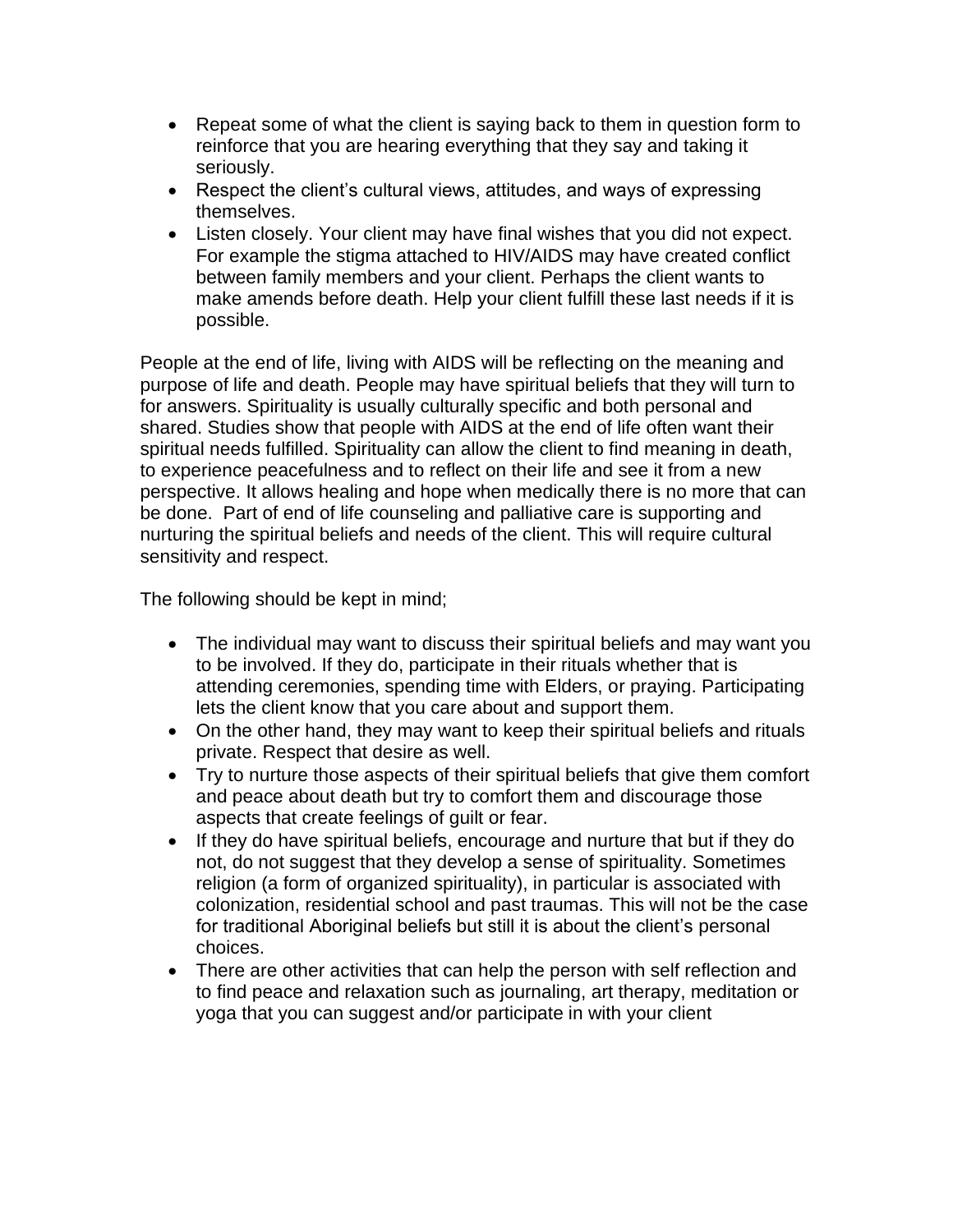# **TREATMENT AND CARE: Roles of a First Nation Frontline Worker**

## Advocacy

Palliative Care

- Be informed. Understanding HIV/AIDS, the client and their community, the pain the client is experiencing, barriers to services outside of the community and all the resources available for the client will help you to be an informed advocate
- Making sure the client and his/her family has adequate housing, transportation, food security and access to all the services they need including treatment for related issues such as substance abuse or depression
- Helping the individual and their family make plans for the present and future
- Understanding government services such as disability pension
- Understanding all the social issues surrounding the circumstances of having a family member with a severe illness and potentially close to death
- Making sure that the individual's cultural needs are met in all aspects of palliative care
- Arranging for the best palliative care. This includes referring clients to hospice centres if they desire or accessing the medical equipment and health care workers needed to provide care at home.

Although you may not be able to personally provide **respite care**, you may be able to assist with arranging respite care for the caregiver.

Assist the individual, and their caregiver where appropriate, to arrange **hospice care**. Taking the time to listen to their needs and to be aware of what services are available, will ensure their needs are met.

# Pain Management:

- Be an advocate for ensuring that the individual is living pain free.
- Be informed. Familiarize yourself with what opiates and non opiate pain medications are available through NIHB, in what amounts, and if there are special regulations that will make them hard to access.
- If they require assistance to complete forms, you can assist or find someone who can.

Supportive Counseling:

• Be open to helping your client cope with these fears. Your client may not bring up these concerns with you and instead keep their fears buried inside, feeling isolated and scared.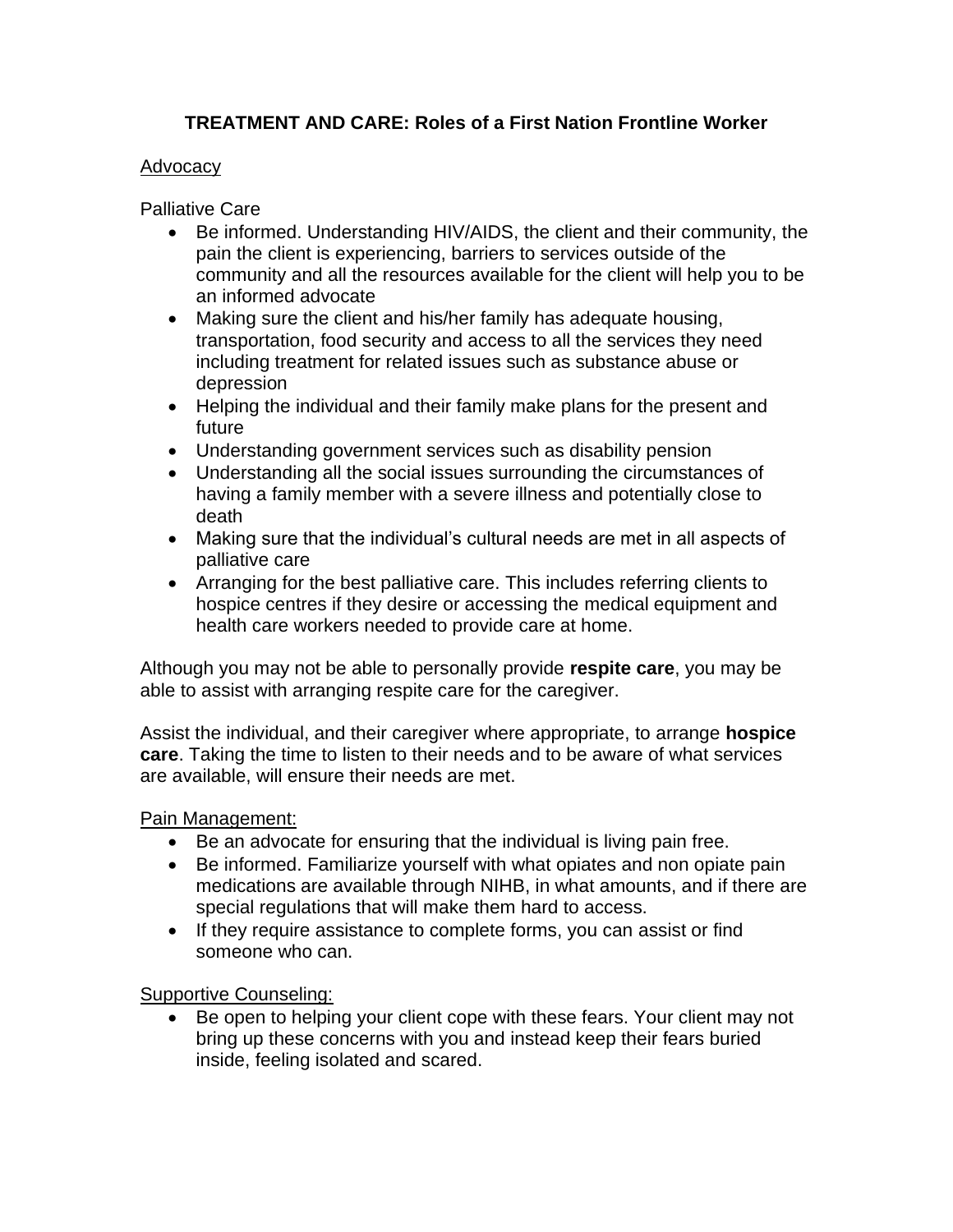- Try to be compassionate and find a quiet, private and cozy space to discuss these issues.
- Be an attentive, non judgemental listener, to keep all information confidential, and to never do anything that would compromise the trusting relationship that you have built with your client.

## **Treatment and Care References**

Avert International AIDS Charity. (2010). AIDS and Pain. Retrieved June 2010 from, http://www.avert.org/aids-pain.htm

Avert International AIDS Charity. (2010) Palliative Care. Retrieved June 2010 from, http://www.avert.org/palliative-care.htm

Newshan, Gayle, PhD. Pain Management in HIV/AIDS. Retrieve June 2010 from,www.thewellproject.org/en\_US/.../Pain\_Management\_in\_HIV.ppt

Life Long Care Programme. Managing Grief and Bereavement as a Care Support Worker. Ontario Federation of Indian Friendship Centres.

Selwyn, P. Et al. (2003). A Clinical Guide to Supportive and Palliative Care for HIV/AIDS. US Department of Health and Human Services HIV/AIDS Bureau.

Selwyn, P. (2005). Why should we Care about Palliative Care for AIDS in the era of Antiretroviral Therapy? Sexually Transmitted Infections. 81:

Avert International AIDS Charity. (2010) Blood Safety and HIV. Retrieved January 3, 2010 from, http://www.avert.org/blood-safety-hiv.htm

Medical Marijuana. Who is Eligible. Retrieved January 3, 2011 from http://www.medicalmarihuana.ca/for-patients/who-is-eligible

Health Canada. Medical Use of Marijuana. Retrieved January 3, 2011 from http://www.hc-sc.gc.ca/dhp-mps/marihuana/index-eng.php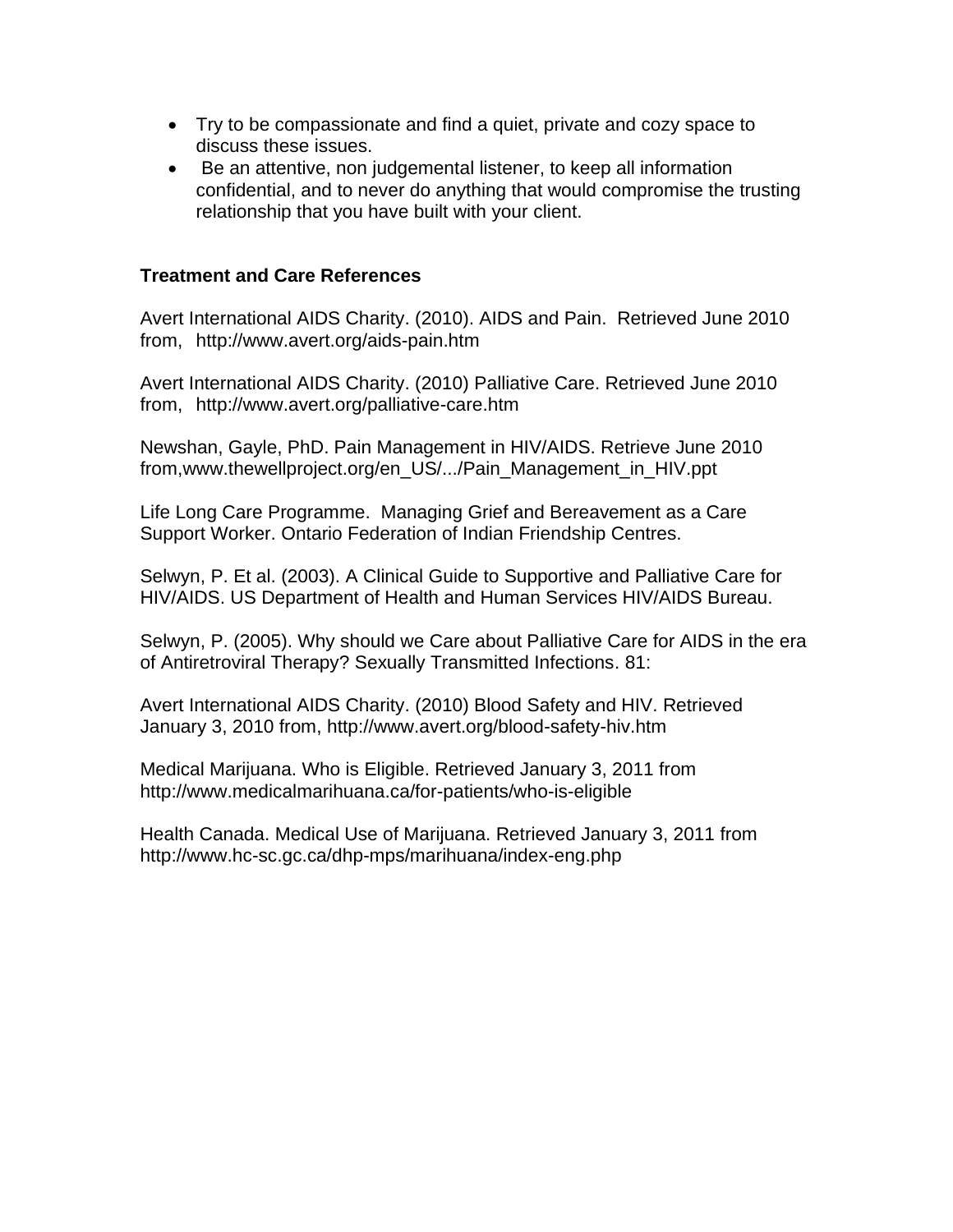# **SUPPORTIVE RESOURCES**

In addition to all the overwhelming emotions of dealing with end of life, individuals living with AIDS will also likely be experiencing stress over preparing for the end of their life such as preparing a will and making funeral and traditional arrangements. They have to cope with decisions about how their children will be cared for, and by whom. They have fears about leaving their loved ones with all of these legal and financial burdens. This section will provide you with some tools and information so that you can help the individual lessen these burdens.

Furthermore, the death of your client does not mean the end of care. Family and friends will be struggling to cope with their loved ones death emotionally but also financially. This section will also help you give support to the individual's loved ones who are grieving their death.

## **End of Life Considerations**

This section will define some important legal terms so that you can discuss them with your client and their loved ones. The purpose of having this discussion is to reduce stress for everyone involved. Terminal illness can be financially draining and arrangements and legal decisions after death can be stressful and exhausting for bereaved loved ones. A discussion about end of life considerations will ensure your client that their decisions and the decisions of their loved ones will be respected and followed through. The Office of the Public Guardian and Trustee has produced a Power of Attorney Kit that will help individuals appoint the person they want to make decisions for them when they are no longer able to do so for themselves.

## Power of Attorney for Personal Care:

This is a written document that delegates the right to a chosen person to make personal decisions on behalf of an individual – decisions such as health care and housing. This may be important in the case that the individual living with HIV/AIDS is hospitalized and cannot communicate their own decisions. It is important that as long as the individual can communicate, they should be in charge of their own decision making. It is recommended that this document get notarised to make it legally binding.

#### Living Will:

This is a legal document that outlines what an individual wants to happen if they become ill and can't communicate their wishes about treatment. This is quite common in the event where an individual who have advanced to the AIDS stage needs life prolonging medical measures to survive. The Living Will could explain that they do not want to be placed on life support or in certain circumstances do not want life prolonging medications. It might be beneficial to schedule a meeting with a health care provider, the individual, and you as an advocate to discuss all the implications of different decisions that can be made. It is important to have a living will because physicians are ethically bound to do all they can to keep the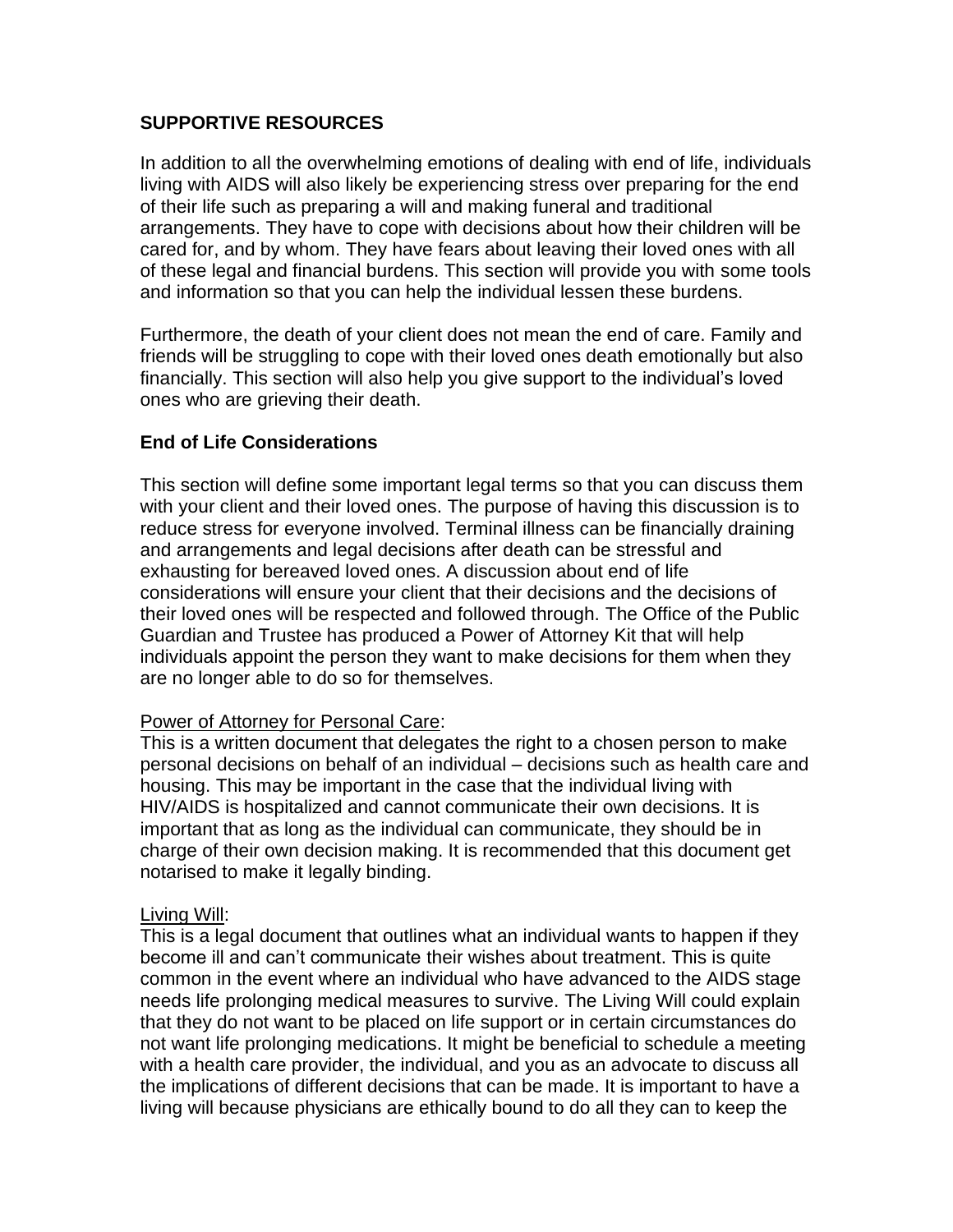individual alive despite the fact that the individual might not want this. Also it communicates the individual's decisions that otherwise their next of kin would be allowed to make. Whoever that is may not properly represent the individual's wishes and their right to chose.

## Power of Attorney for Property:

This is a person appointed by the individual to handle their financial matters. If the individual is sick and hospitalized over a long period of time or unable to take care of their own finances at home, the power of attorney would be responsible for paying bills and taking care of bank accounts and assets for example. The written document can have very specific information about what is expected of the power of attorney. When the individual dies the power of attorney's responsibility is transferred to an executor of a will.

## Will:

A will is different from a "Living Will", in that it only comes into effect upon the individual's death. It describes the individual's assets and who she/he wants to inherit them. If the individual does not have a will, the biological relatives or spouse will inherit the property while in reality the individual may prefer for an unmarried partner or close friend to inherit some assets. Although a person over the age of eighteen can draw up a will themselves with the signature of two witnesses who are not inheriting assets under the terms of the will, it is probably a good idea to have a lawyer draw up the will. Lawyers can be expensive and may not be available in your community but there are lawyers or legal services (Aboriginal Legal Services, Toronto), where assistance can be acquired for free if the client has a low income.

Frontline workers, as advocates, can have these discussions with the individual and their loved ones when they are ready. These arrangements do not have to be left until the individual is near death; in fact it is better to sort out these issues when the individual is perfectly healthy and has the time and energy to think it over and discuss it with friends and family. As an advocate, try to be informed about the individual's wishes and which legal documents they have or do not have so that you can make sure that health care providers are aware of these documents and follow the wishes outlined in them.

# **Grief and Bereavement**

The grieving process can be very complicated for those who lost a loved one to AIDS. Even though they were likely prepared for the death of their loved one, there are still many emotions and life changes to work through. AIDS is now considered more of a chronic rather than terminal illness so loved ones may feel that death can be prevented and it may still come as a shock when their loved one dies. This section will first define and discuss grief and bereavement and then suggest how you as a counsellor can help family and friends cope with the death of their loved one.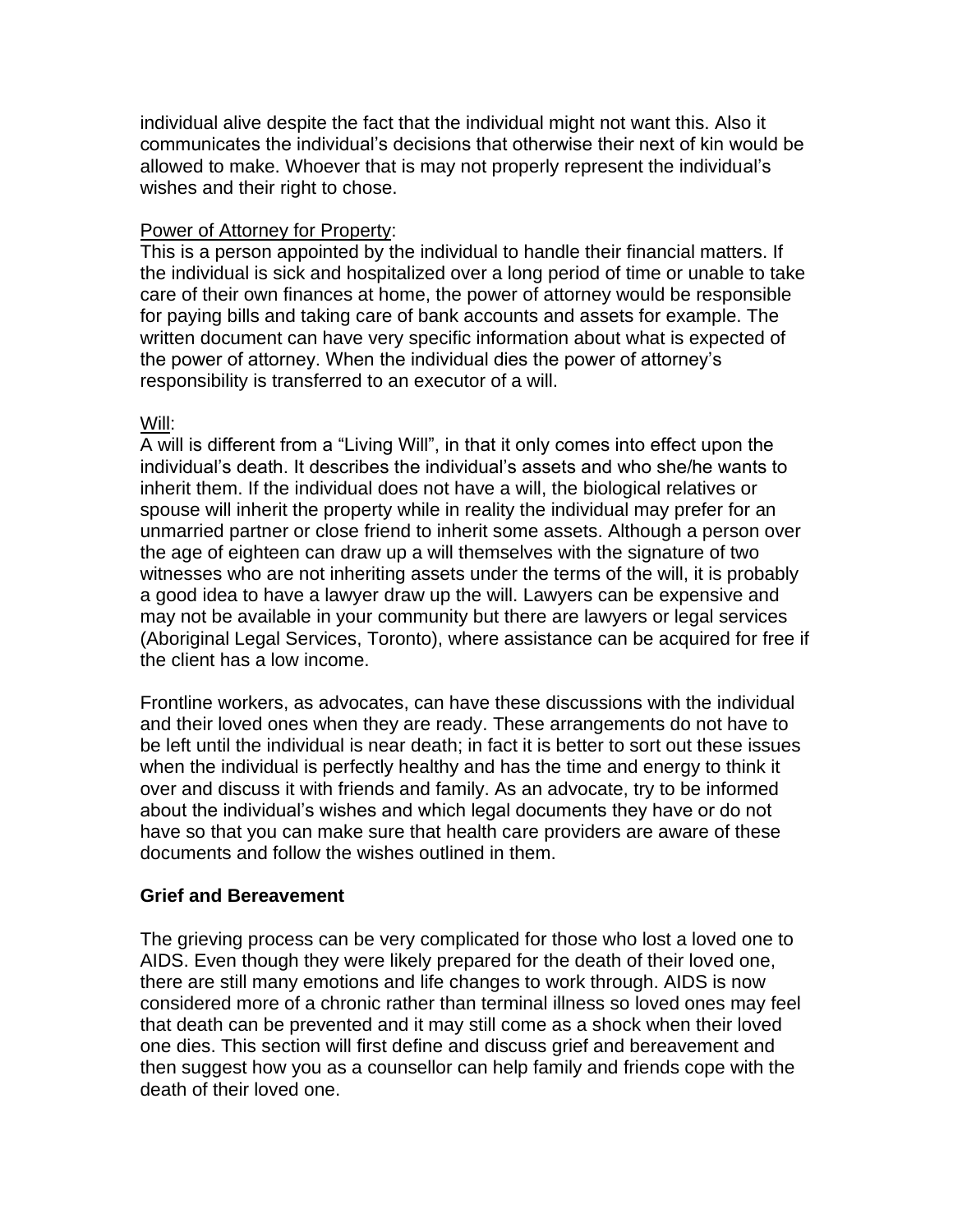*Bereavement* is the state of having suffered a loss. *Grief* is the reaction to that loss.

*Grief* is the process of letting go of the attachment one had to the person who died and the changes in life necessary to live without that person. Grief can be exhibited in many ways. The person can intensely mourn their loved one's death over an extended period of time, deny the loss and put off feelings of grief or move through the painful feelings quickly and find a way to live without their loved one while still remembering and appreciating them. There is no right way to grieve and sometimes it is important to let the grieving individuals know this since they may be surprised by their reaction to the death or feel guilty about the way they are handling it.

*Anticipatory Grief* is an awareness that one is about to lose their loved one. This is common with HIV/AIDS because it is a chronic illness and death is not sudden but is something that is prepared for over time. Anticipatory grief includes reworking ones relationship with the dying loved one, changing assumptions about the future and at times, feeling anxiety, depression and sadness. It also gives the individual and their family time to make final arrangements and say good bye. This time can be very meaningful for the grieving process.

*Mourning* is the outward expression of grief. It is culturally determined. Some First Nations people are reclaiming traditional ways of mourning but this is not true in all communities or for all people. Also keep in mind that different Nations have different traditional practices.

The following are some of the physical, mental, emotional and spiritual experiences that bereaved people may go through;

- Anxiety
- Anger about the amount of time they spent taking care of their dying loved one and subsequent guilt over the feelings of relief when that person dies
- Physical and emotional exhaustion
- Depression about watching their loved one slowly die without being able to prevent it or slow it down
- Health problems such as high blood pressure, heart failure, immune suppression, and illnesses
- *Denial* before reality sets in. This way of coping can involve feelings of shock, numbness, sporadic anger, confusion
- Carrying on as if the person is still alive. This is called *searching*. An example would be cooking meals for their deceased loved one.
- Depression which may include sleeping problems, inability to concentrate, and lack of energy. This usually occurs when a person is in *despair*, that is intensely grieving their loss and at times experiencing survivors guilt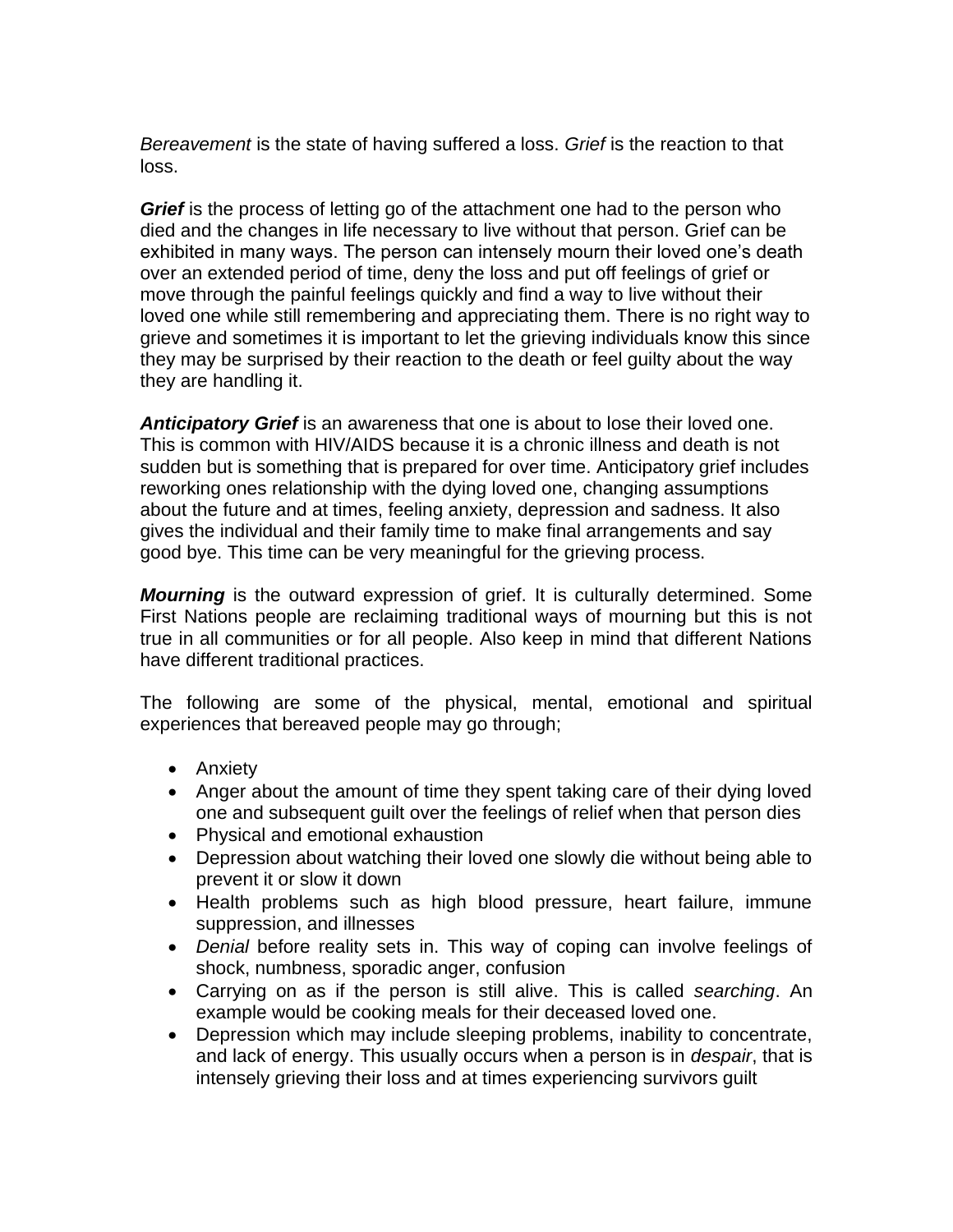- Going back and forth between mourning and feeling energetic and positive about the future. This is often referred to as *reorganization*
- Being able to move on and reinvest in life but still re-experiencing grief at certain periods such as birthdays, family holidays, and anniversaries
- Family disruptions where everyone is experiencing grief and financial changes and it becomes a high stress environment.
- Social Isolation
- Sometimes grieving can take the form of mirroring the symptoms of their loved one that died of AIDS, for example weight loss as a grief response which mirrors the wasting symptom of AIDS.
- Guilt for participating in the activities that increased the risk of transmission of HIV
- Using drug or alcohol as a coping mechanism. This only numbs the feelings of grief and takes away the opportunity to work through those feelings

Grief is a natural process that a person goes through when bereaved. Grief work is a personal journey that will help the person;

- 1. Accept the reality that their loved one has passed on
- 2. Inwardly reflect to make necessary changes to their identity
- 3. Make life changes that reflect the new circumstances of their loved one being gone

As a frontline worker, you can help the person on their personal journey.

# **Worker Burnout**

As frontline workers, sometimes it is emotionally draining to be giving support to individuals with AIDs that are near death and their family members who are bereaved or anticipating bereavement. It is important to take care of your emotional and mental health before you can give support to others. It is challenging to keep a certain amount of distance between you and your clients, especially in a community where you may know your client personally. It can be extra difficult when you lose that client once they pass on but are still expected to remain strong and offer support to their bereaved family and friends. You may not be able to handle the level of the support that you are being asked to give so familiarize yourself with other resources such as bereavement counseling that you can refer bereaved individuals to. With the permission of your bereaved clients you can also ask an Elder to work with you.

Although you may want to give yourself completely to helping others cope, it will not be helpful if you are not healthy yourself. Take care of yourself too!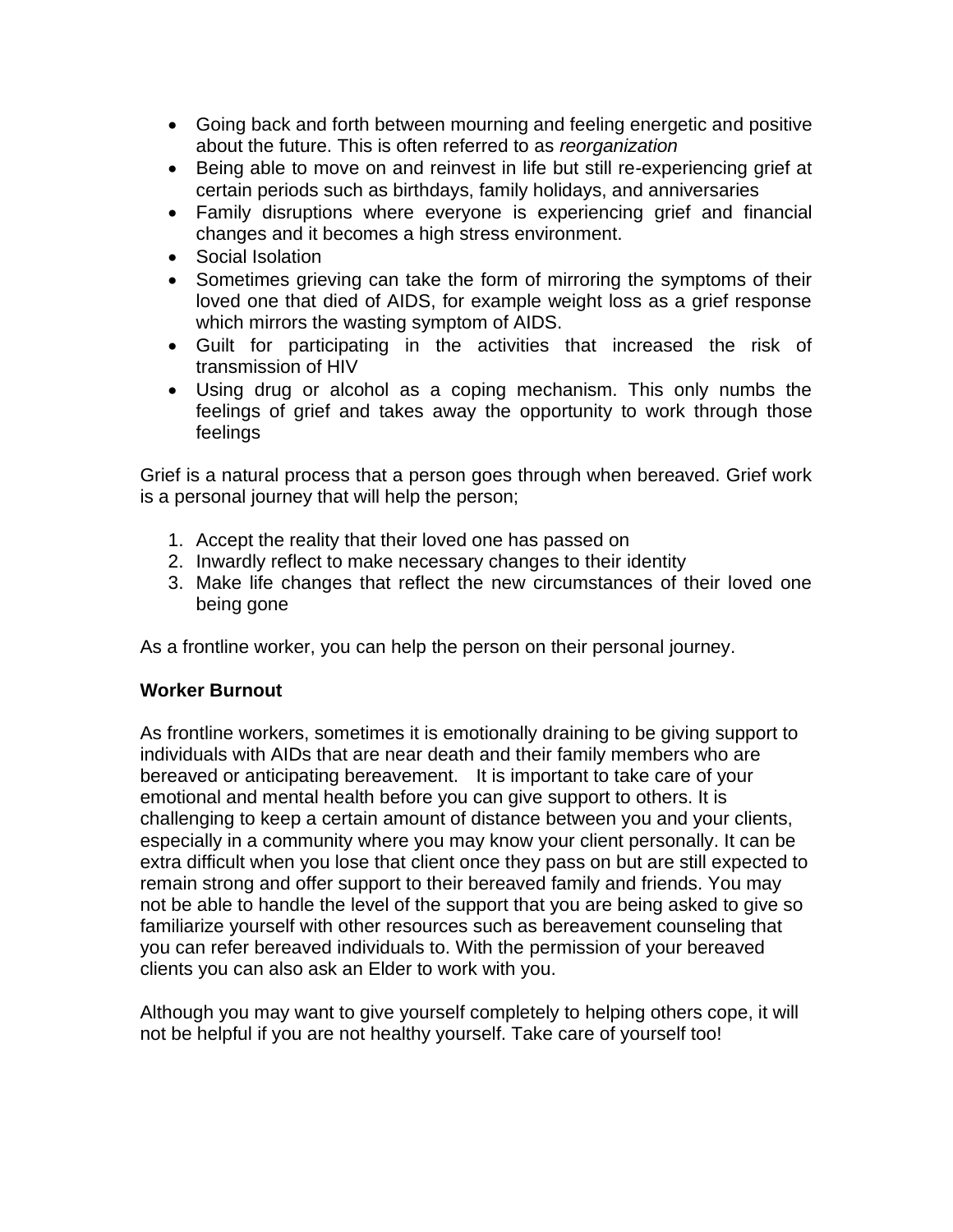# **SUPPORTIVE RESOURCES: Roles of a First Nation Frontline Worker**

## Support with legal matters:

As an advocate, try to be informed about the individual's wishes and which legal documents they have or do not have so that you can make sure that health care providers are aware of these documents and follow the wishes outlined in them.

Frontline Workers (advocates) should keep the following in mind;

- When the individual is ready, legal and technical issues to discuss include where they want to pass away (hospice, hospital, or at home), where they want to be buried or cremated, who their power of attorney is and whether or not they have a living will.
- Are they traditional? Have they arranged for a traditional ceremony with their Elders? Who are their cultural supports in these matters?
- Listen closely. Your assumptions of what your client would want may be very different from what they actually want. For example they may want a friend or partner to be a power of attorney rather a close family member

## Counseling for Anticipatory Grief:

- Suggest, as a way of coping that the individual and their family members spend time looking back on some of life's happy moments with use of pictures or videos.
- Suggest that they engage in spiritual or relaxing activities together such as meditation or traditional ceremonies.
- A final trip together is also a good idea for creating final memories before the end. This could be as simple as a trip to a lake or camping.
- Keep in mind that although people have time to think about death and the consequences of their loss, it is still painful when the death finally occurs

## Supporting bereaved individuals:

Now that you understand some of the physical, mental, emotional, and spiritual challenges that bereaved people experience during their grieving process, it is important to know how to support them during that process.

As a frontline worker (advocate), the following are ways you can support a bereaved person;

- Help them reconnect with family and community members. Everyone needs a good support system
- Let them know that everything they experience during this process is normal. Everyone has a personal way of grieving and there is no set amount of time they should spend grieving.
- Encourage them to continue to take care of themselves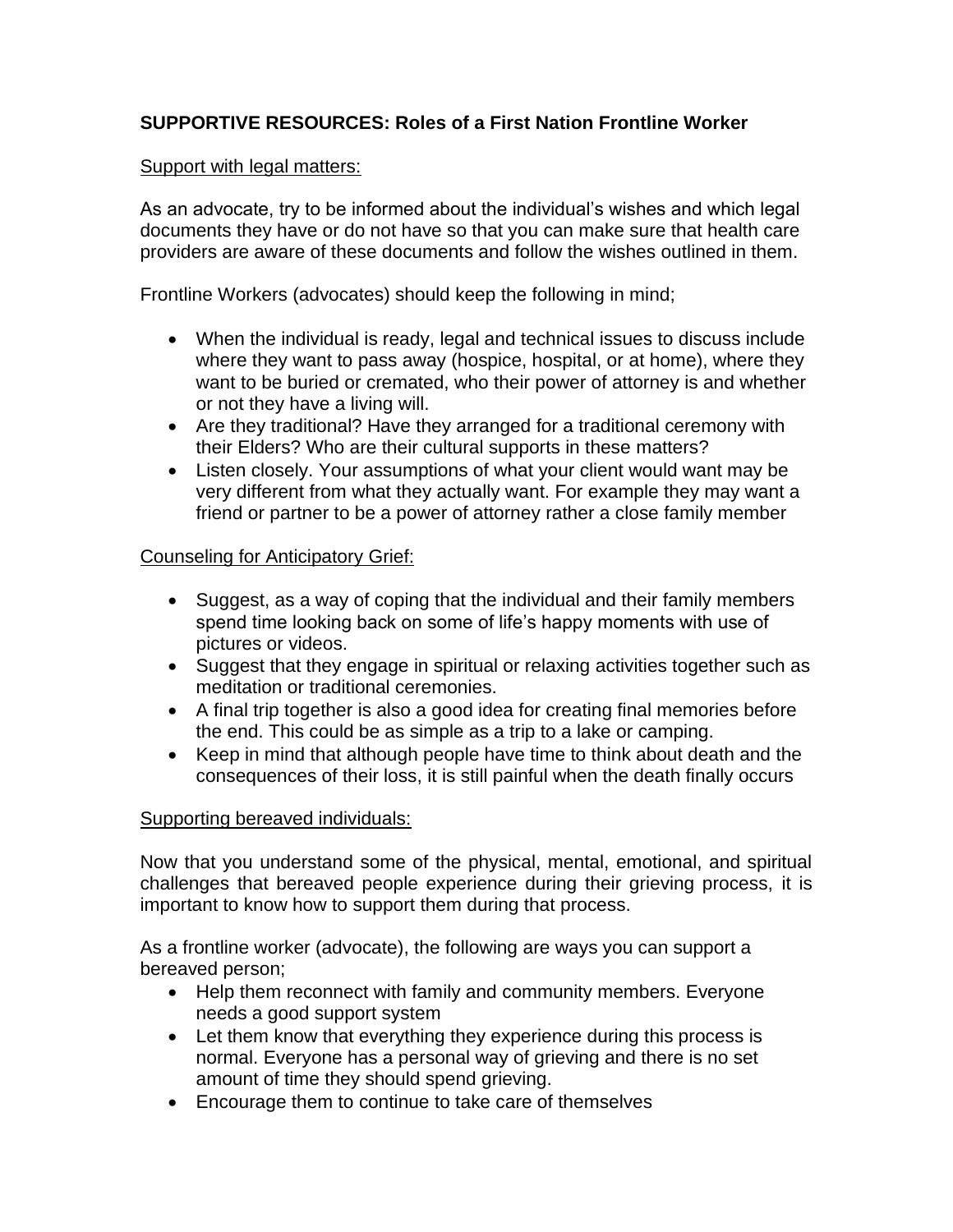- Encourage activities and traditional practices (spiritual rituals) that will help them find meaning in being a survivor and in experiencing such as great loss
- Let them know that it is alright to experience intense grief on significant holidays or anniversaries. Let them know that sometimes the most painful time is anticipating this date, not the actual day. Encourage them to plan out the day so they do not dwell on the pain.
- Reassure them that no matter what their relationship was to the person who died, they are justified to grieve and mourn their death however way they want to.
- Acknowledge their loss, share memories and be a compassionate listener
- Acknowledge that it may be extra difficult for those who are denied the opportunity to mourn. An example would be not being invited to the funeral or some other ceremony. Since there is still much stigma attached to HIV/AIDS, there may be conflict and social exclusion of some individuals who are grieving. The stigma attached to AIDS may also mean that the cause of death is not mentioned during ceremonies which can be hard for some bereaved people.

Overall, be a compassionate and caring person and be open to different ways of grieving. Try to support the person according to their way of handling their grief.

# **Supportive Resources References**

Life Long Care Programme. Managing Grief and Bereavement as a Care Support Worker. Ontario Federation of Indian Friendship Centres.

Selwyn, P. Et al. (2003). A Clinical Guide to Supportive and Palliative Care for HIV/AIDS. US Department of Health and Human Services HIV/AIDS Bureau.

Ministry of the Attorney General. Power of Attorney. Retrieved December 13, 2010 from, http://www.attorneygeneral.jus.gov.on.ca/english/family/pgt/poa.asp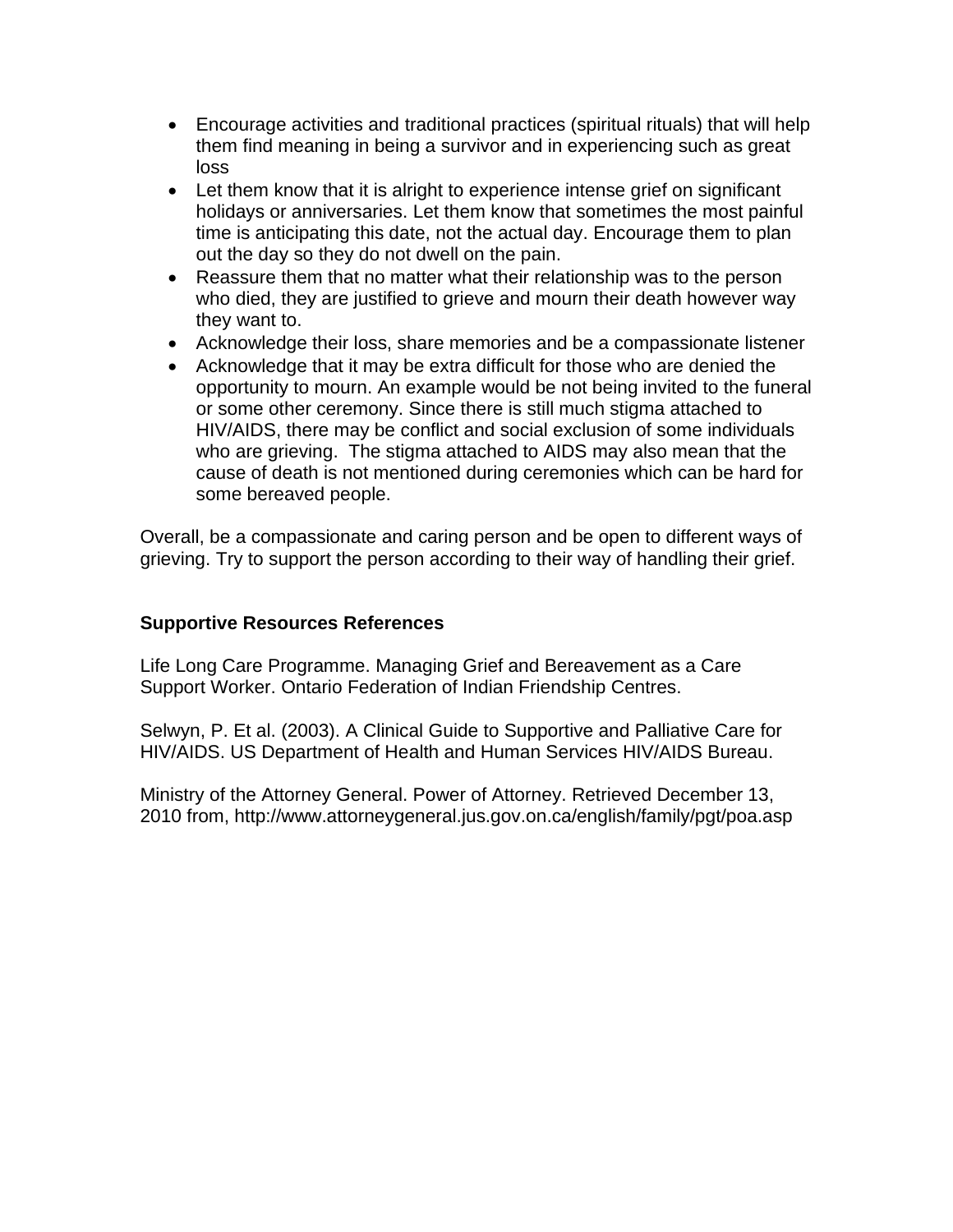#### **PROMOTION OF STABILITY**

Promotion of stability is about frontline workers creating a network of services that they can use to support the services that they are providing to people living with HIV/AIDS. It is about being equipped to coordinate the services required and supporting individuals to reach out into their community, and the region, to obtain the programs and services they need. In this section, various service organizations/agencies will be listed for quick reference (retrieved from http://www.ontarioaidsnetwork.on.ca on October 30, 2010).

#### **2-Spirited People of the 1st Nations**

593 Yonge St., Ste. 202 Toronto, ON M4Y 1Z4 ED: Art Zoccole ED email: art@2spirits.com Phone: 416-944-9300 Fax: 416-944-8381 Agency E-mail: info@2spirits.com Website: www.2spirits.com

#### **Ontario Aboriginal HIV/AIDS Strategy**

201 – 7 Hayden Street Toronto, ON M4Y 2P2 A/ED: Doris O'Brien-Teengs E-mail: doet@oahas.org Phone: 416-944-9481 or 1-800-743-8851 Fax: 416-944-0541

#### **Canadian Aboriginal AIDS Network**

**Main Office** 6520 Salish drive Vancouver BC V6N 2C7 Phone: 604-266-7616 Fax: 604-266-7612 Email: **kenc@caan.ca**

#### **AIDS Committee of Durham**

22 King St. West, #401 Oshawa, ON L1H 1A3 ED: Adrian Betts Phone: 905-576-1445 Fax: 905-576-4610 E-mail: director@aidsdurham.com Website: www.aidsdurham.com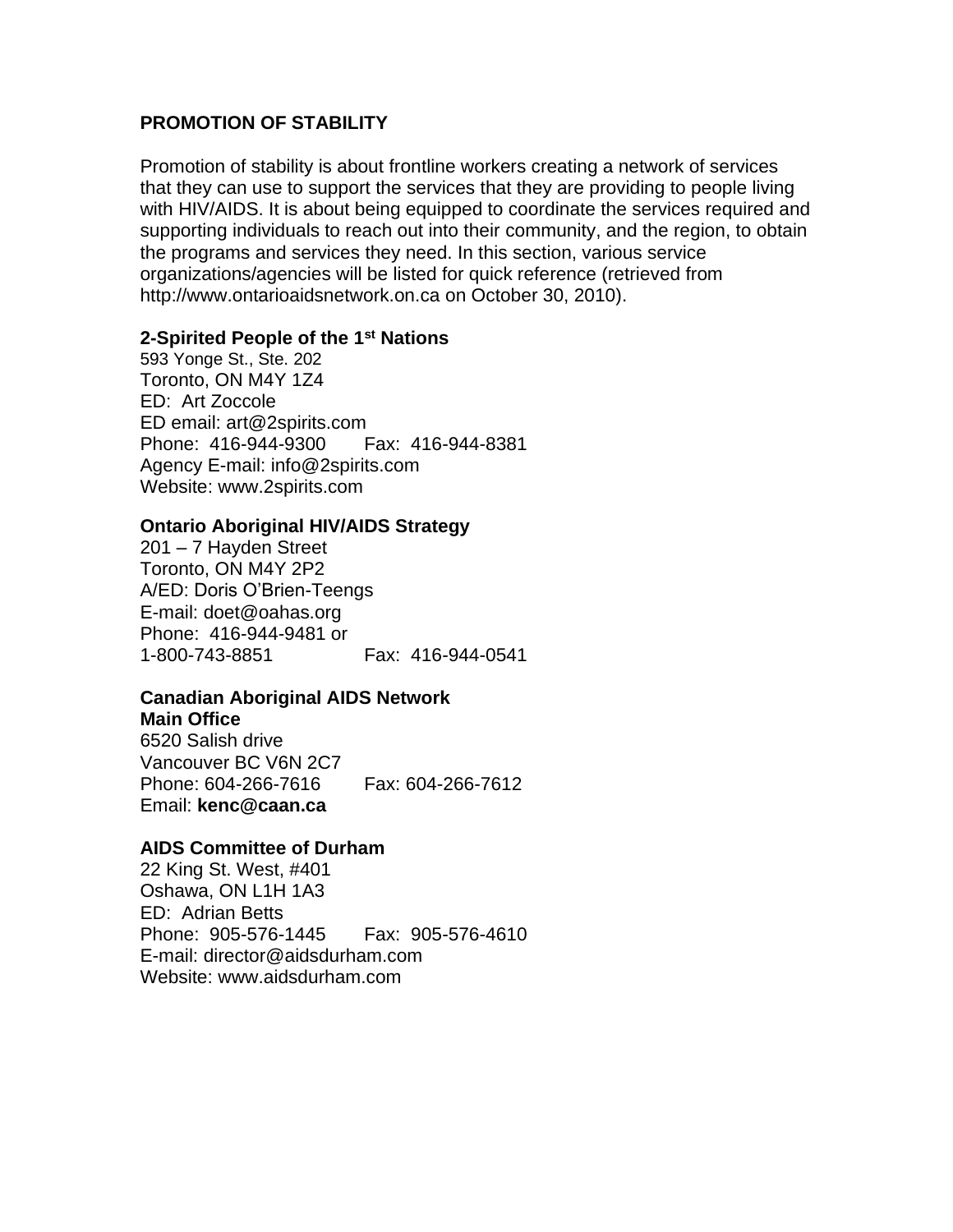#### **AIDS Committee of Guelph & Wellington County**

409 Woolwich Street, 2nd floor Guelph, ON N1H 3X2 ED: Tom Hammond E-mail: director@aidsguelph.org Phone: 519-763-2255 Fax: 519-763-8125 Website: www.aidsguelph.org

#### **AIDS Committee of Windsor**

511 Pelissier Street Windsor, ON N9A 4L2 ED: Michele Sharp E-mail: msharp@aidswindsor.org Phone: 519-973-0222 Fax: 519-973-7389 Website: www.aidswindsor.org

#### **AIDS Committee of York Region**

194 Eagle St. East Newmarket, ON L3Y 1J6 ED: Radha Bhardwaj E-mail: edacyr@bellnet.ca Phone: 905-953-0248 Fax: 905-953-1372 Toll-free: 1-800-243-7717 E-mail: acyr@bellnet.ca Website: www.acyr.org

#### **AIDS Niagara**

120 Queenston St. St. Catharines, ON L2R 2Z3 ED: Steve Byers E-mail: sbyers@aidsniagara.com Phone: 905-984-8684 Fax: 905-988-1921 E-mail: info@aidsniagara.com Website: www.aidsniagara.com

## **AIDS Thunder Bay**

574 Memorial Avenue Thunder Bay, ON P7B 3Z2 ED: Lawrence Korhonen E-mail: lkorhonen@aidsthunderbay.org Phone: 807-345-1516 or 1-800-488-5840 (in 807 area) Fax: 807-345-2505 E-mail: info@aidsthunderbay.org Website: www.aidsthunderbay.org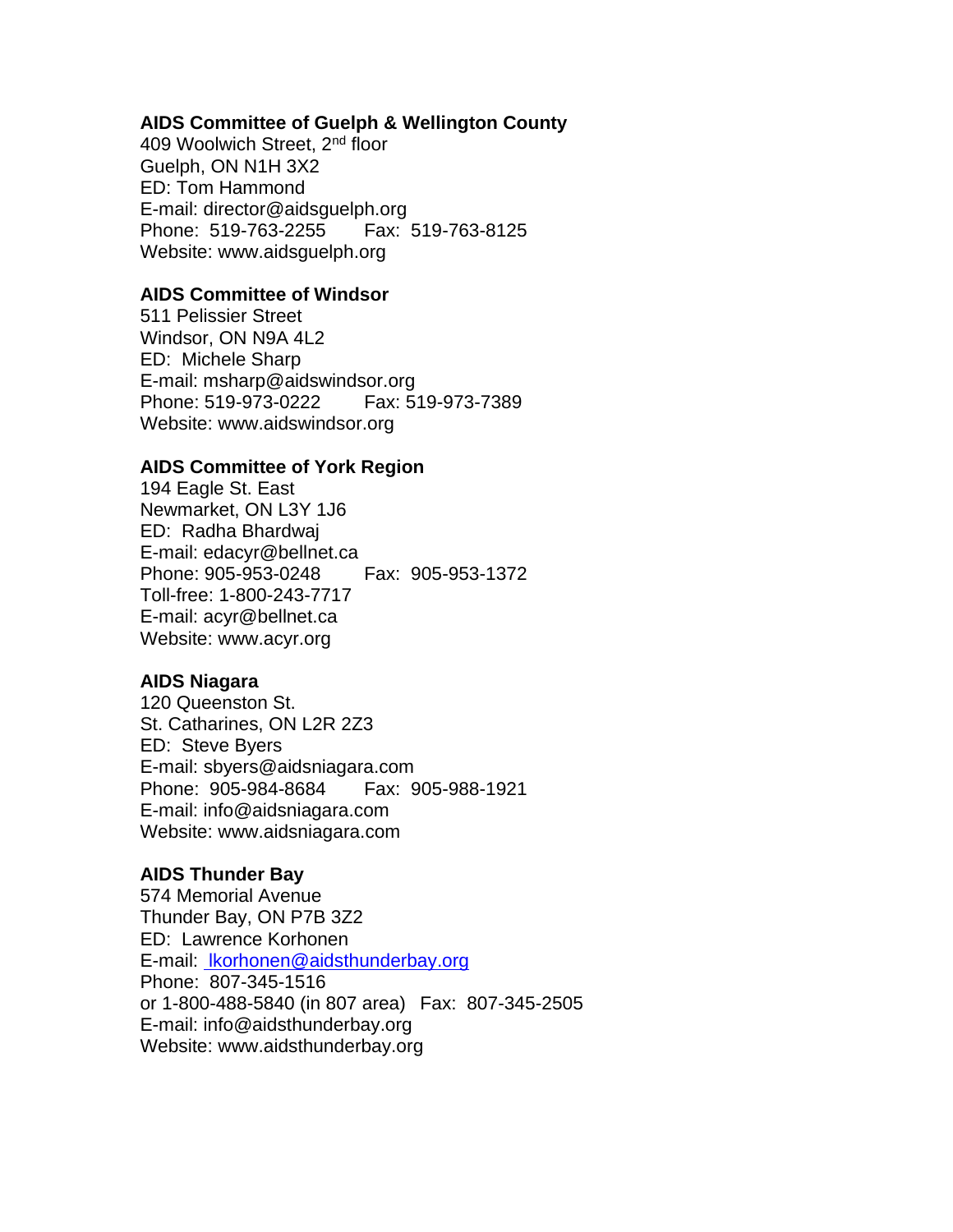#### **AIDS Committee of London**

186 King Street, Suite #30 London, ON N6A 1C7 ED: Brian Lester E-mail: blester@aidslondon.com Phone: 519-434-1601 Fax: 519-434-1843 Website: www.aidslondon.com

#### **AIDS Committee of North Bay & Area**

269 Main Street West, #201 North Bay, ON P1B 2T8 ED: Stacey L. Mayhall Phone: 705-497-3560 Fax: 705-497-7850 E-mail: edacnba@vianet.ca Website: www.aidsnorthbay.com

#### **AIDS Committee of Ottawa**

251 Bank Street, Suite 700 Ottawa, ON K2P 1X3 ED: Kathleen Cummings Phone: 613-238-5014 Fax: 613-238-3425 E-mail: connect@aco-cso.ca

#### **AIDS Committee of Simcoe County**

80 Bradford St., #337 Barrie, ON L4N 6S7 ED: Gerry Croteau Phone: 705-722-6778 Fax: 705-722-6560 E-mail:acscexecutivedirector@rogers.com Website: www.acsc.ca

#### **Access AIDS Network**

111 Elm St., #203 Sudbury, ON P3C 1T3 Phone: 705-688-0500 or 1-800-465-2437 Fax: 705-688-0423 ED: Richard Rainville E-mail: access@cyberbeach.net

#### **AIDS Committee of Toronto**

399 Church St., 4<sup>th</sup> Floor Toronto, ON M5B 2J6 ED: Hazelle Palmer Phone: 416-340-2437 Fax: 416-340-8224 E-mail: hpalmer@actoronto.org Website: www.actoronto.org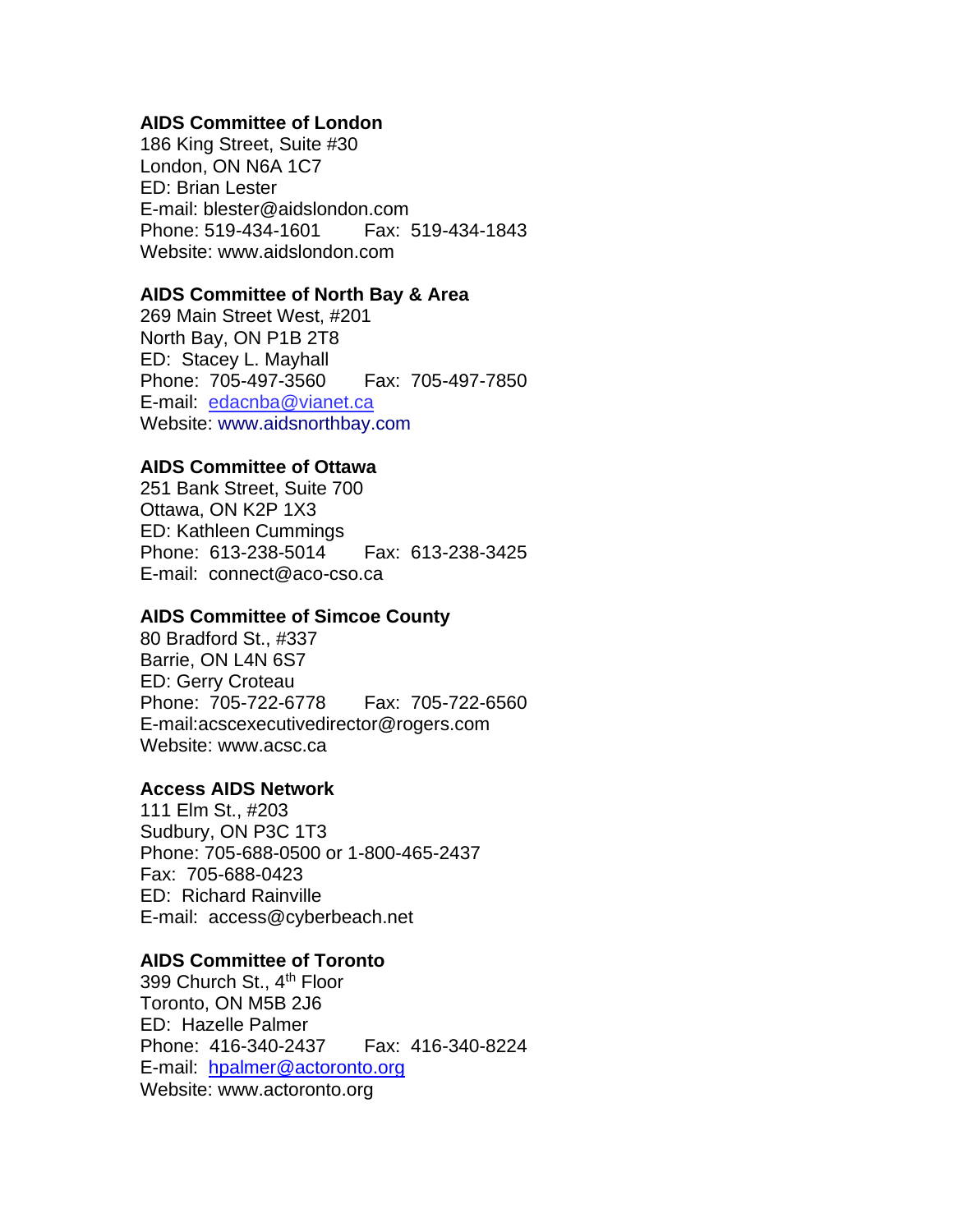#### **Peterborough AIDS Resource Network (PARN)**

159 King Street #302 Peterborough, ON K9J 2R8 ED: Kim Dolan E-mail: kim@parn.ca Phone: 1-800-361-2895 or: 705-749-9110 Fax: 705-749-6310 E-mail: getinformed@parn.ca Website: www.parn.ca

#### **Treatment and Legal Services**

#### **Canadian AIDS Treatment Information Exchange (CATIE)**

555 Richmond St. West #505 Box 1104 Toronto, ON M5V 3B1 ED: Laurie Edmiston E-mail: ledmiston@catie.ca Phone: 1-800-263-1638 or 416-203-7122 Fax: 416-203-8284 & 416-203-8427 E-mail: info@catie.ca Website: www.catie.ca

#### **The Ontario HIV Treatment Network (NVM)**

1300 Yonge Street, Suite 600 Toronto, ON M4T 1X3 ED: Sean Rourke E-mail: sean.rourke@utoronto.ca Phone: 416-642-6486 or 1-877-743-6486 Fax: 416-640-4245 Website: www.ohtn.on.ca

#### **HIV/AIDS Legal Clinic of Ontario (HALCO)**

65 Wellesley St. East, #400 Toronto, ON M4Y 1G7 ED: Ryan Peck E-mail: peckr@lao.on.ca Phone: 416-340-7790 or 1-888-705-8889 Fax: 416-340-7248 Website: www.halco.org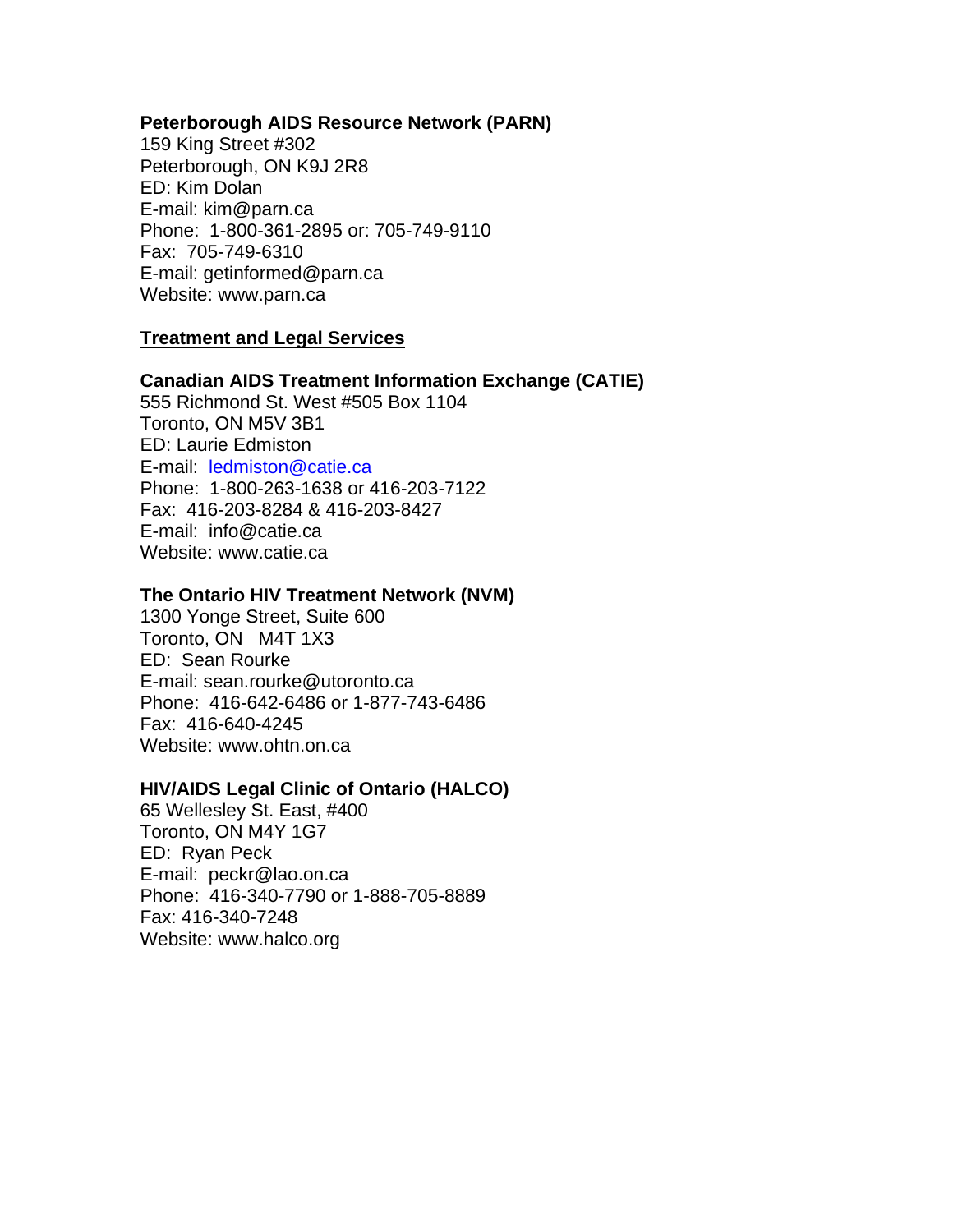#### **Government and Other Agencies**

#### **Prisoners HIV/AIDS Support Action Network (PASAN)**

314 Jarvis Street, Suite 100 Toronto, ON M5B 2C5 ED: Anne Marie DiCenso E-mail: annemarie@pasan.org Phone: 416-920-9567 E-mail: info@pasan.org Website: www.pasan.org

#### **AIDS Bureau**

Ministry of Health and Long-Term Care 393 University Avenue, Suite 2100 Toronto, ON M5G 1E6 Phone: 1-800-268-6066 or 416-327-8797

#### **Canadian Treatment Action Council**

Box 203, Suite 1109B 555 Richmond St. West Toronto, Ontario M5V 3B1 Phone/Fax: (416) 410-6538 Email: ctac@ctac.ca

#### **Canadian Working Group on HIV and Rehabilitation (CWGHR)**

1240 Bay Street, Suite 600 Toronto, ON Canada M5R 2A7 Phone: (416) 513-0440 Fax: (416) 595-0094 E-mail: info@hivandrehab.ca Website: www.hivandrehab.ca

#### **The Ontario Trillium Foundation**

45 Charles Street East, 5th Floor Toronto ON , M4Y 1S2 Phone: 1-800-263-2887 or 416-963-4927 Fax: 416-963-8781 E-mail: trillium@trilliumfoundation.org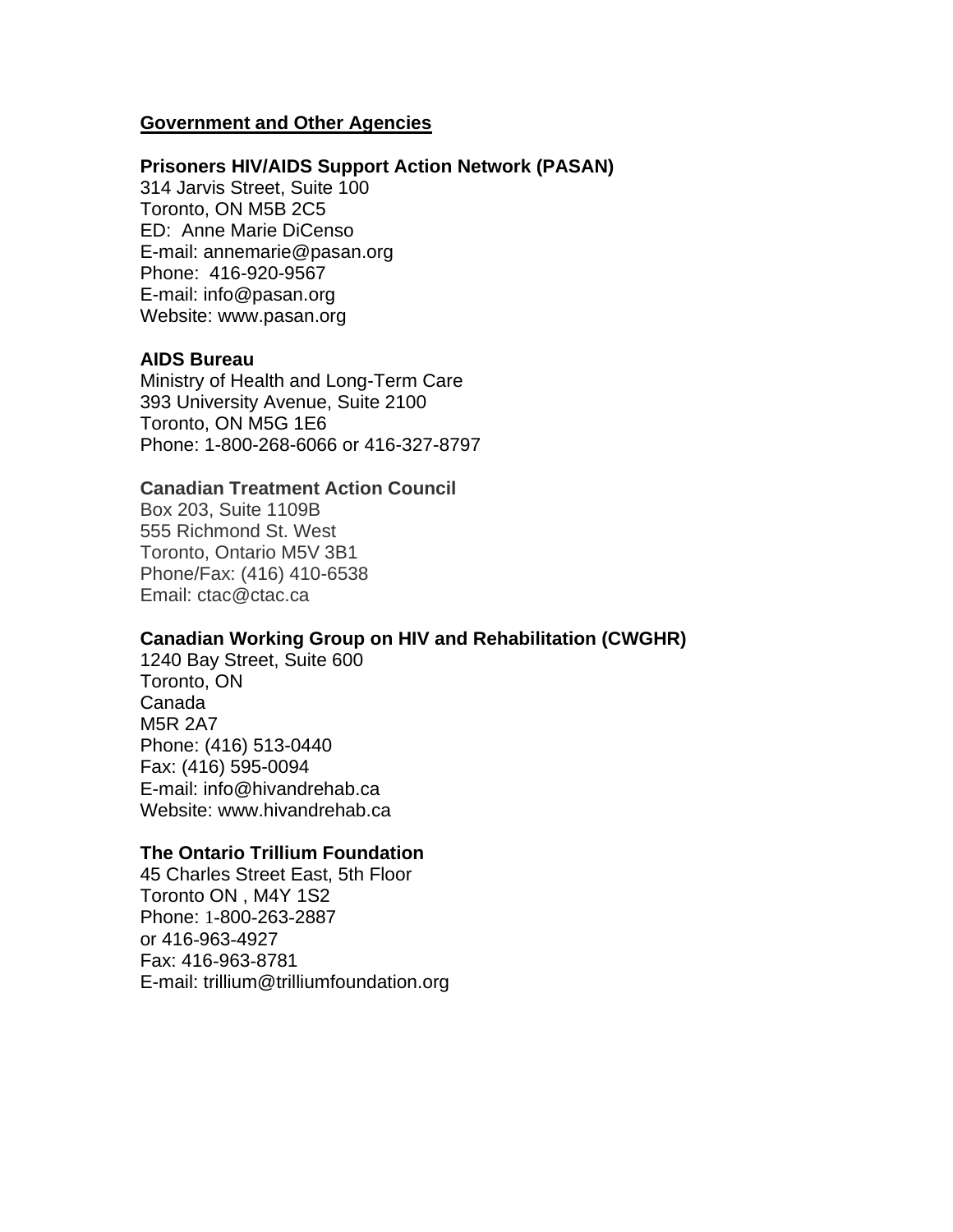#### **Canadian Mental Health Association, Ontario**

180 Dundas Street West, Suite 2301 Toronto, ON M5G 1Z8 Phone: 416-977-5580 or 1-800-875-6213 Fax 416-977-2813 E-mail: info@ontario.cmha.ca

#### **Centre for Addiction and Mental Health**

For location and contact information, call CAMH main switchboard: (416) 535-8501

#### **For information about :**

**Ontario Disability Support Program Ontario Works** Go to: **Ministry of Community and Social Services** Website: http://www.accesson.ca/en/mcss/programs/social/index.aspx

#### **Anonymous Testing**

Anonymous HIV testing is offered at 50 sites across Ontario. HIV testing includes pre- and post-test counseling and referrals to other services and supports.

For information on an anonymous testing site near you, call the **AIDS Hotline**: **1-800-668-2437 Toronto : 416-392-2437**

## **Ontario Provincial Territorial Organizations:**

#### **Association of Iroquois and Allied Indians**

387 Princess Avenue London, Ontario N6B 2A7 Phone: 519 434-2761 Fax: 519 679-1653

#### **Nishnawbe-Aski Nation**

100 Back St., Unit #200, Thunder Bay, Ontario P7C 4Z2 Phone: 807 623-7730 Fax: 807 623-5193 Toll Free: 1-800-465-9952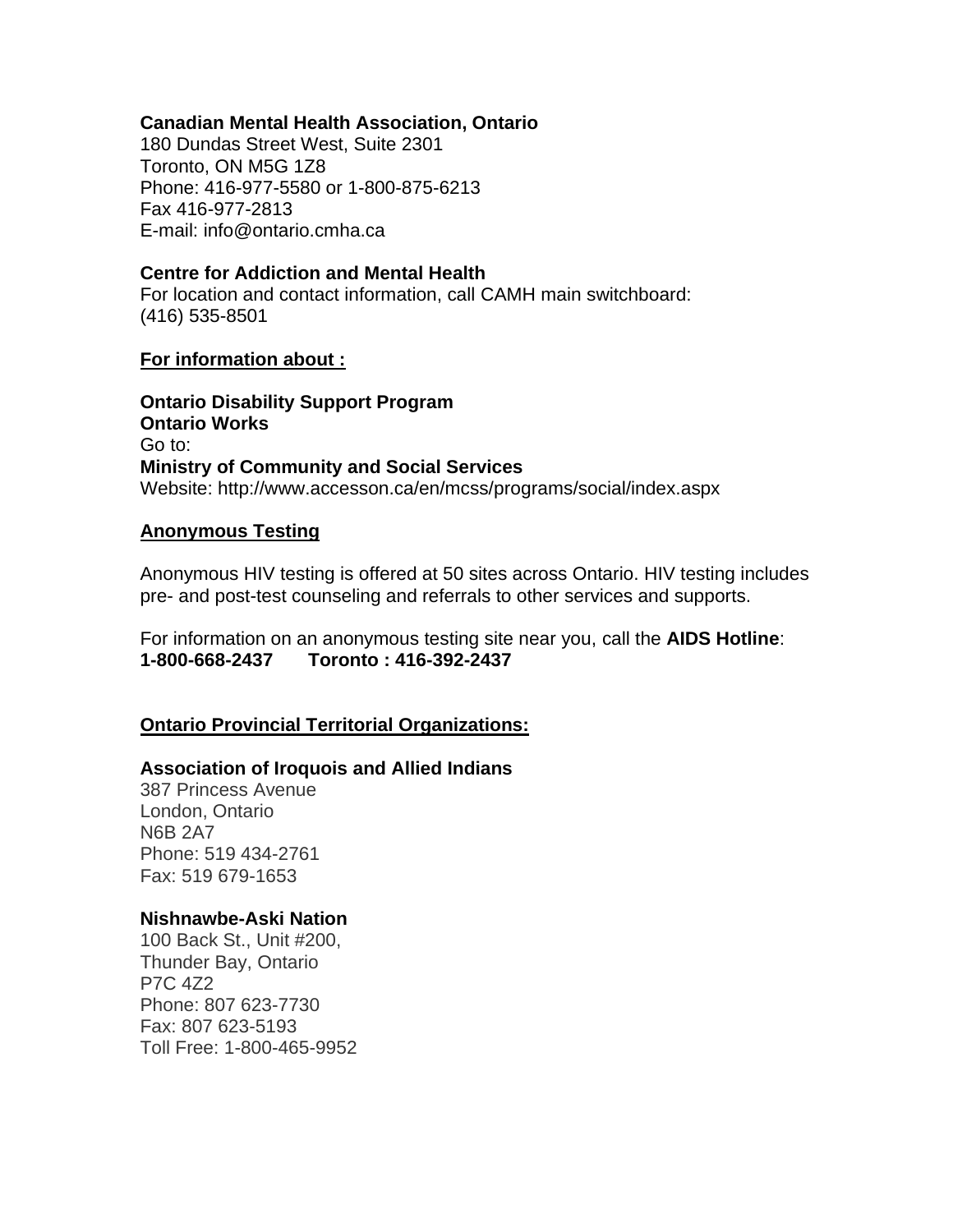# **Grand Council Treaty #3**

P.O. Box 1720 Kenora, Ontario P9N 3X7 Phone: 807 548-4214 Fax: 807 548-5041 Toll Free: 1-800-665-3384

## **Union of Ontario Indians**

Nipissing First Nation P.O. Box 711 North Bay, Ontario P1B 8J8 Phone: 705 497-9127 Fax: 705 497-9135 Toll Free: 1-877-702-5200

To contact the **Independent First Nations**, call: Independent First Nations Coordinator 1695 Chiefswold Drive P.O. Box 5000 Ohsweken, ON Phone: 905 765-2222